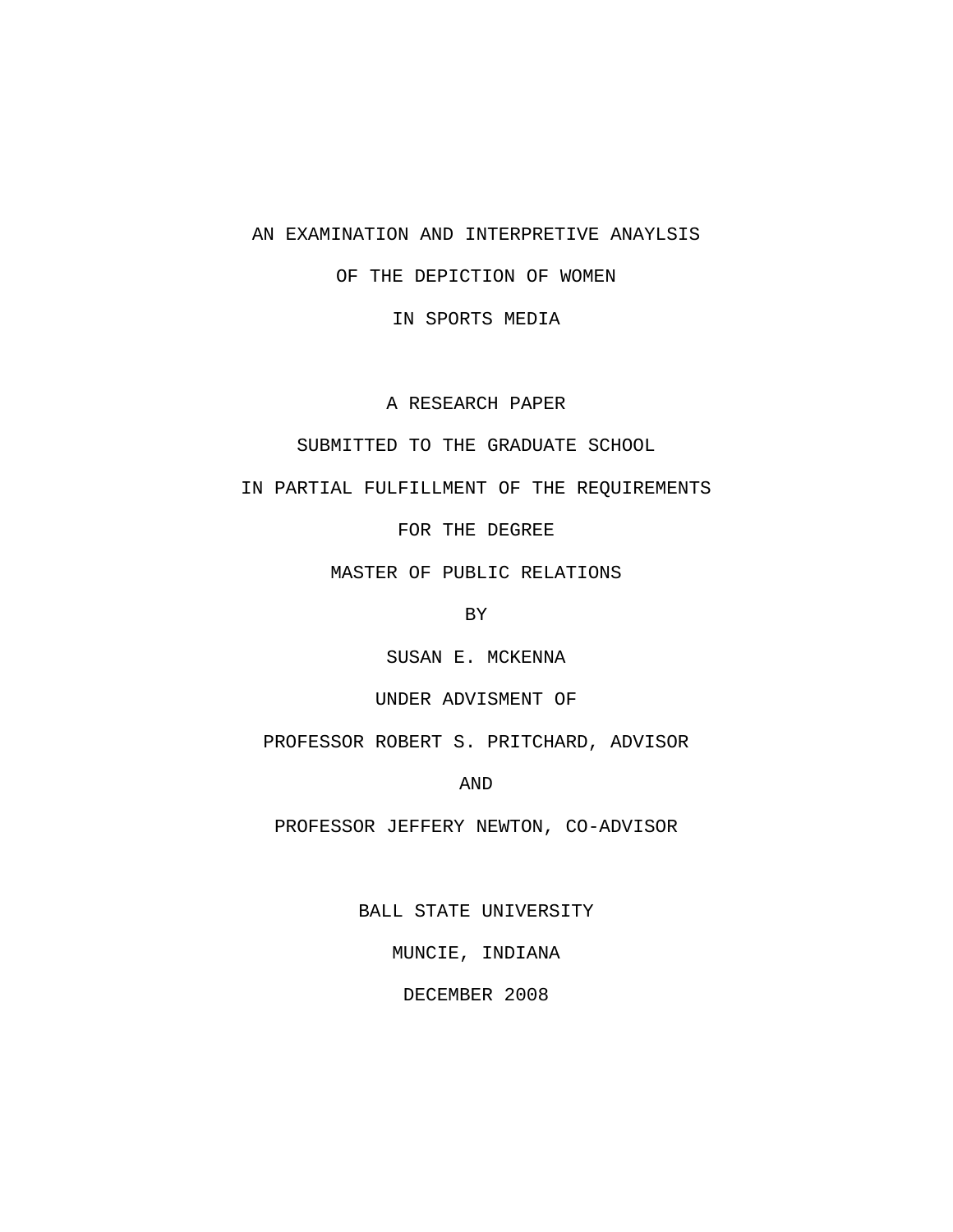# TABLE OF CONTENTS

| Chapter                          |
|----------------------------------|
|                                  |
| 2. REVIEW OF RELATED LITERATURE3 |
|                                  |
|                                  |
|                                  |
|                                  |
|                                  |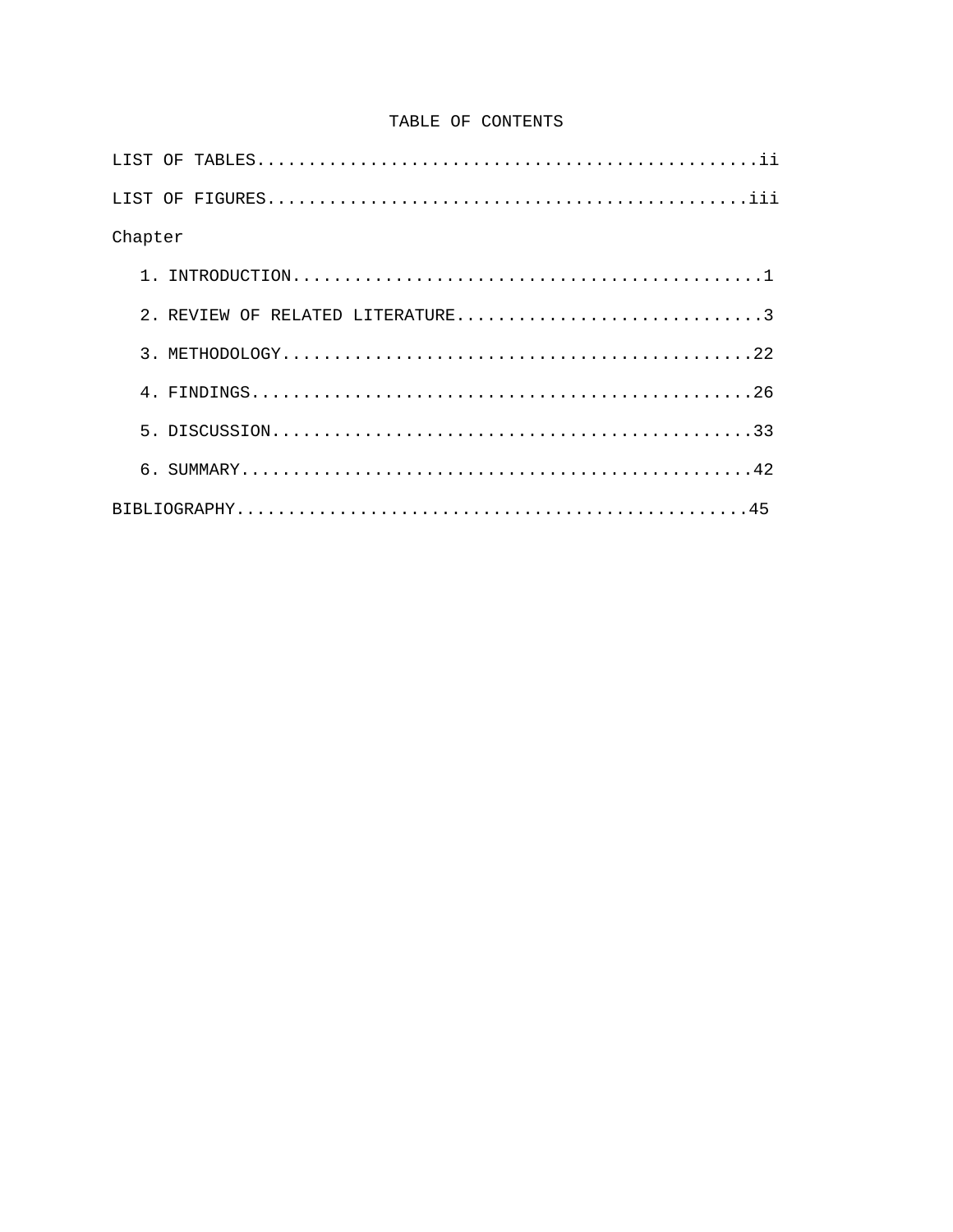# LIST OF TABLES

# Tables

| 1. Classification of Sports Illustrated Covers by Year26  |
|-----------------------------------------------------------|
| 2. Active Versus Posed on Sports Illustrated Covers27     |
| 3. Male Active vs. Posed on Sports Illustrated Covers28   |
| 4. Female Active vs. Posed on Sports Illustrated Covers29 |
| 5. Percentage of Coded Female Covers by Sport31           |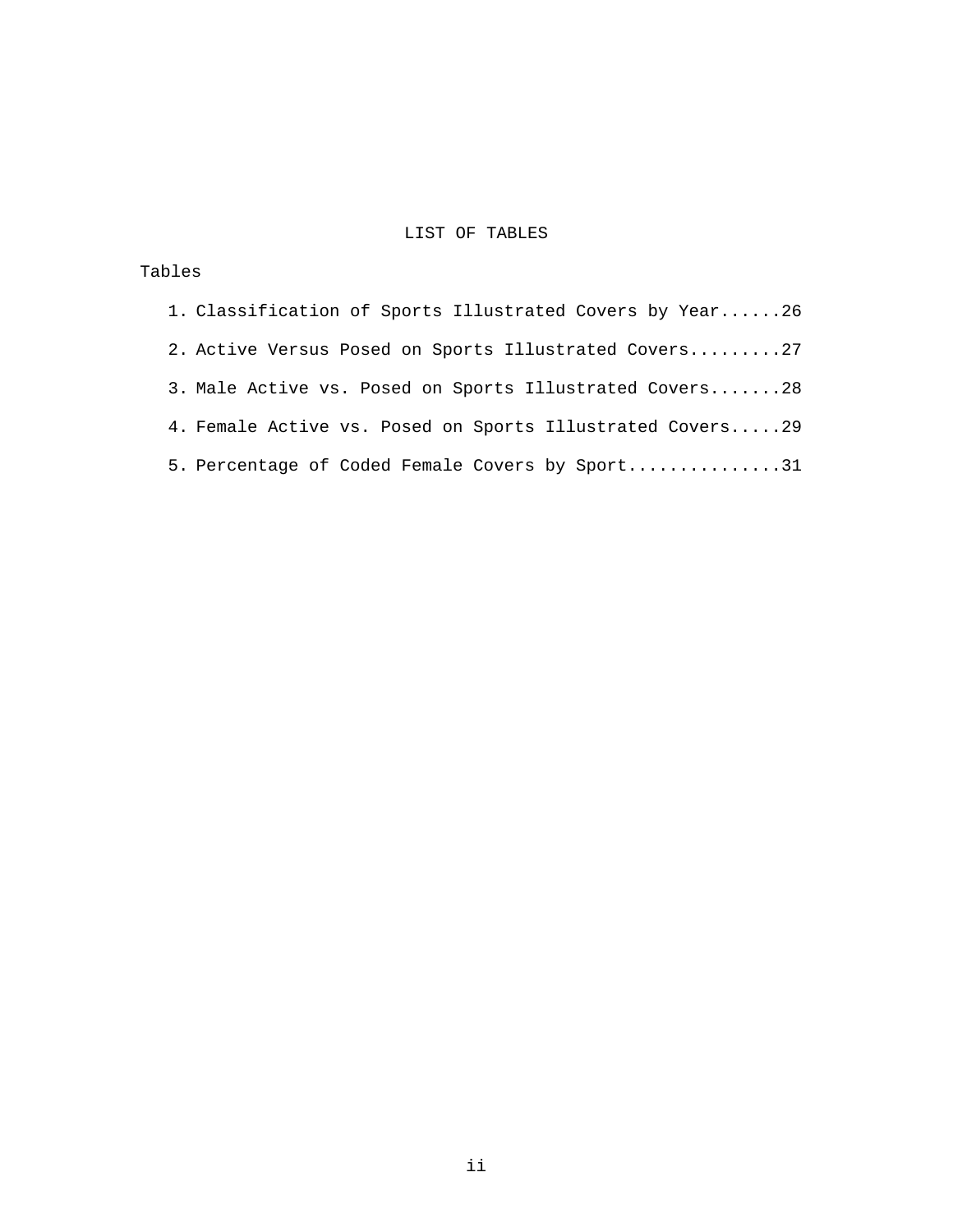# LIST OF FIGURES

# Figures 1. Types of Sports featured on *Sports Illustrated* Covers, 1990 – 1999.........................................30 2. Marge Schott Cover, May 20,1996.............................34 3. Nancy Kerrigan Cover, January 17, 1994.....................35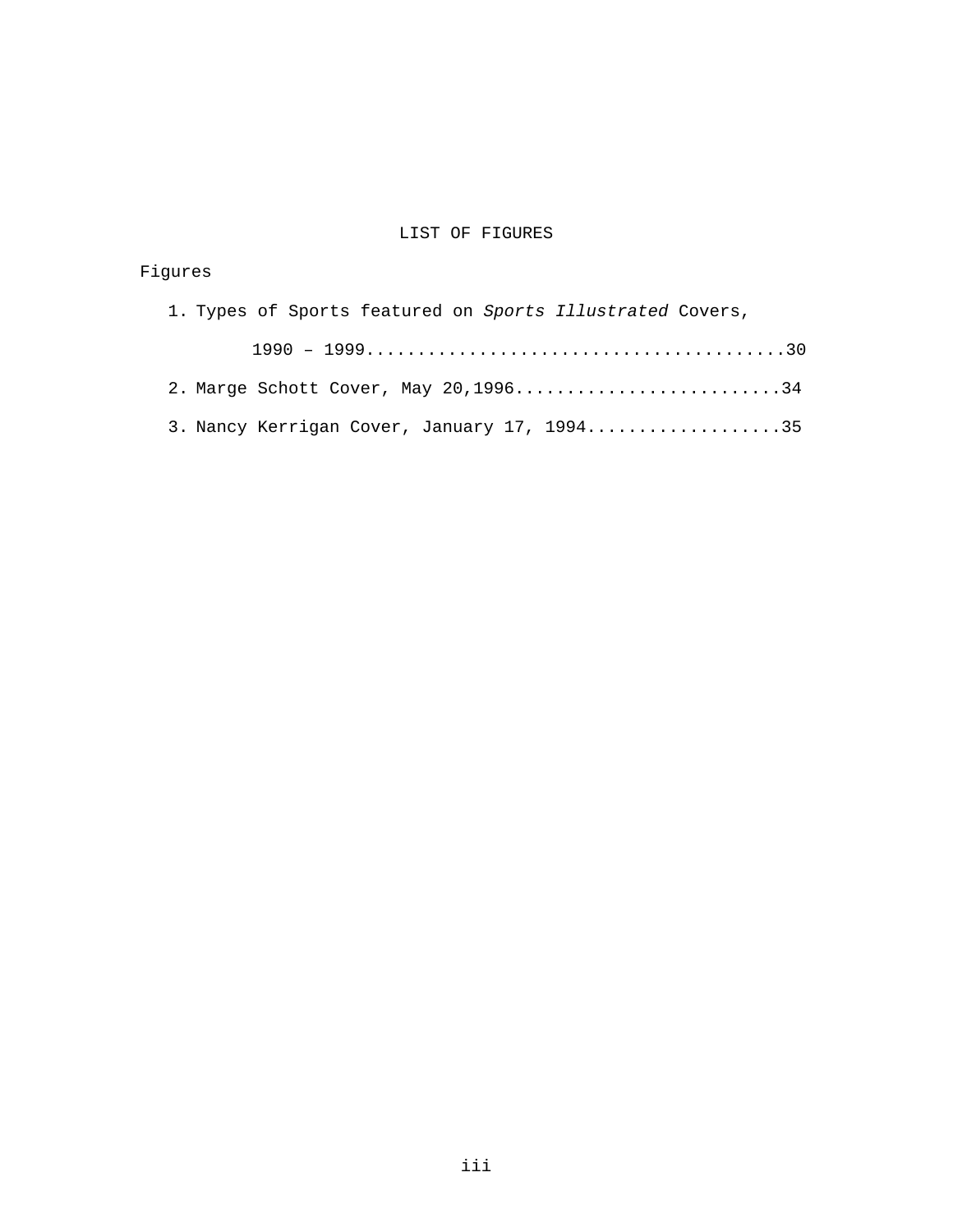#### INTRODUCTION

The status of women's sports is at an all time high. Women are playing in men's golf tournaments, professional women's sports teams are a reality, and more young women than ever before are participating in sports. However, the media coverage of women's sports and female athletes continues to lag behind their male counterparts.

Numerous studies have been conducted over the years on how men and women are portrayed in the media and advertisements across multiple mediums including magazines, television, and newspapers. Researchers have consistently found women athletes and sports are under-represented compared to the coverage of men's sports. The research in this area has examined both articles and photographs in newspapers, magazines, and television.

Overall, research on gender inequality in sports shows that females athletes and their respective sports are grossly underrepresented. The research on this subject continues to grow and has now entered the phase where studies need to be replicated to determine if progress has been made and to further examine the effect this inequality is having on society. If the evidence continues to show that women's sports are treated as inferior to men's sports, this could be the reason why they have not reached their full potential. The further implications of this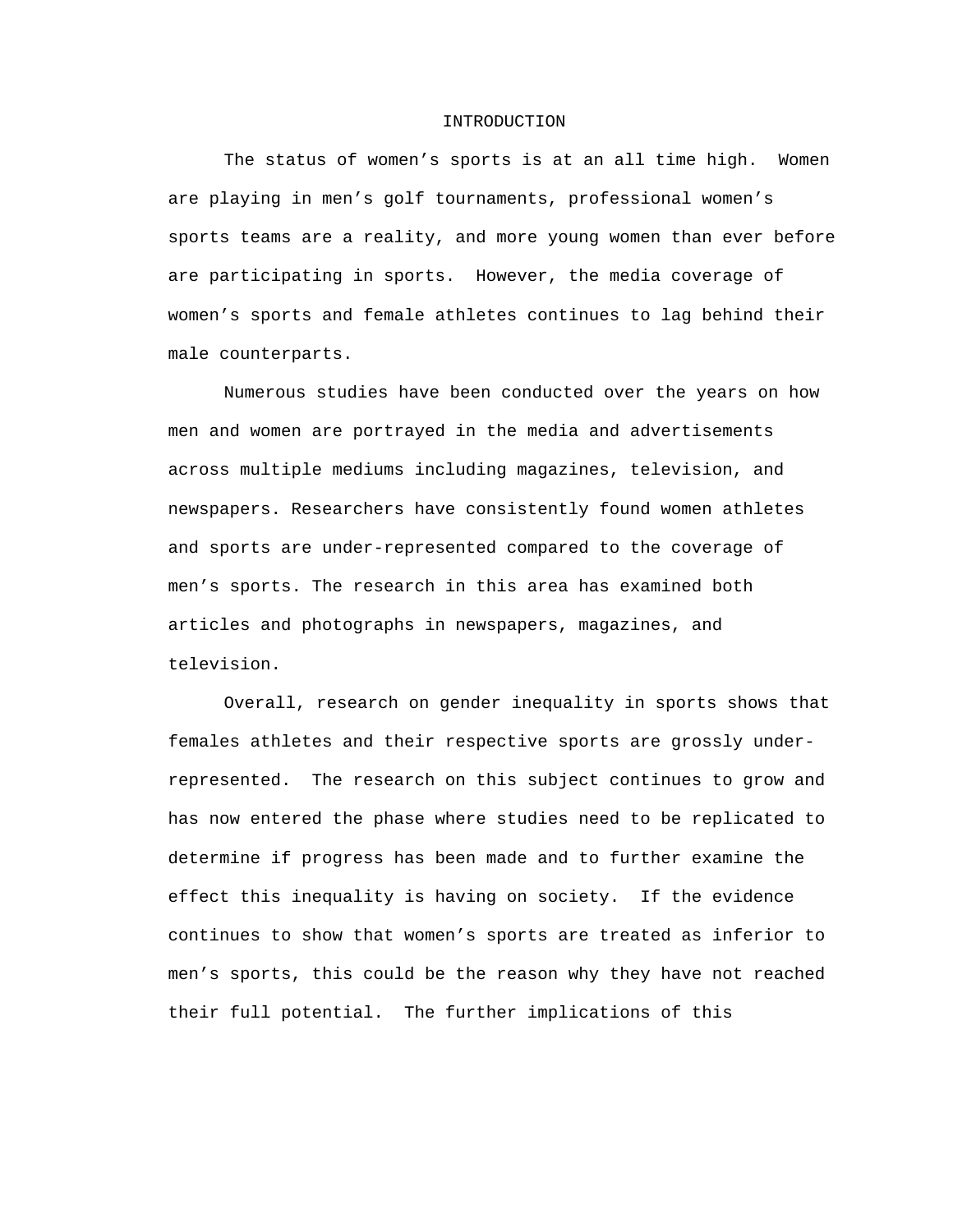inequality is that the media is perpetuating gender stereotypes that women have worked for decades to overcome.

In a March 2004 opinion article in the *Indianapolis Business Journal* commentator Susan Williams discusses the economic impact of hosting the Women's Final Four will have on Indianapolis. Williams states the economic impact of the 2003 Women's Final Four in Atlanta was \$26.7 million but the media has not responded as positively. Williams believes the, "…underreporting indicates there is an under appreciation for the talent and skills of women athletes, not to mention an underestimation of the public's interest in women's sports." (Indianapolis Business Journal [Indianapolis], 1-7 March 2004).

In summary, conclusions will be drawn about how this effects decisions and influences the plans of public relations practitioners and how they can have a direct impact. Suggestions for future research will also be given.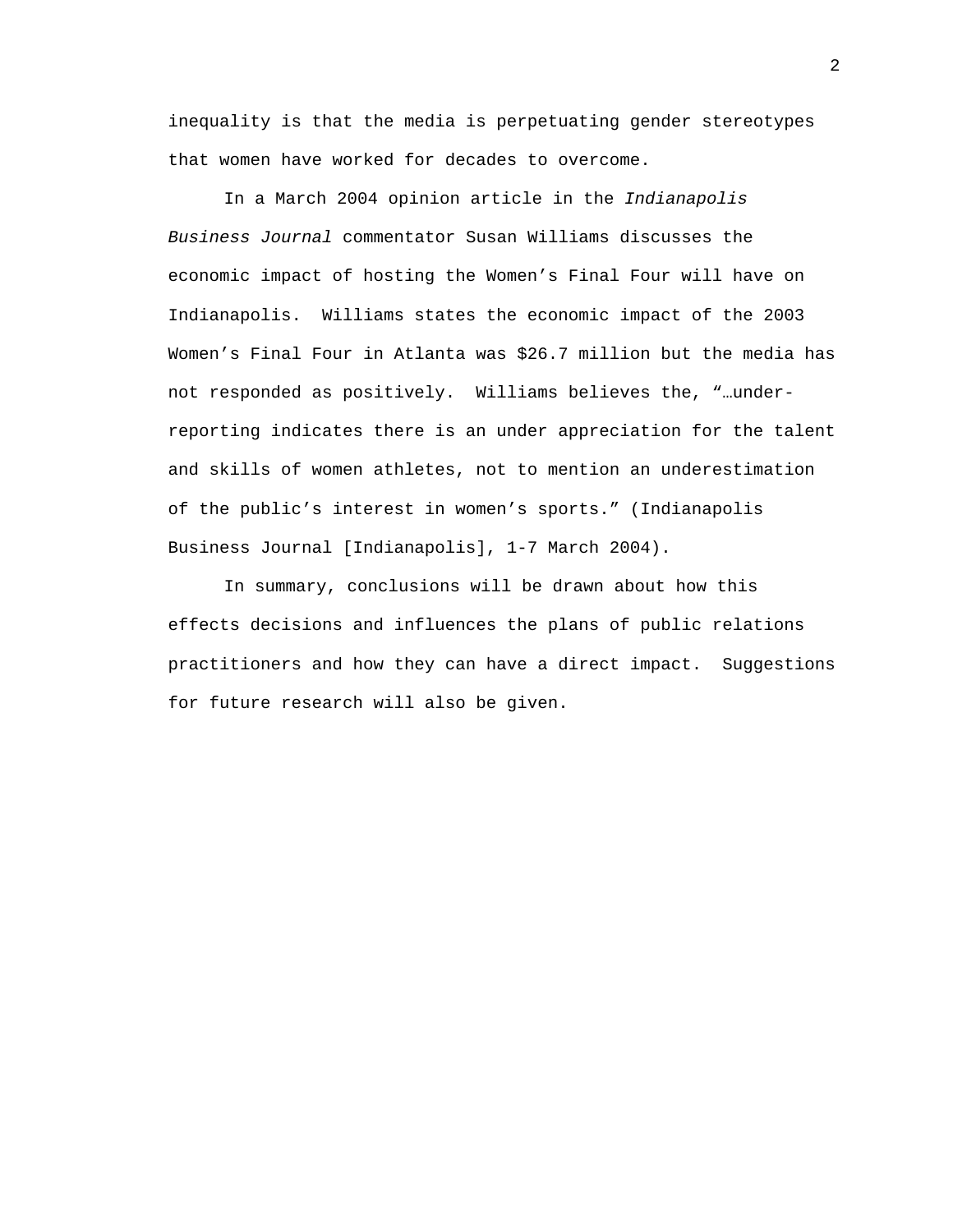## REVIEW OF RELATED LITERATURE

The literature of gender inequality in sports focuses on two main areas: the superior amount of coverage that men receive over women in sports and the way women's sports in general, as well as individual female athletes, are portrayed in the coverage that does exist. The literature reviewed focuses on studies that examined print media, which is limited to newspapers and magazines. Researchers have examined articles, placement of stories and themes to delve deeper into this issue of inequality. One particular area of focus across all mediums has been photographs. A photograph can catch the reader's eye and lead them into a story. Also, since a picture is worth a thousand words, the emotion and subject matter of the photo can convey its own message and even perpetuate traditional gender stereotypes.

The research below is organized into two categories: research that examines general print media, for example the *Washington Post*, and research that looks at sports specific publications such as *Sports Illustrated*. Within the context of those two categories, the studies are discussed in chronological order.

Miller (1975) examined women's and men's roles in photographs from two newspapers, the *Washington Post* and the *Los Angeles Times*. The study looked at every eighth issue of each paper from July 2, 1973 to June 27, 1974. The roles in which men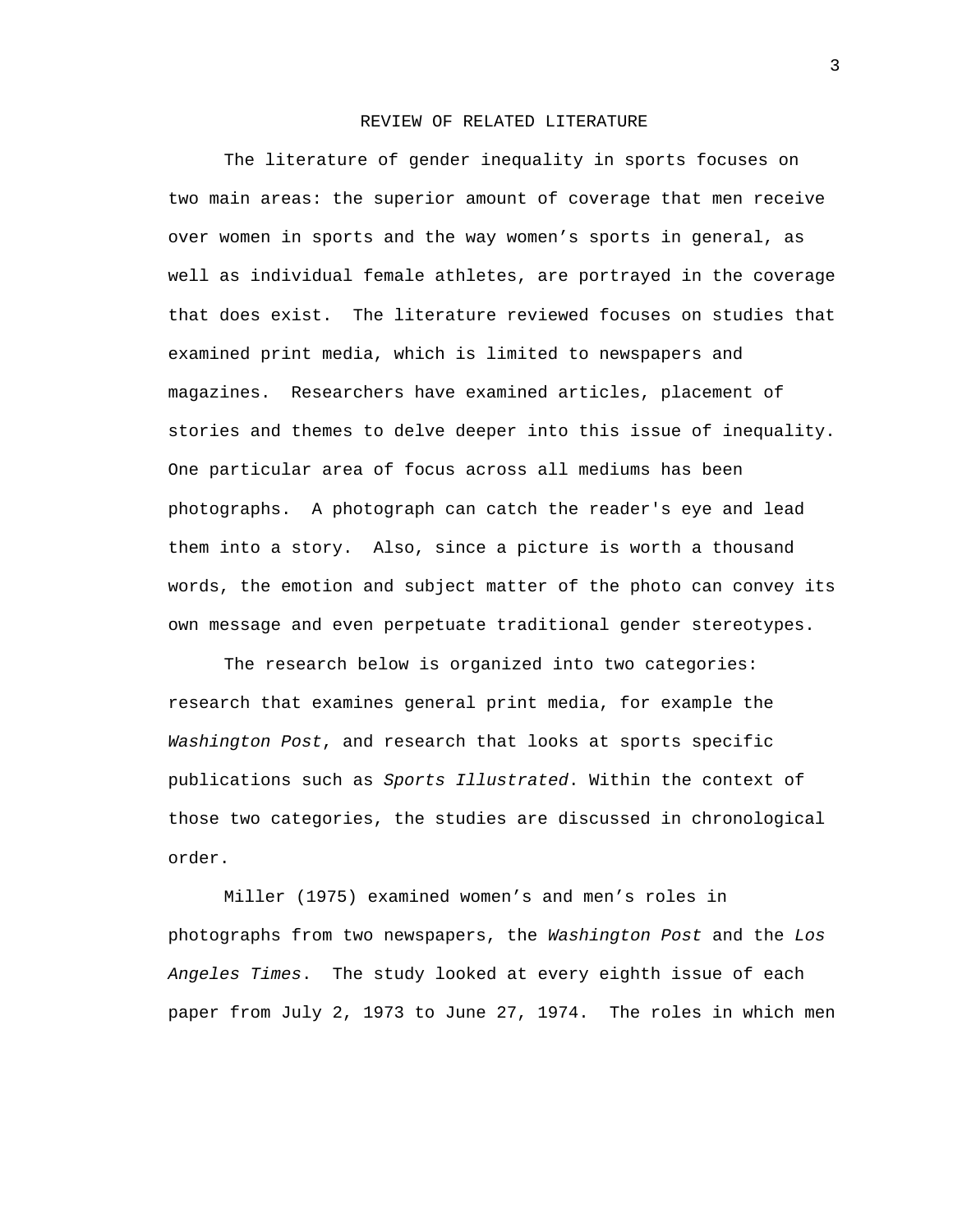and women were depicted by the photographs were classified into 10 categories, one of which was sports figure.

 In total, the sample of 46 issues yielded 2,168 pictures in the *Washington Post* and 1,493 pictures in the *Los Angeles Times*. Overall, photographs of men were more prevalent. The ratio of women's sports pictures to men's was 1 to 13. In total, only 5 to 6 percent of the pictures of women were located in the sports section of the papers, whereas nearly 25 percent of all the men's photographs were in the sports section.

 In 1983, Miller's (1975) study was replicated by Roy Blackwood to see if any progress had been made in seven years. Blackwood (1983), like Miller, wanted to see if the photographic coverage of women in the media reflected their roles in society since newspapers are supposed to be a reflection of what is occurring in our society at a given time (Blackwood 1983).

 Blackwood looked at every eighth issue of the *Washington Post* and the *Los Angeles Times* from July 1, 1980 to June 26, 1981. His methodology was the same as Miller's, with one exception. Blackwood used the number of representations instead of the number of photographs. The sample of 92 papers yielded a total of 3,248 photographs resulting in 4,841 representations between the two papers.

 He discovered only slightly more than 5 percent of photographs of women appeared in the sports section, but onethird of pictures of men appeared there. Overall, Blackwood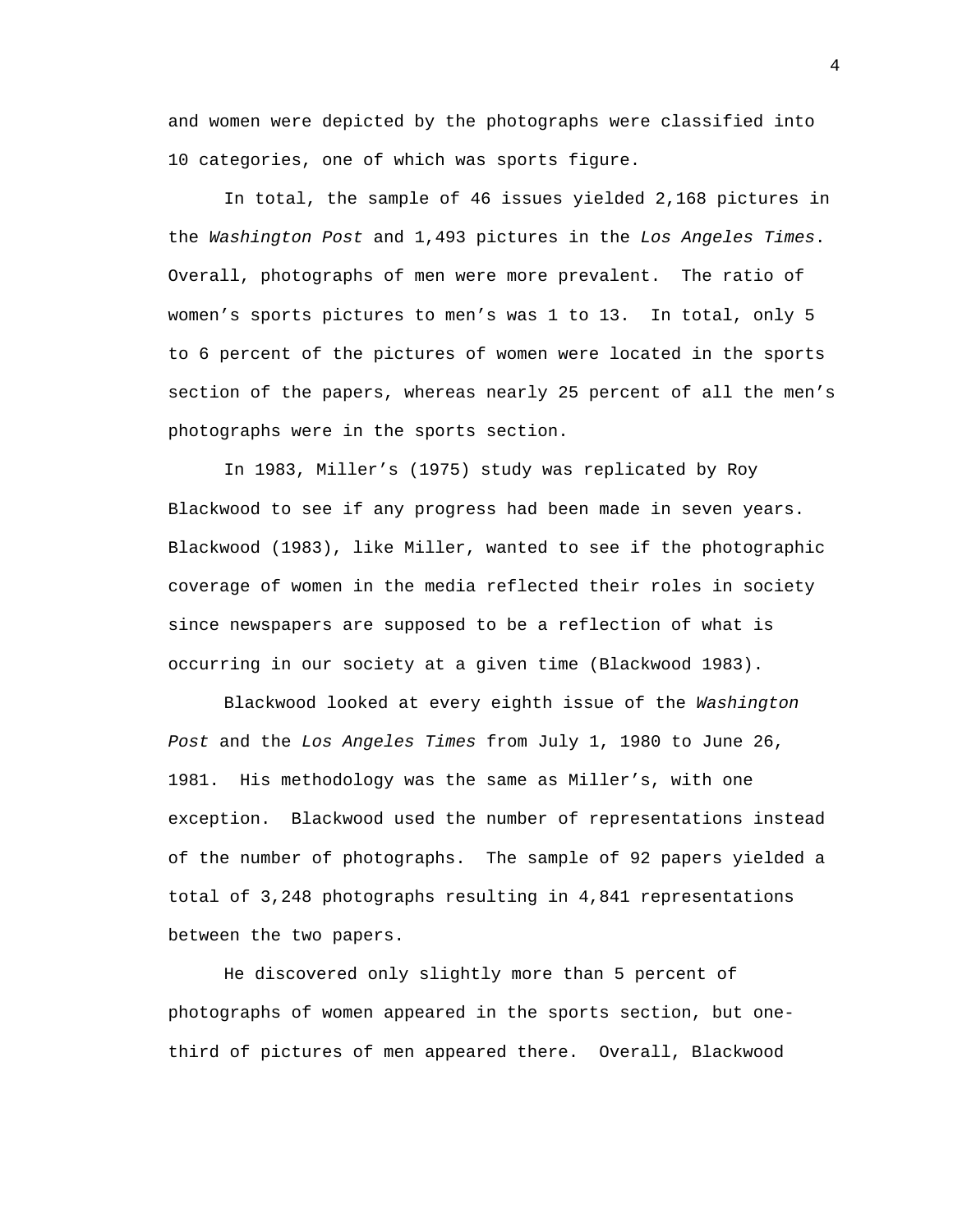discovered that the roles of men and women depicted in the photographs of these selected papers have made little progress, despite the advancement of women in our society.

 Hilliard (1984) focused his research on magazine articles that featured top male or female tennis players. Tennis players were chosen because both men and women compete in the sport and both play in high level, visible tournaments. The sample was 115 articles from June 1979 to September 1983 that were found in the *Reader's Guide to Periodical Literature*. Hilliard found that more coverage was given to male tennis players than female players. He also found that men authored all the articles on major championships as well. In addition, he discovered that if an article discussed both male and female players, then males were discussed first.

 In the articles about female tennis players, Hilliard uncovered some disturbing themes. These themes, such as the inability to develop their full talent, female player's codependence on others, and extreme emotional states such as depression, convey weakness in the female tennis players. These same themes were not found in the articles about male players. Male players were portrayed as determined, aggressive, honest and independent. Hilliard concluded that there was not only an imbalance of coverage, but also the coverage that did exist reinforced traditional views of masculinity and femininity.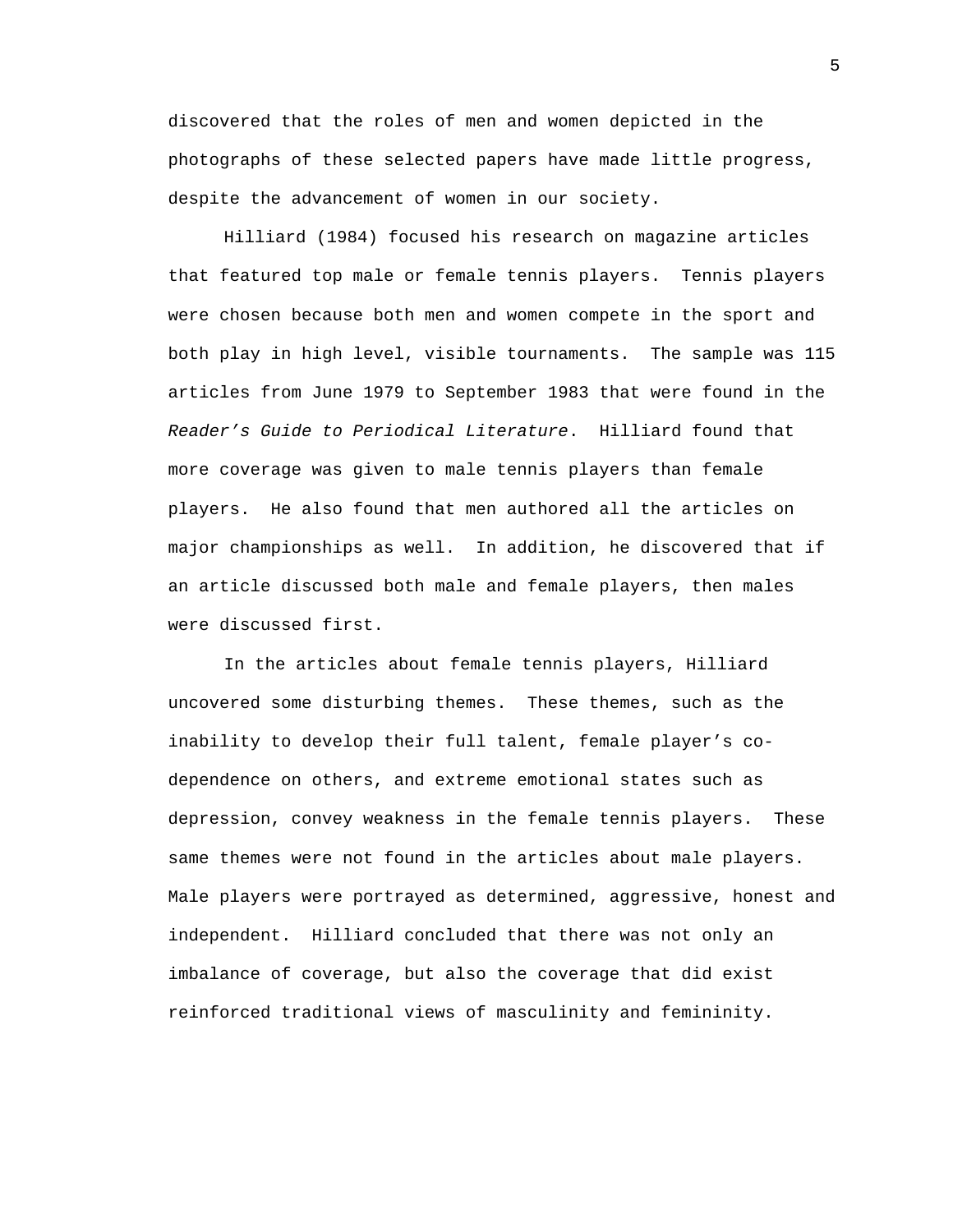Wann, et al. (1988) took a different approach and looked at university-sponsored newspapers instead of national publications. Wann, et al. compared the amount of coverage to three factors, the enrollment of the chosen universities, the number of athletes participating in varsity sports, and the total number of varsity sports on each campus. A small, medium, and large university was selected for the study. The sample for the content analysis was the Friday sports sections from each school newspaper from September 1, 1993 to February 28, 1994. Articles and photographs were coded as male or female and articles were further coded as to the number of lines each contained about male or female athletes.

 As expected by the researchers, there was more coverage of male athletes and sports. This also held true when compared to the university's enrollment of males and females and the number of sports offered for each gender. However, when compared with the actual number of females competing in sports, the percentage of coverage was fair. Even so, overall the coverage favored males.

 Judith George and Neal Watson (1989) examined sports coverage in the *Indianapolis Star* and the *New York Times*. A content analysis of 52 Saturday editions was performed. George and Watson found women's sports represented 2.7 percent of all the sports coverage in *The Indianapolis Star* and 2.2 percent in the *New York Times*.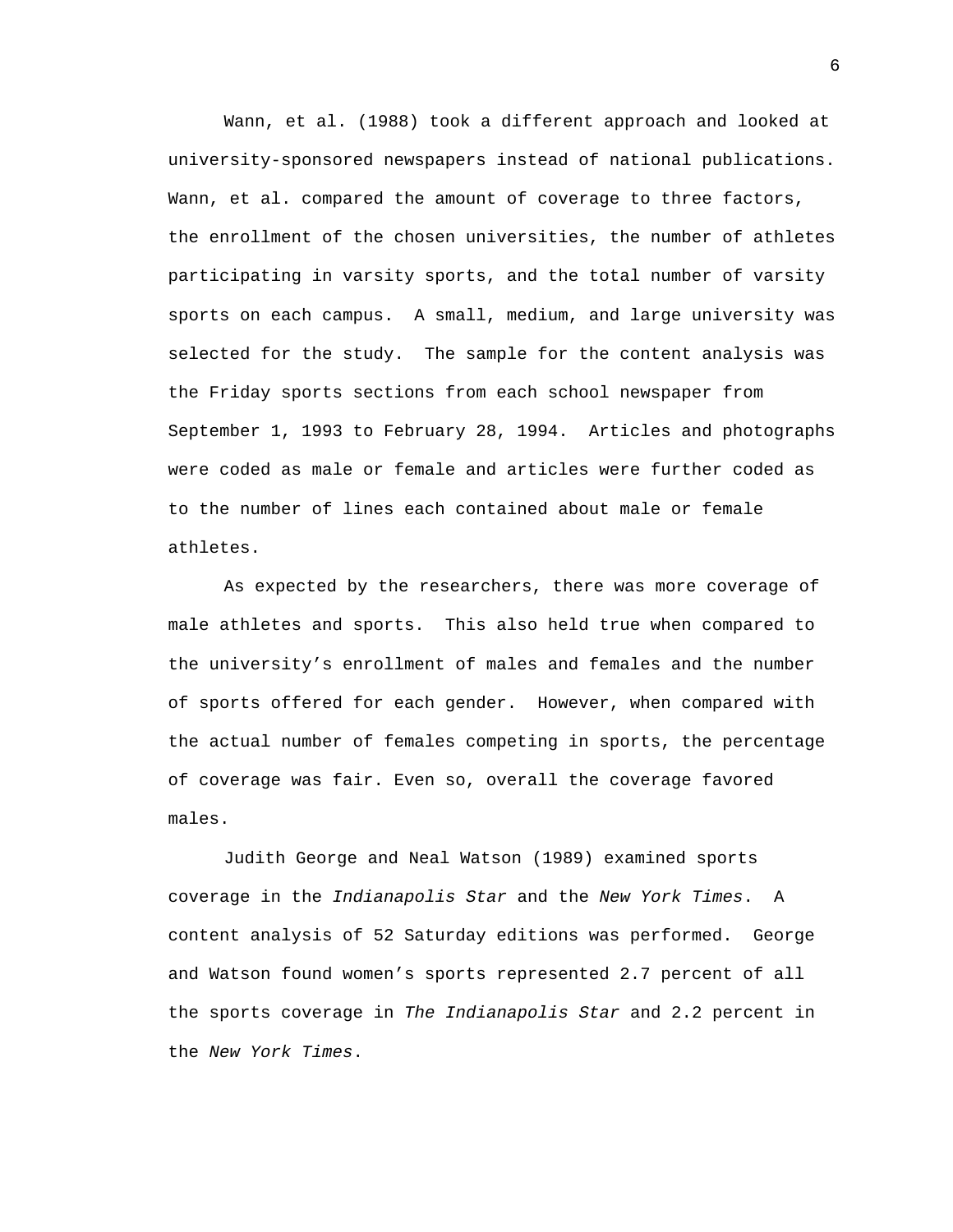Wayne Wanta and Dawn Leggett (1989) examined photographs from the 1987 Wimbledon tennis tournament. The researchers were looking at the photographs in terms of three variables: emotion, dominance and power. Wanta and Leggett thought female tennis players would be shown in more emotional states than males, female tennis players would appear more helpless than males, and men and women would be framed differently. In addition, the photographs would focus on the bodies of female players, but the faces of male players.

 Two sets of photographs were analyzed in the study, photographs from the Associated Press (AP) wire service sent to the *Austin American-Statesman* and the Wimbledon photographs selected by eight newspapers. The eight newspapers were: The *New York Times, Chicago Tribune, Washington Post, Atlanta Journal and Constitution, Dallas Morning News, Houston Post, Louisville Courier-Journal,* and *Nashville Tennessean*. A total of 172 wire photographs were examined and the eight papers yielded 204 photographs. Each photograph was studied by four coders, two male and two female, who classified all the pictures in three ways: male or female, emotional or non-emotional, dominator or dominated, and the percentage of the photograph that was taken up by the athlete's head.

 Male tennis players were shown in 63.4 percent of the AP photographs and females were shown in 36.6 percent. In the eight newspapers, 60.8 percent were of male players and 39.2 percent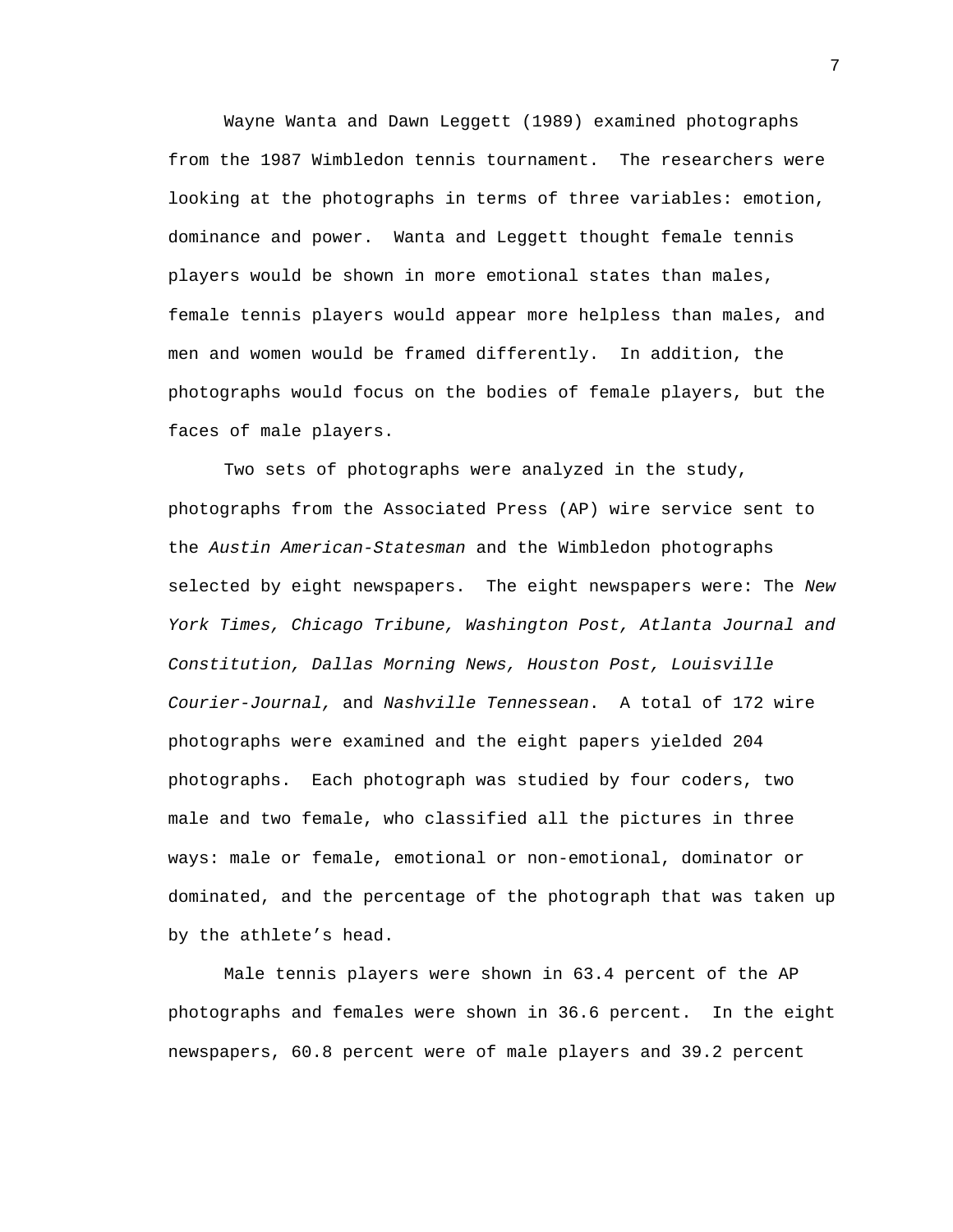were of women. Despite the difference in percent of coverage, all three of their hypotheses were rejected. This was the only study found in this review of the literature that showed the photographers and editors were not reinforcing traditional gender stereotypes.

Duncan (1990) examined the content and context of sports photographs in several national publications around two Olympic time frames, 1984 and 1988. The 1984 sample included the summer Olympic Games only and the publications were *Life*, *Sports Illustrated*, *Newsweek*, and *Time.* In 1988, photographs from the summer and winter games were selected from *Life*, *Sports Illustrated*, *Newsweek*, *Time*, *MS.* and *Maclean's.* This yielded 1,369 photographs that were then reduced to 186 photographs that suggested sexual difference of females compared to males. Duncan argues the female athletes who are the most glamorous and most made-up are the ones most often chosen for photographs and this selection of photographs emphasizes sexual difference.

There was no quantitative evidence sited in this article, only examples of photographs that reinforced Duncan's hypothesis. Examples of female athletes being shown with a pout on their lips, males exerting dominance over females and photographs that highlighted specific body parts on females were discussed. One of the pictures highlighted was of the Romanian gymnastic team photographed from behind and leaning over. This photo showed not only the gymnasts' bodies but emphasized their small stature.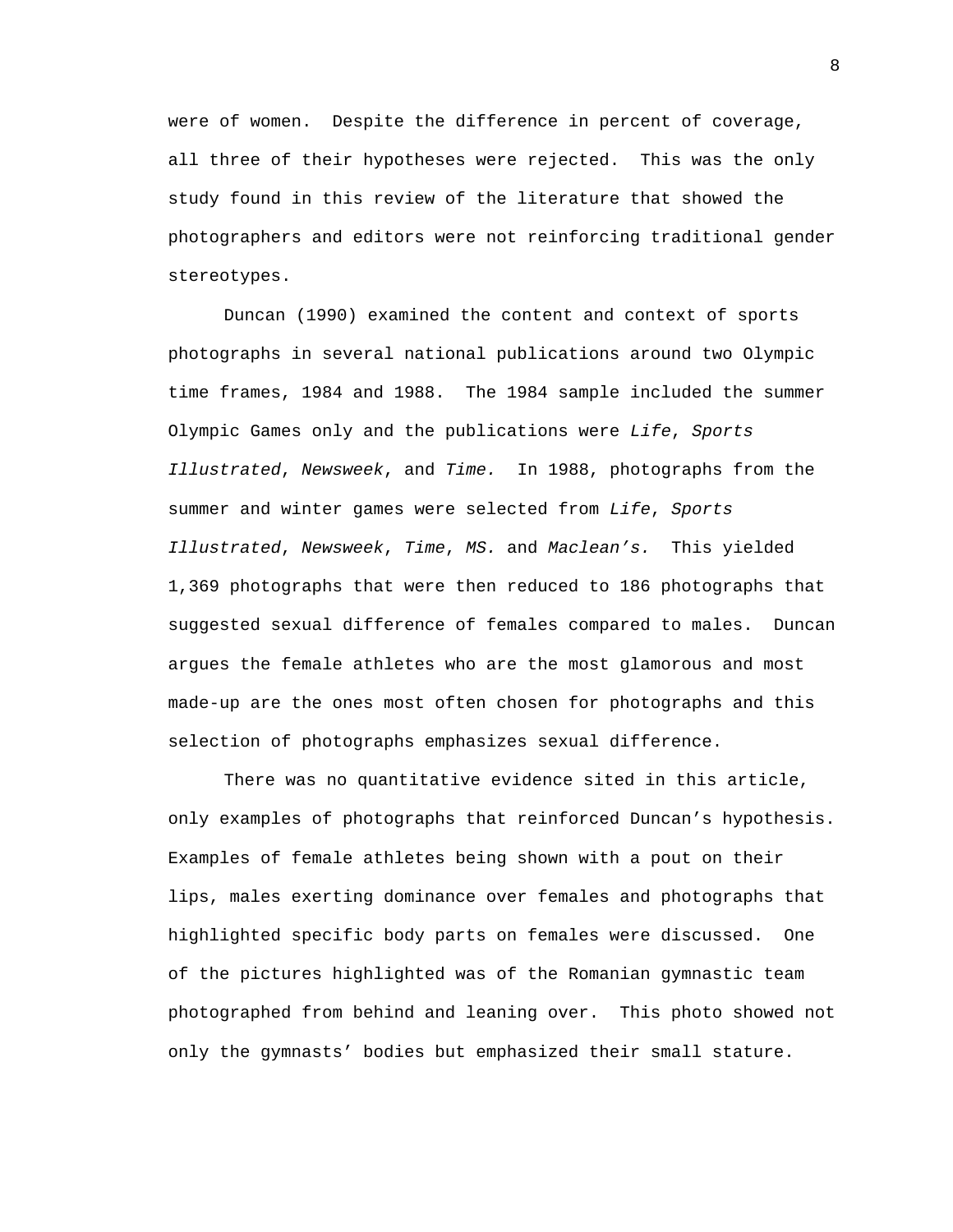Duncan also pointed out that more women are seen crying in sports photographs than men, even though men do break into tears in sports. Overall, Duncan concluded that sports photographs shape society's views of masculinity and femininity and often show women as the weaker gender.

One of the largest studies of newspaper coverage of men's and women's sports was undertaken by the Amateur Athletic Foundation of Los Angeles (Duncan, Messner, and Williams 1991). Duncan, Messner, and Williams (1991) performed a content analysis on four newspapers that each represented a different section of the country. The newspapers selected were *USA Today*, *Boston Globe*, *Orange County Register*, and *Dallas Morning News*. Five key measurements were studied: the number of stories, length of stories, page placement, number of photographs, and number of stories with a photograph. The stories and photographs were coded into one of four categories: men-only, women-only, both and neutral. The Monday through Friday editions from July 2, 1990 to September 28, 1990 of each paper were examined.

Duncan, Messner, and Williams discovered a significant statistical difference in the number, length, and placement of men's and women's sports articles and photographs. Their results stated men-only sports stories outnumbered women-only stories 23 to 1 and women-only stories accounted for just 3.5 percent of all stories. Even when stories about men's and women's sports were combined with the women-only stories, the percentage of stories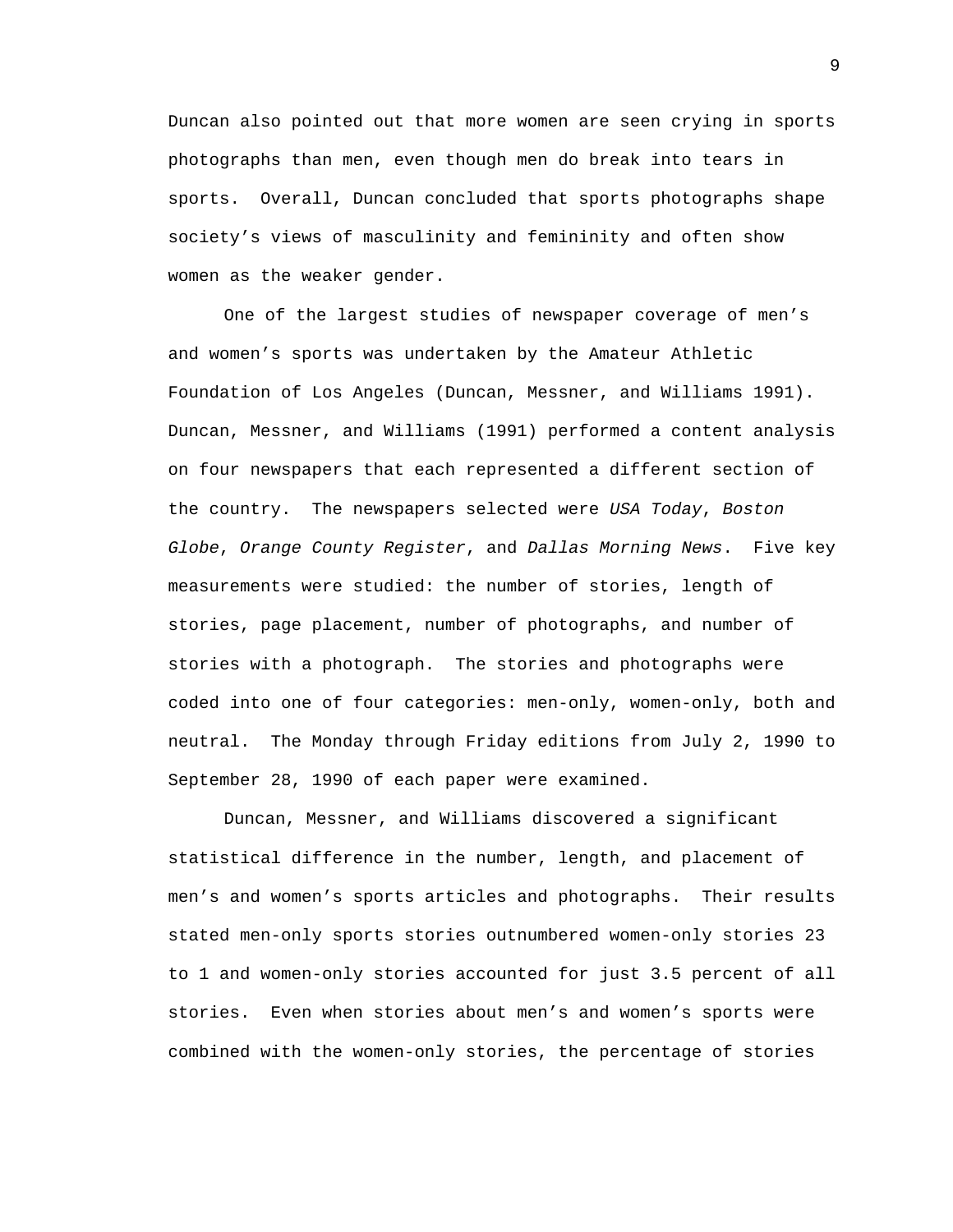about women's sports was only 15.5 percent. When articles about baseball and football were subtracted, women-only stories were still outnumbered by men's stories by a ratio of 8.7 to 1. As for photographs, 92.3 percent of all photographs were of men and photographs of male athletes outnumbered female athletes by a ratio of 13 to 1.

In each of the four papers, less than 5 percent of all sports stories were about women. In total only 301 stories found were women-only stories, compared to 6,877 men-only studies. Of the four papers, *USA Today* had the highest number of women's sports stories and photographs.

George Griffith and Ashleigh Griffin (1999) conducted a follow-up study to George and Watson (1989). Once again, 52 Saturday editions of *The Indianapolis Star* and *New York Times* were examined. Griffith and Griffith discovered 8.6 percent of the sports coverage was devoted to women in *The Indianapolis Star* and 6.7 percent in the *New York Times*. Photographs of women athletes in *The Indianapolis Star* accounted for 9.8 percent of the photographs in the sports section and 8.9 percent of the pictures in the sports section of the *New York Times* were of women. The 1999 study did show increased coverage of women's sports, but the increase in coverage once again does not reflect the growth of women's athletics. Female athletes represent nearly 40 percent of all high school, collegiate and Olympic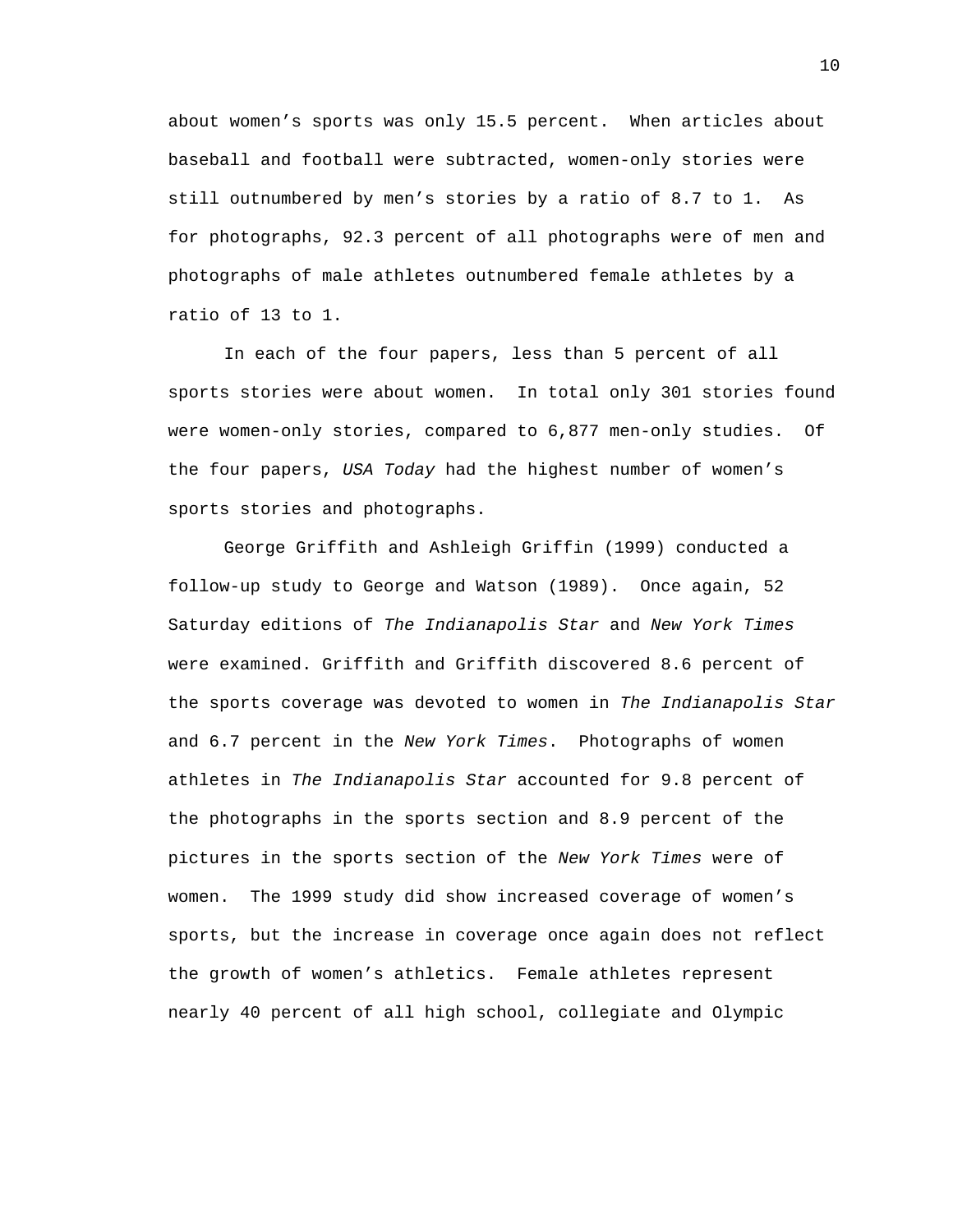athletes but the media coverage does not reflect this percentage (George 2001).

 Jones, Murrell, and Jackson (1999) believed that the coverage of women in sports reinforced traditional gender stereotypes. Their sample for content analysis was six newspapers from 1996, *USA Today*, *Los Angles Times*, *New York Times*, *Boston Globe*, *Chicago Tribune*, and *Atlanta Journal and Constitution* and seven newspapers from 1998. The papers from 1998 were *USA Today*, *Los Angles Times*, *New York Times*, *Boston Globe*, *Chicago Tribune*, *Philadelphia Inquirer*, and *Washington Post*. In addition, the sample included issues of *Sports Illustrated* from these two years. The researchers then selected articles that described the U.S. Olympic basketball, gymnastics, hockey, soccer, and softball teams who were all gold medal winners. There were a total of 67 articles that were coded. The articles were sorted into gender appropriate sport categories and then each passage from the articles were coded in two ways: task relevance and depiction of gender. Task relevance was classified as describing the athlete's performance in reference to the gold medal, performance not related to the gold medal, or no relevance to the gold medal. Gender depiction was coded as either stereotypical female characteristic such as beauty, stereotypical male characteristic such as physicality, or if the passage compared a female athlete to a male athlete.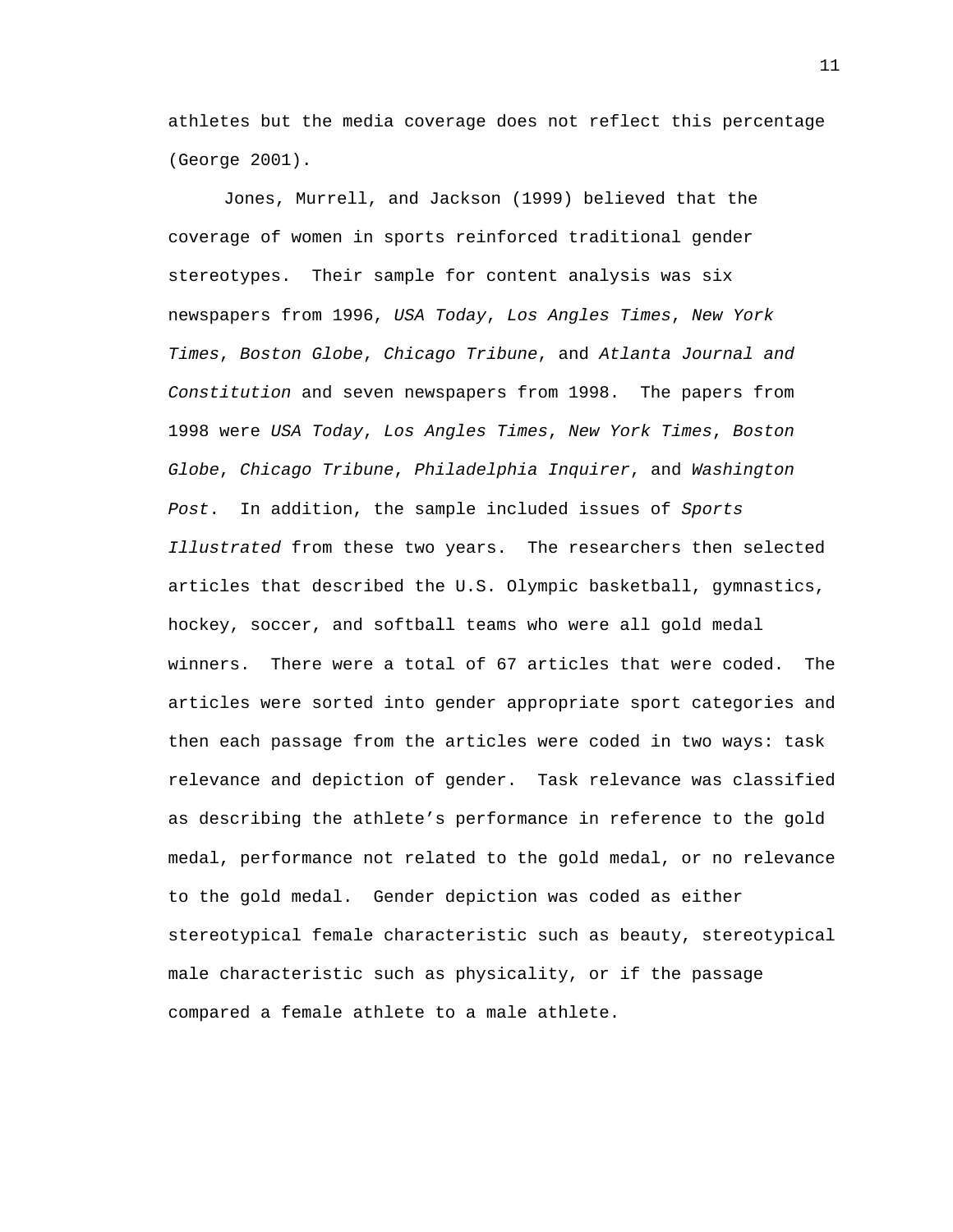Jones, Murrell, and Jackson found task-relevant comments were more common in passages about female-appropriate sports such as gymnastics. In addition, there were more comparisons of female athletes to male athletes when the articles were about females playing male-appropriate sports such as basketball. They concluded, "female athletes are judged and evaluated using traditional beliefs about gender whether they are competing in traditional gender-appropriate or in a nontraditional gender inappropriate sport." (Jones, Murrell, and Jackson 1999, 189).

 Urquhart and Crossman (1999) looked at only one newspaper, Canada's *Globe and Mail*. Even though the researchers only examined one publication, their timeframe for analysis was from 1924 to 1992, centered on the Winter Olympic Games. They coded 1,184 articles and 528 photographs on the basis of five variables: size of article or photograph, type of article or photograph, sport, location, and source.

Concurrent with previous research, Urquhart and Crossman found that females were under-represented and were shown more often in sex-appropriate sports. Four times the number of articles (647 to 144) were about men and men were shown three times more (346 to 131) than women in pictures. In addition, male reporters were responsible for six times the stories of female reporters. In terms of length of articles, though, the mean size of articles about female athletes was larger, but articles and pictures of male athletes appeared on the front two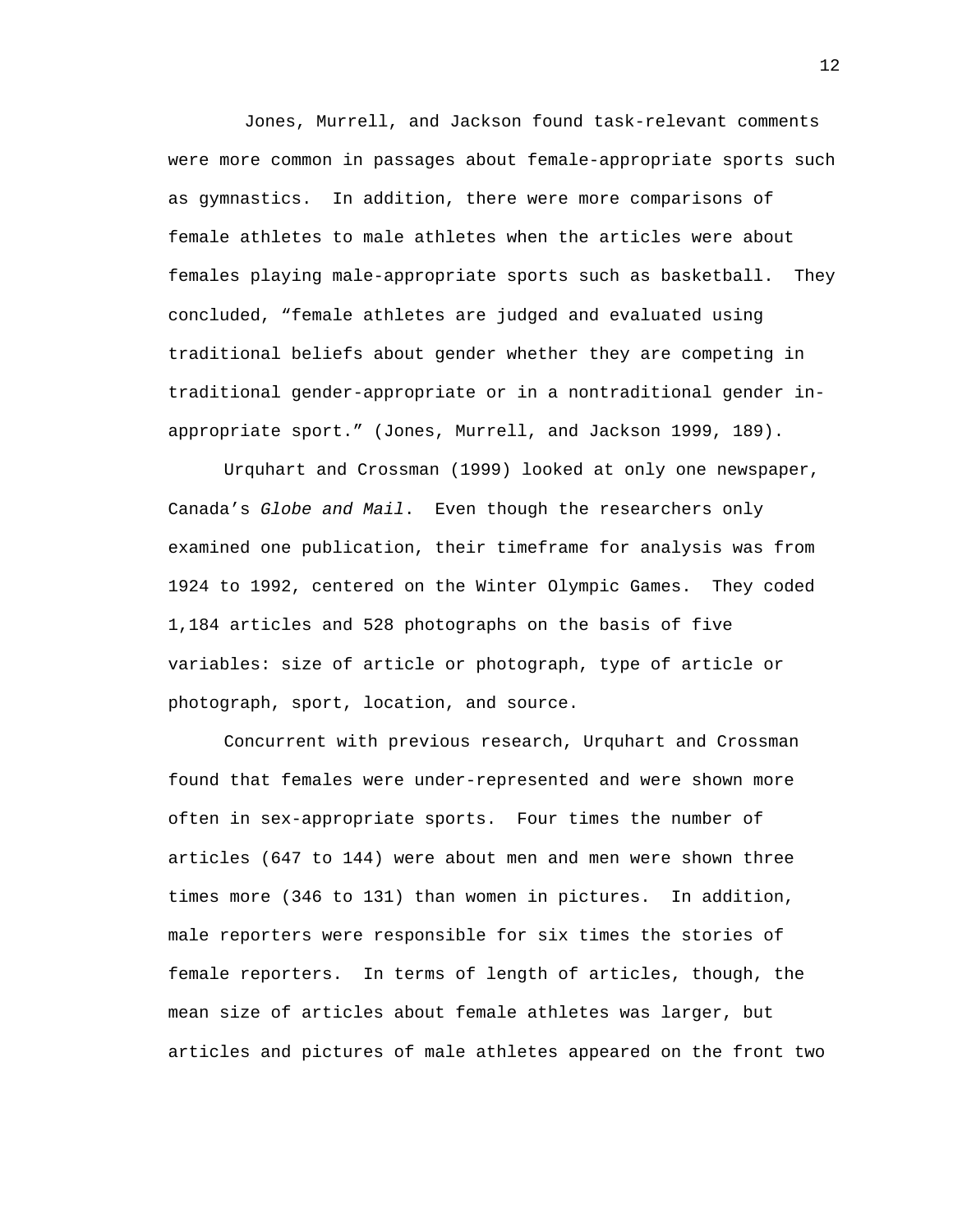pages of the sports section 41 percent of the time versus 7.1 percent for women.

Reid and Soley (1979) studied the coverage of women's sports in *Sports Illustrated* from 1956 through 1976 to see if there had been a significant change in coverage over those twenty years. Issues of *Sports Illustrated* were selected in six fouryear intervals for a total of 72 issues. Photographs were excluded from the study, and only the feature articles in the first issue of the month were analyzed. There were a total of 424 feature articles that spanned 2,224 pages. Reid and Soley discovered the percentage of articles about women had not changed significantly over those twenty years even though women's participation in sports increased during the same time frame.

Rintala and Birrell (1984) executed a content analysis of *Young Athlete* magazine. *Young Athlete* targets impressionable readers from ages 12 to 22 and has been published since 1975. Rintala and Birrell hoped to discover the prevalence of female role models for young girls in the context of this one media outlet. They posed two research questions: do male athletes receive more coverage than females and does the gender representation of athletes in *Young Athlete* accurately depict young peoples' participation in sports. From these research questions, 10 specific hypotheses were formed. The sample included all issues of *Young Athlete* magazine from September 1975 through October 1982. Photographs and covers were analyzed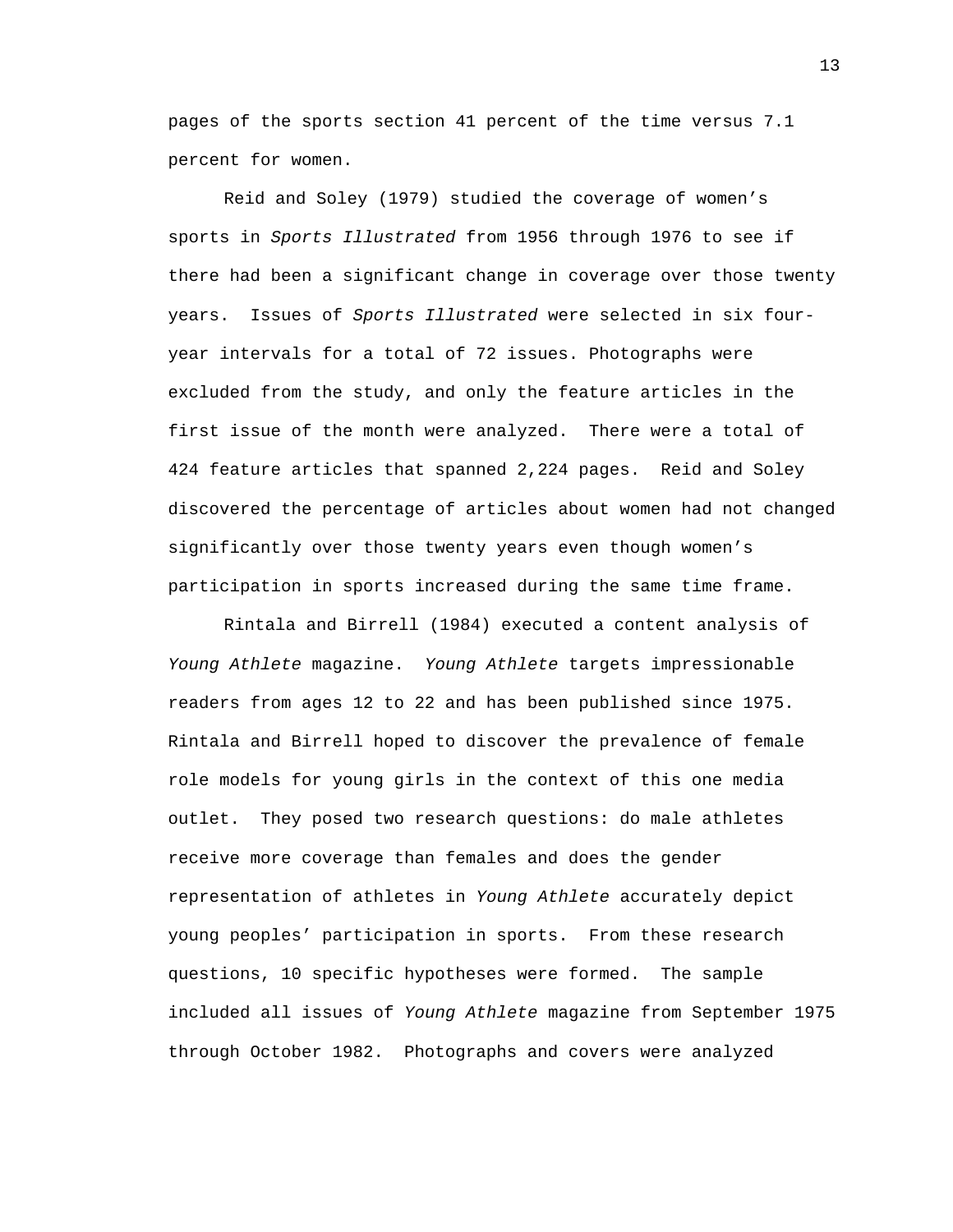separately from articles. The 3,287 pictures were coded by sport, number of people, and gender of the people in the photograph. Articles were coded by topic and author gender.

The researchers found males were twice as likely to be pictured in the magazine and men wrote the majority of the articles. Females were pictures more in aesthetic sports and males were shown in high-risk and strength sports. As compared to actual sport participation, Rintala and Birrell discovered that the representation of males and females does not reflect the actual number participating in recreational sports. Once again, females were under-represented, especially in the area of team sports. In reference to the number of girls participating in high school sports, the coverage was quite fair. Nearly 33 percent of all high school athletes are female and 33.2 percent of the high school athletes in Y*oung Athlete* were female.

Title IX, the 1972 federal court decision that prohibits discrimination based on sex in educational institutions that receive federal funding, opened doors for women athletes and afforded them opportunities that were not possible before. Kane (1988) conducted a content analysis of 1,228 issues of *Sports Illustrated* from 1964 - 1987 to examine the impact of Title IX on media coverage. Kane specifically looked at feature articles that exclusively covered females and evaluated them based on extent and type of coverage. Type of coverage took into consideration coverage of sex-appropriate and sex-inappropriate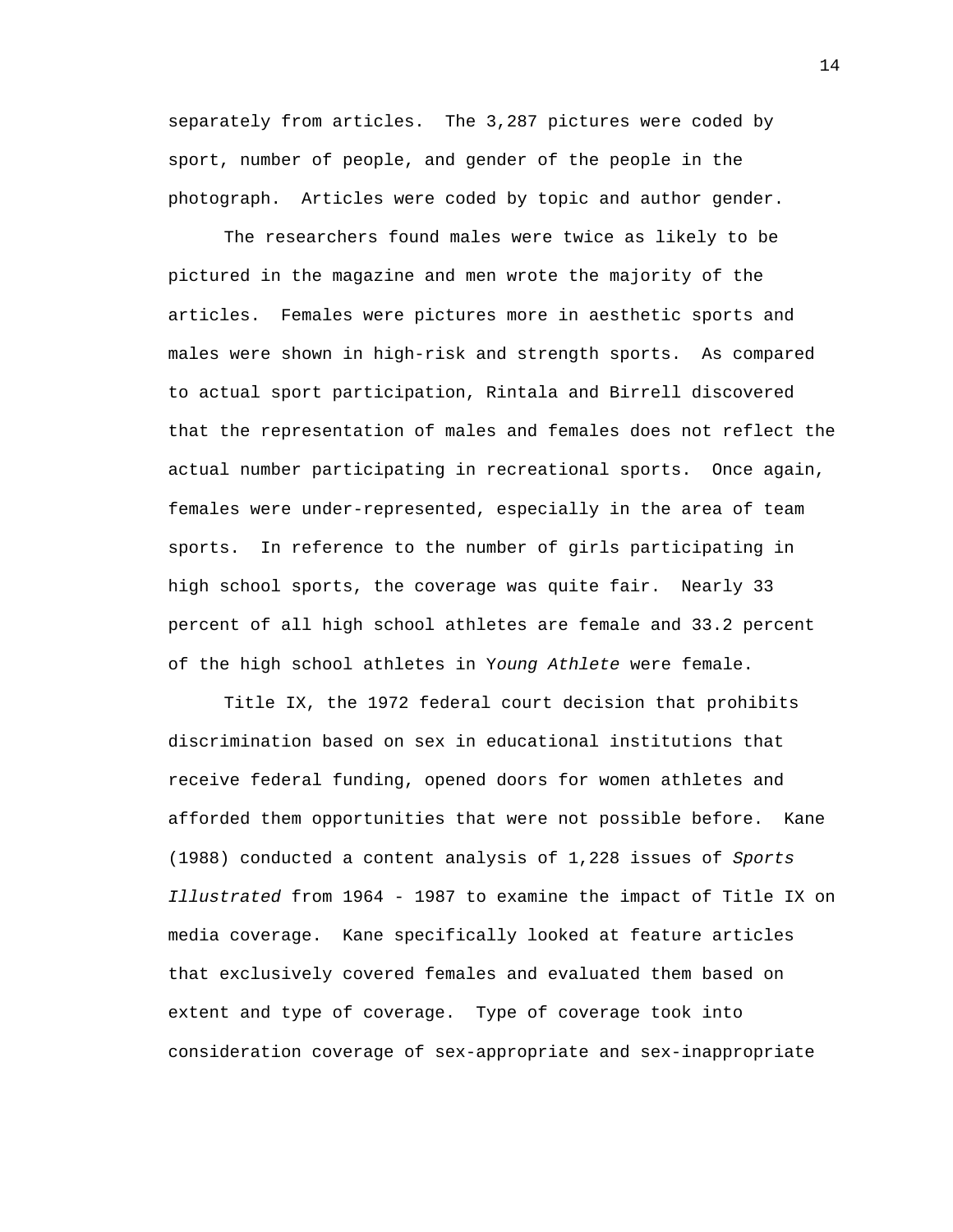sports for women. Examples of sex-appropriate sports are gymnastics, figure skating, swimming and tennis. Sexinappropriate sports include basketball, racing, softball and wrestling.

Kane (1988) found no significant increase in the total number of articles in the time periods during, 1972 – 1979, and after, 1980 – 1987, Title IX. She did however find that more articles were written about women in athletic roles than nonathletic roles, which could be related to the passage of Title IX. In addition, Kane found more articles were written about women in sex-appropriate sports. She concluded that, ". . .*Sports Illustrated* is sending a clear message as to which sports are considered acceptable and valued within women's athletics." (Kane 1988, 96).

Margaret Duncan and Amoun Sayaovong (1990) conducted a content analysis, which focused only on photographs in *Sports Illustrated for Kids*. The sample consisted of 459 photographs from six 1989 issues. The photographs were coded into the following categories: photo domination (dominant or nondominant), gender (male or female), angle of the photo (straight, down or up), style of photograph (passive or active), type of sport (individual or team), category of sport (neutral, aesthetic, high risk, or strength), and leadership (owner, official, or coach). Duncan and Sayaovong found photographs of men outnumbered women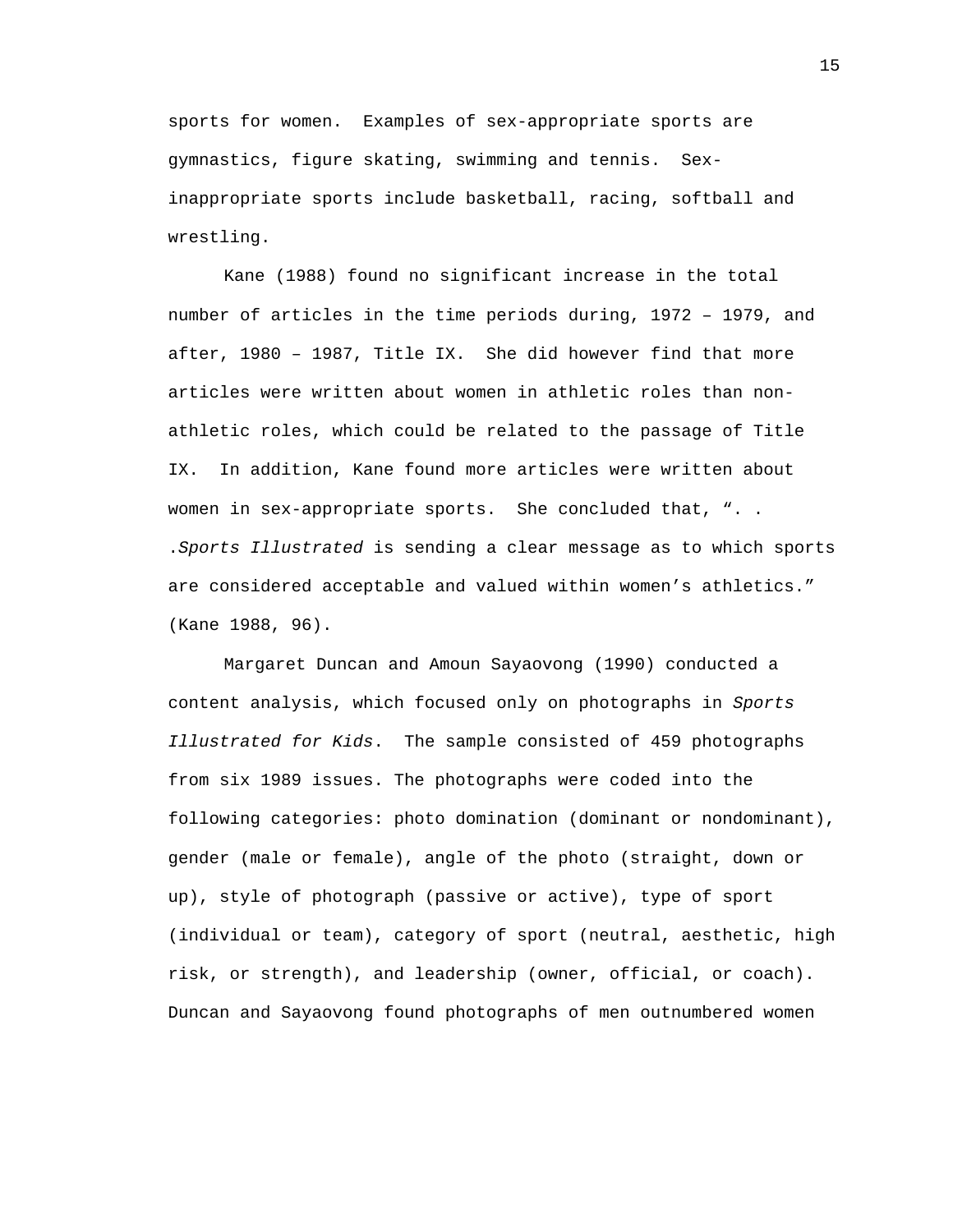by a 2 to 1 ratio (68 percent versus 28 percent) and men were twice as likely to be pictured in an active pose.

Angela Lumpkin and Linda Williams (1991) analyzed Sports illustrated feature articles from 1957 – 1987. The study yielded a sample of 3,723 articles. Multiple characteristics of the identified articles were studied including author of article, gender, race and sport that the article covered and number of pictures in the article and overall length of the article. The study found 91.8 percent of the articles were written by men. Ninety percent of the articles were about men compared to 8 percent about females. The remaining articles featured both sexes. Baseball, football and basketball were the sports that were covered the most often. African-Americans were featured in 22.4 percent of the articles. On article length, Lumpkin and Williams found articles about males and whites were longer than those about females and blacks. Males had a total of 845 column inches compared to 141 column inches devoted to females. Overall, Lumpkin and Williams "…concluded that Sports Illustrated perpetuates and reinforces traditional images and stereotypes of blacks and women in sport." (Lumpkin and Williams 1991, 30).

Salwen and Wood (1994) examined the covers of *Sports Illustrated* in four three-year intervals, beginning with 1957 and ending with 1989. In total the sample was 504 covers, which yielded 827 identifiable people. An "identifiable person" was defined as someone who was the center of attention and clearly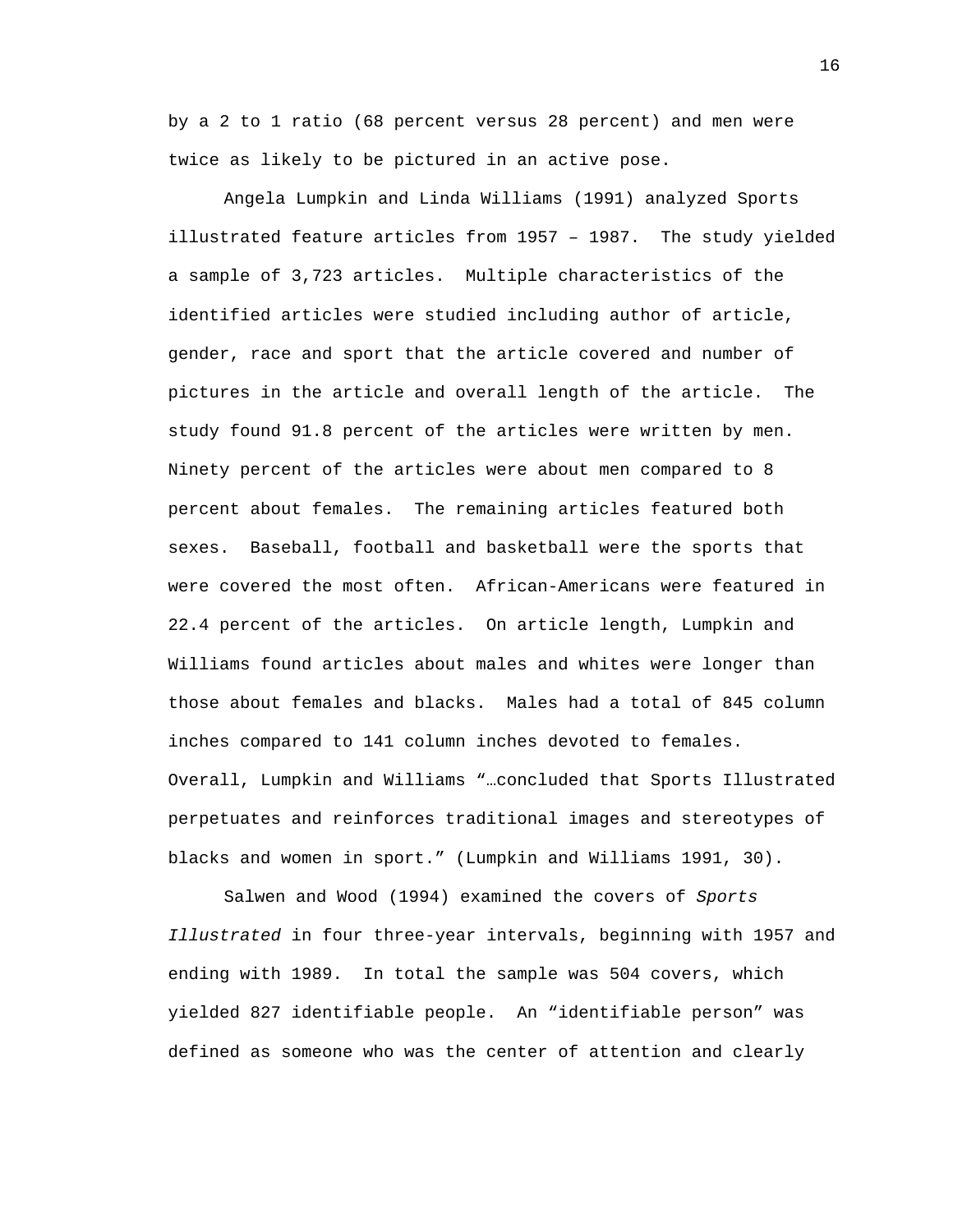identified. Covers with more than four identifiable people were excluded. Each person was coded male or female, athlete or nonathlete, active or non-active.

As Salwen and Wood suspected, there were fewer females than males on the covers, 55 females and 782 males. Interestingly the largest number of females on the covers was found in the 1950's, therefore the researcher's hypothesis that there would be an increase in females on the cover over time was not supported. In addition, more male athletes than female athletes were depicted in active poses.

Fink and Kensicki (2002) studied *Sports Illustrated* and *Sports Illustrated for Women*. *Sports Illustrated for Women* was created in 2000 and only lasted two years. At the time the study was conducted nine issues of *Sports Illustrated for Women* were available. The study examined both photographs and articles. Since the sample size of *Sports Illustrated for Women* was much smaller than the *Sports Illustrated* content, all photographs and articles in the *Women* edition were analyzed. This yielded a sample size of 1,075. A random sample of *Sports Illustrated*  content from 1997 – 2000 was selected, yielding a sample size of 1,775 photographs and articles. The photographs were coded into four categories: athletic action, dressed but poised and pretty, nonsport setting, or pornographic. The articles were classified into nine categories: personal, victim, sport related, system critique, sport struggle, sport victories, health-personal,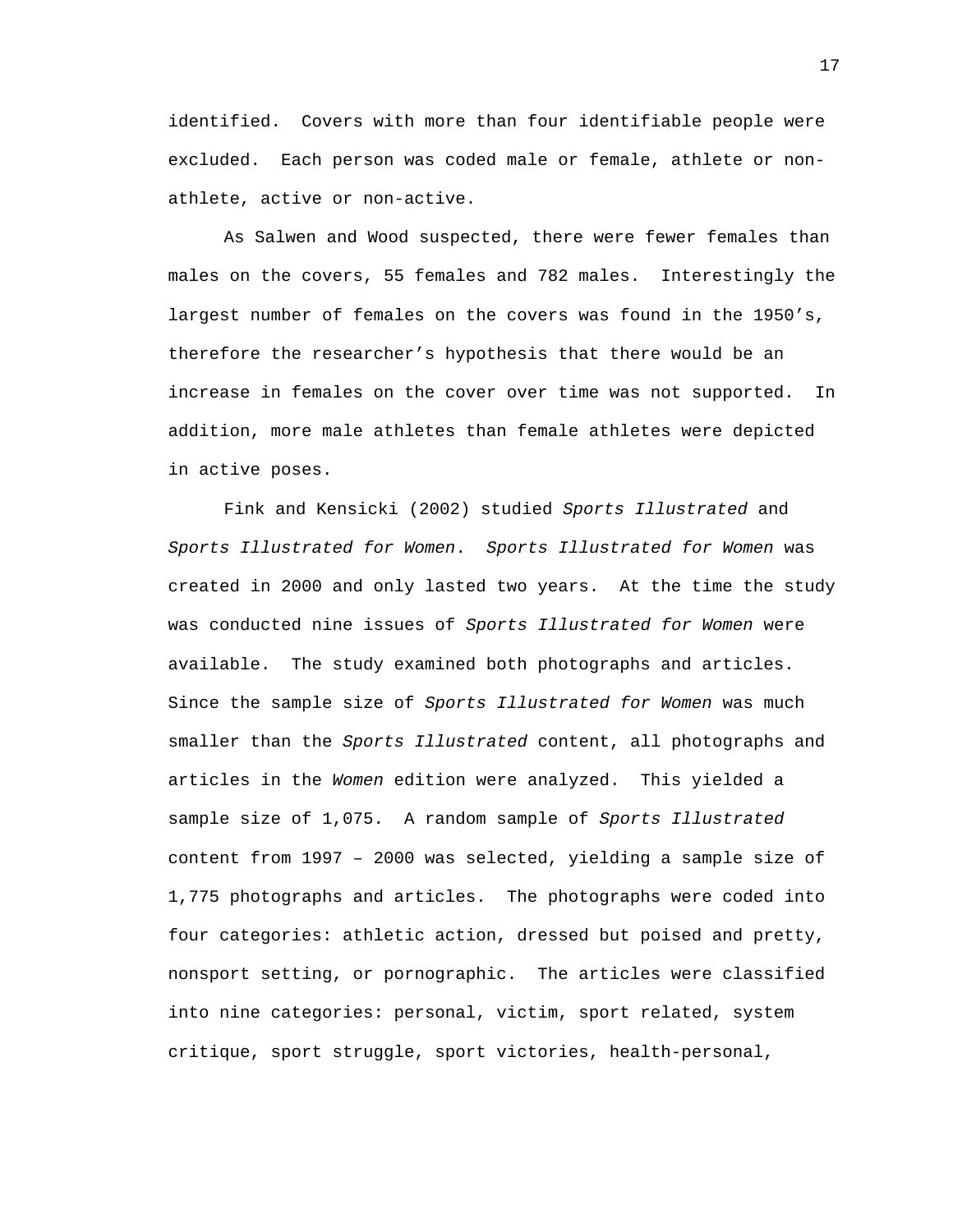health-sport, or fashion. Three coders were used to conduct the content analysis. Fink and Kensicki found only 10 percent of the photographs and articles in *Sports Illustrated* featured women. In addition they found 56 percent of the photographs of females were in nonsport action whereas 66 percent of male photographs were coded as athletic action. *Sports Illustrated for Women* was also found to have more articles regarded personal health.

Hardin et al. (2002) replicated Duncan and Sayaovong's (1990) study and looked at the editorial photographs in *Sports Illustrated for Kids* from July 1996 to June 1999. This particular timeframe was selected since it was after the 1996 Olympic Games. The 1996 Olympic games are significant because they have been called "the gender equity Olympics." One reason cited for this is American women won more medals than American men during the 1996 Olympic Games. The researchers had hoped this wave of increased media coverage would continue and the Games would serve as a turning point in the coverage of women's sports.

 Hardin et al. coded the photographs into the same categories Duncan and Sayaovong (1990) had defined in their study. Hardin et al. found the ratio had increased to 3 to 1. Men were pictured in 76.3 percent of all the photographs. In addition the researchers found men were photographed in more active poses than women and shown in more leadership roles.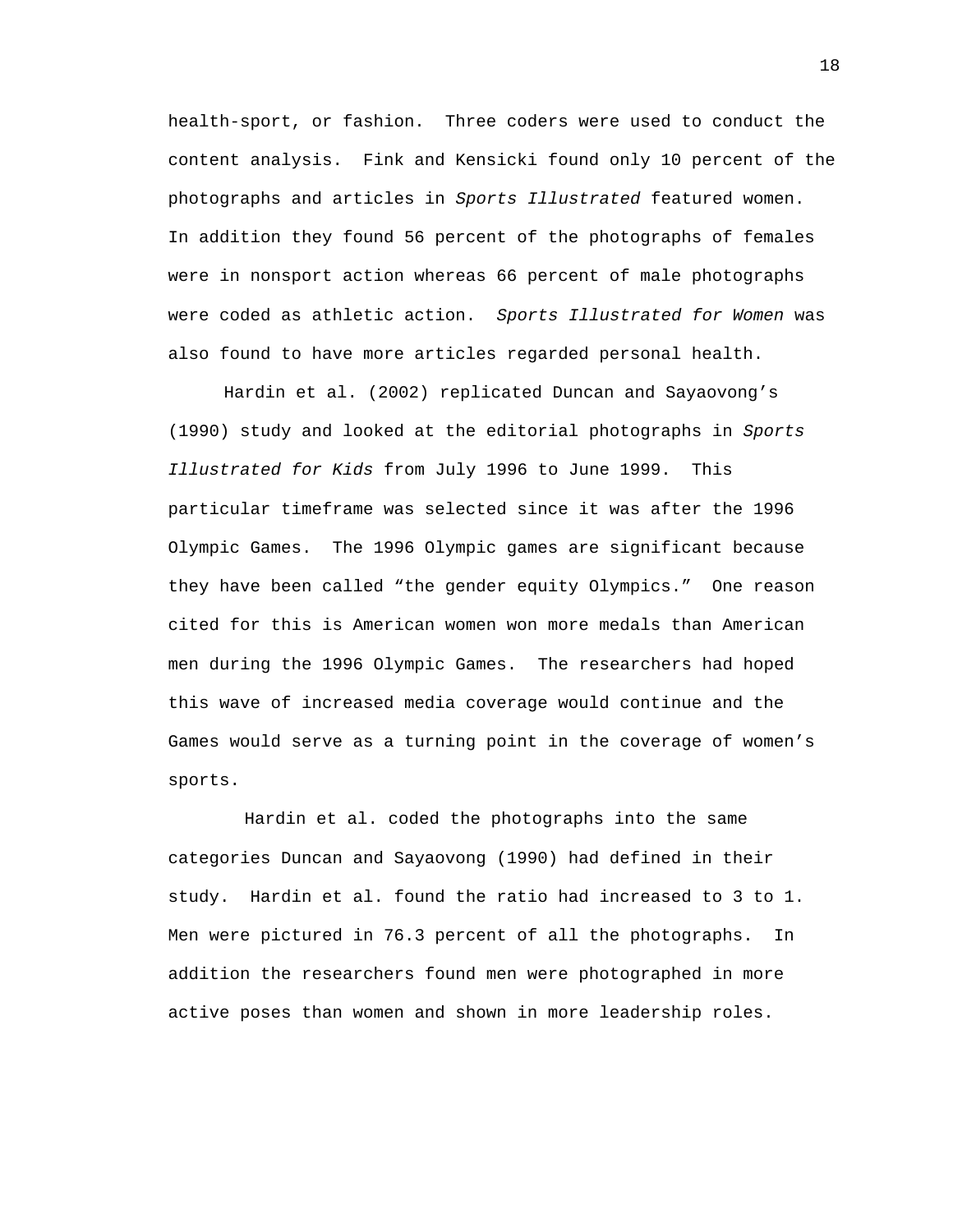Women in leadership roles were almost non-existent as men were shown in 97 percent of the leadership role photographs.

 Hardin et al. findings were consistent with Duncan and Sayavong's 1990 study that they were attempting to replicate. Just as Reid and Soley (1979) found even though more women than ever were participating in sports, the coverage was not reflecting that change.

 Bishop conducted a more recent study (2003) to follow up on Reid and Soley's (1979) previous work. Bishop examined feature articles in the first issue of each month beginning in 1980 to 1996. In total 569 articles from 72 issues were reviewed. The results revealed a slight increase in the percentage of feature articles on women in 1992 and 1994 but revealed a decline in 1996. Their *t* test revealed that the change was not significant in comparison to what Reid and Soley (1979) previously found. Unlike the Reid and Soley research, Bishop included photographs that accompanied the articles. The study revealed a drop in photographs from 1994 to 1996, 9.8 percent to 4.4 percent respectively. It was noted that more women appeared in the earlier issues; the amount of women did not increase with the passage of time.

 Lumpkin studied both gender and the ethnicity of individuals on the cover of Sports Illustrated from 1990 – 1999, with an entire sample size of 520. Males were pictured on the cover 87.9 percent of the time compared to 6 percent for females.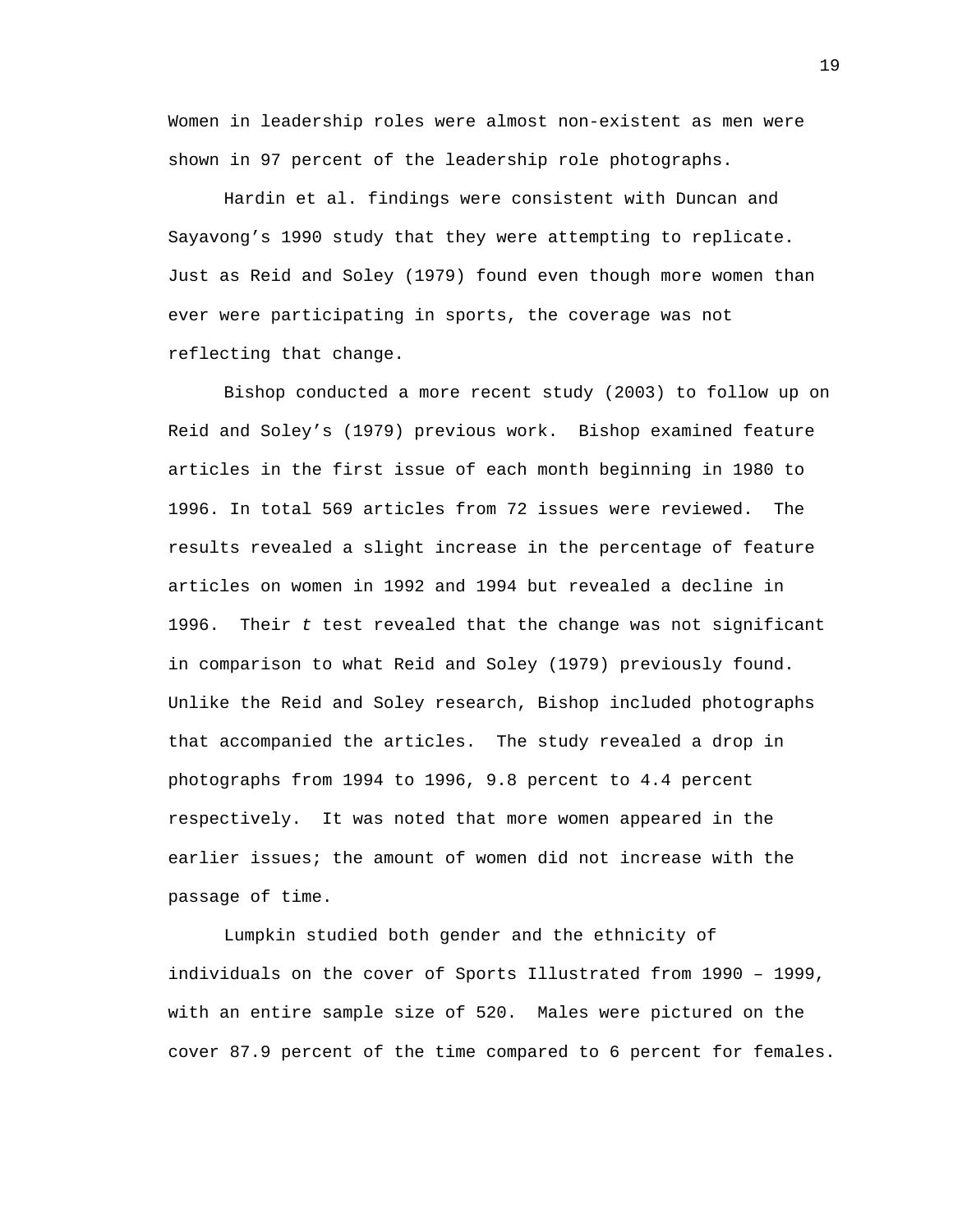The female covers also included 10 swimsuit issue covers. The study revealed African-Americans were pictured more often on the cover in the sports of basketball, boxing, and track and field but overall European Americans were favored on the covers. Even though African-Americans were pictured on the cover often, it was not equable based on their level of participation in the dominant sports. The highest number of females on the cover in a given year was five in 1992 and females were most often pictured in the sport of tennis.

The majority of the literature on gender inequality in sports in print media coverage has been conducted in the past twenty-five years. Even in this relatively short time span, studies have been replicated, building on previous research. An example is Blackwood's (1983) study, which replicated Miller's (1975) photographic content study seven years later to see what, if any, progress had been made. In addition, Hardin et al. (2002) replicated Duncan and Sayavong's (1990) study and discovered the same result. Bishop's (2003) study replicated Reid and Soley's (1979) study and revealed that rapid progress has not been made. These studies are significant to the body of knowledge on this subject because they are discovering that over time, progress is not being made. The following study tests to see if any progress has been made in the past decade. This research tests four hypotheses which were developed based on a review of the literature.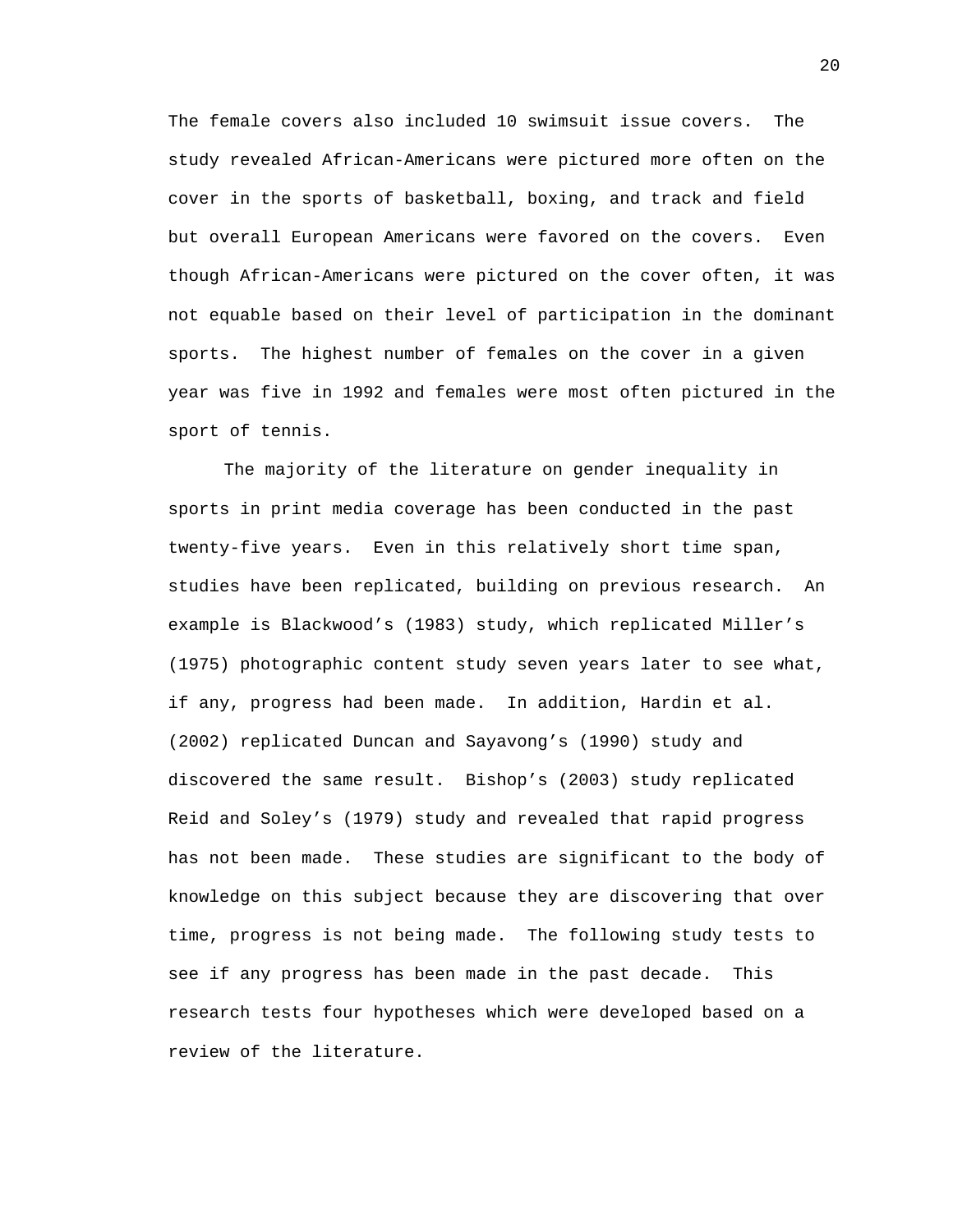The hypotheses are as follows:

- H1: More men than women will be featured on the cover of *Sports Illustrated*.
- H2: Women will be shown in posed positions more often than athletic action.
- H3: Women will be shown in posed positions more often than men.
- H4: Women who are featured on the cover will be shown in gender appropriate sports more often than gender inappropriate sports.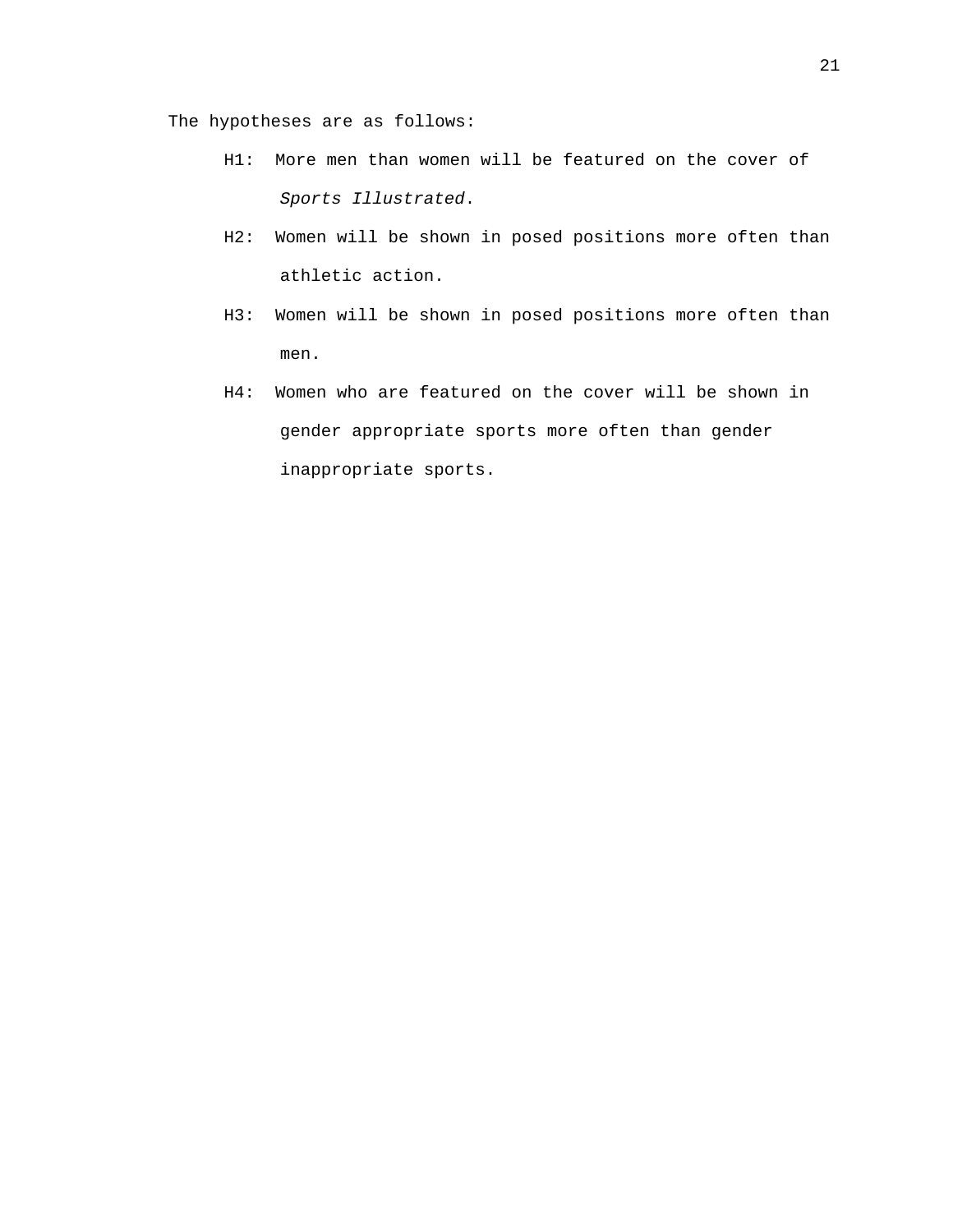#### METHODLOGY

The dominant methodology in the research on gender inequality in sports is content analysis. All the studies discussed in the review of relevant literature used content analysis as their dominant methodology. This method is popular since it is a way to quantify the messages being produced by the media. "Content analysis is the objective, systematic, and quantitative description of the content of documents, including print media and broadcast media coverage" (Dozier and Broom 1990, 139). In addition, this particular methodology is effective for comparing results from multiple time periods. "If measurements are to be made over intervals of time, comparisons of the numerical data from one time period to another can help simplify and standardize the evaluation procedure" (Wimmer and Dominick 2003, 141).

 The sample for this research is all covers of *Sports Illustrated* produced from January 1990 though December 1999, which represents the entire decade of the 1990's. The cover is the most prominent feature of a magazine. (Salwen and Wood 1994). Previously, Salwen and Wood studied three decades of *Sports Illustrated* covers. This research encompasses the next decade to build on Salwen and Wood's research to see if women have made any progress on Sports Illustrated covers.

However, this study is not an exact replication of Salwen and Wood's research. The differences are in the hypothesis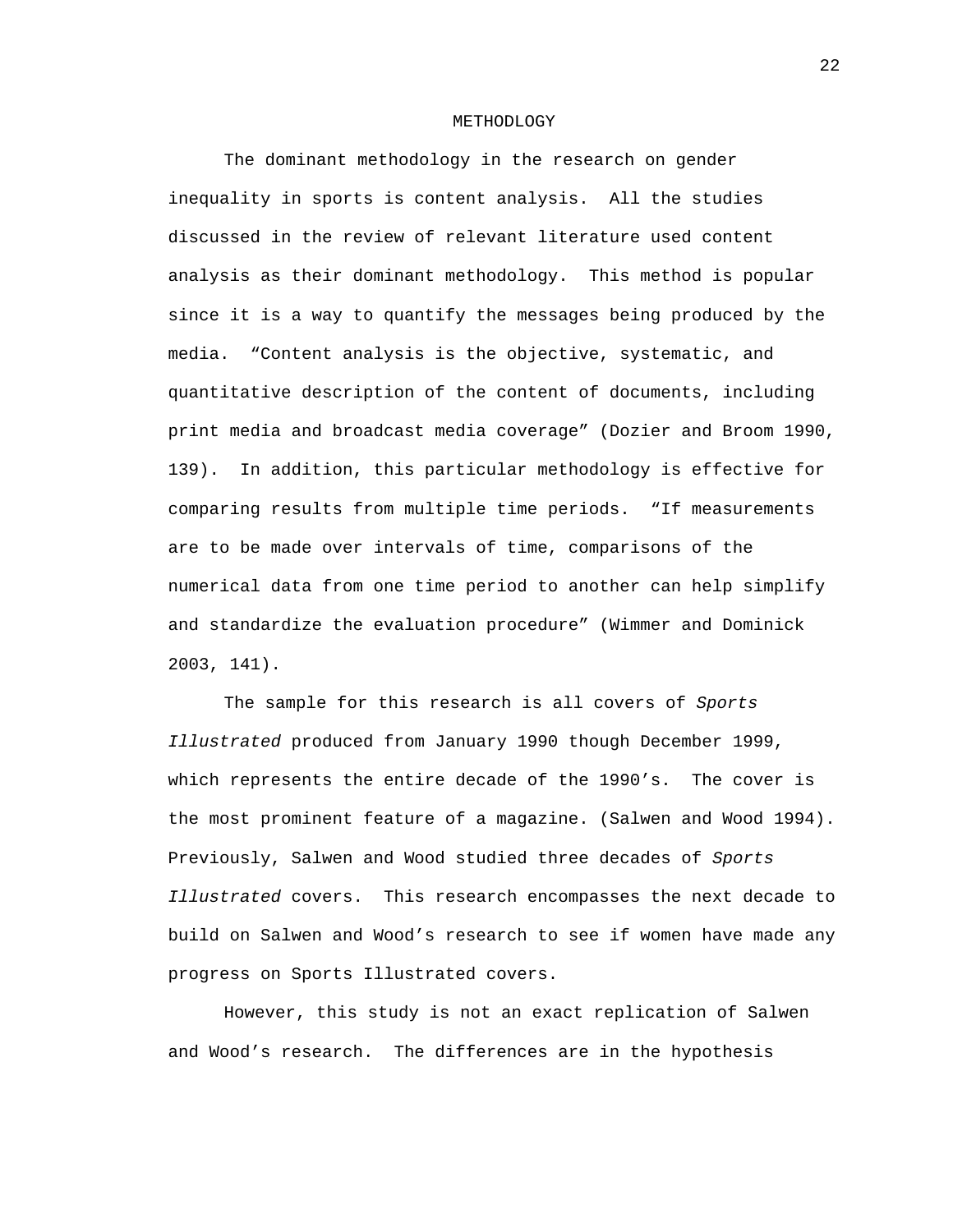tested and the categories of coding. Salwen and Wood tested six hypotheses and three referenced a specific time frame. Four specific hypotheses are tested in this study. The hypotheses were developed based on the review of related literature. The hypotheses are:

- H1: More men than women will be featured on the cover of *Sports Illustrated*.
- H2: Women will be shown in posed positions more often than athletic action.
- H3: Women will be shown in posed positions more often than men.
- H4: Women who are featured on the cover will be shown in gender appropriate sports more often than gender inappropriate sports.

To test the first hypothesis that more men than women will be featured on the cover of *Sports Illustrated* each cover was coded as male, female, both, or other. Male or female was decided on based on appearance. Both was used if both males and females appeared on the cover. Other was used if the cover did not feature a person. These categories differ from Salwen and Wood. The number of people will only be a factor in the both category. When there was more than one prominent person on the cover, if they are of the same sex they were only counted once in the appropriate gender category. For example if there were four men on the cover, the cover was classified as male, not four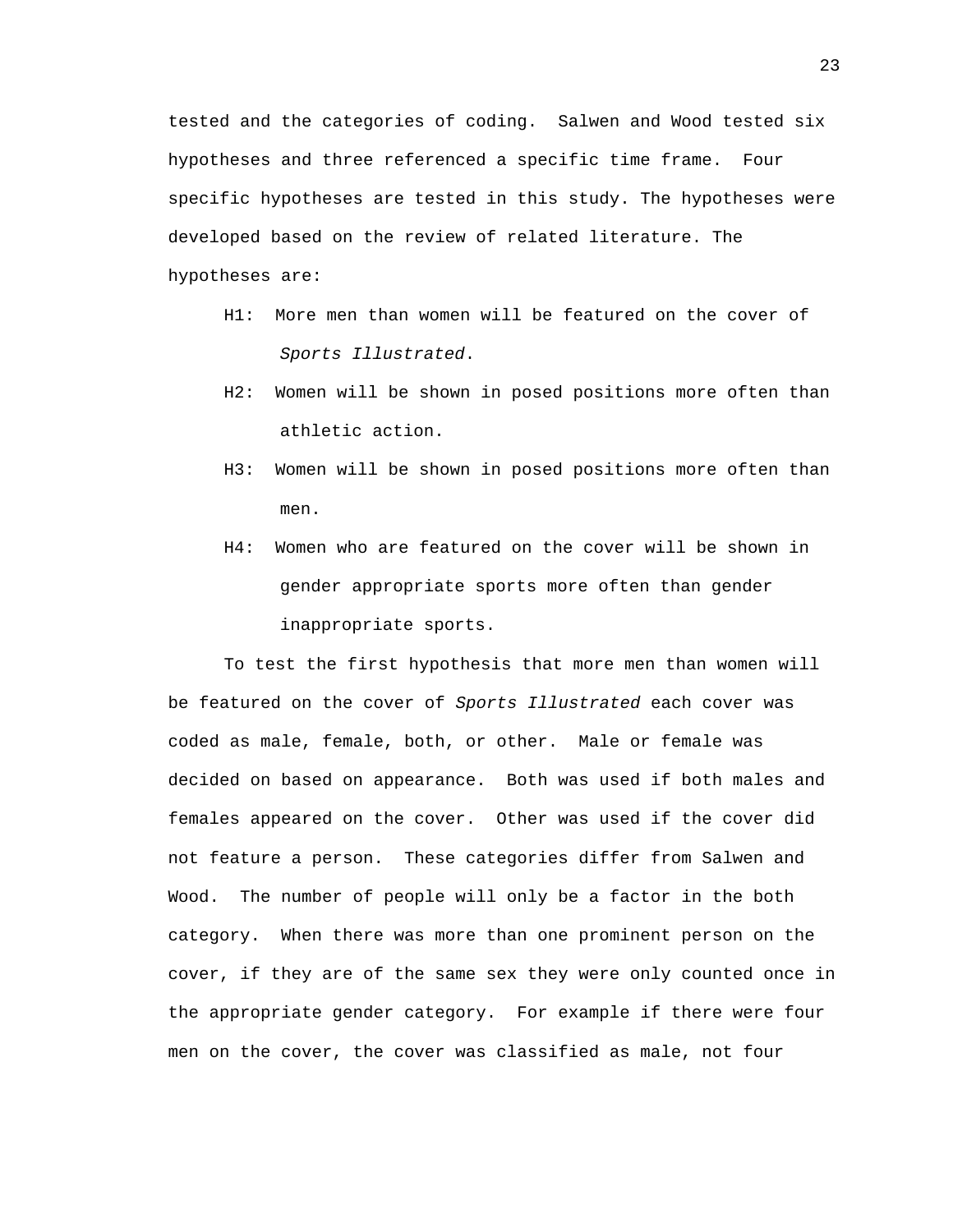males. To be counted as a person, the face of the person or more than half of their body needed to be shown in order to be counted. People blurred out as part of the background were not considered.

The second hypothesis is women will be shown in posed positions more often than athletic action. This is similar to Salwen and Wood's active and non-active classification. Posed position was classified as one that does not picture an athlete engaged in their respective sport. An athlete shown with sporting equipment but not using the equipment was classified in this category in addition to athletes pictured in a non-sport setting. Athletic action was considered as athlete playing their sport.

The third hypothesis is women will be shown in posed positions more often than men. This examined all the posed cover shots to discover if women were portrayed more as models and less as athletes.

The final hypothesis is women who are featured on the cover will be shown in gender appropriate sports more often than gender inappropriate sports. The list of gender appropriate sports was based on Kane's (1988) list of sex-appropriate and sexinappropriate sports for female participation. Therefore the gender appropriate sports for women are as follows: cycling, diving, field hockey, golf, gymnastics, horseback riding, racquetball, figure skating, speed skating, downhill skiing,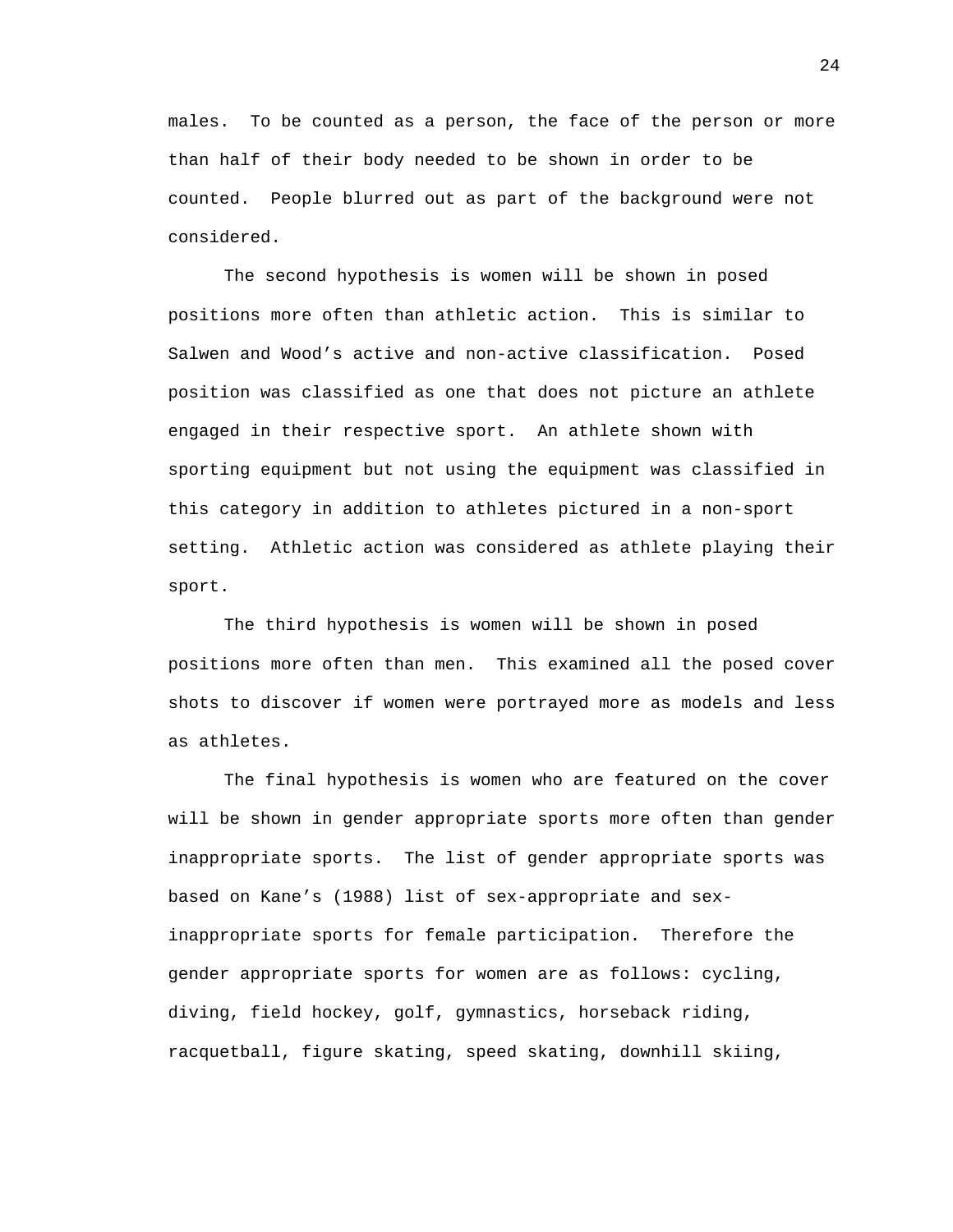water skiing, surfing, swimming, synchronized swimming, tennis, track, and volleyball.

 The sample size for the research was all covers of *Sports Illustrated* produced from January 1990 though December 1999, which totaled 515 issues. The independent variables in this study are *Sports Illustrated*, men, women, type of sports, and photograph setting. The dependent variable is the concept of more coverage. One female coder, the author, was used to code the magazine covers. There was no inter-coder reliability coefficient since only one coder was used. The coder had complete understanding of all operational definitions.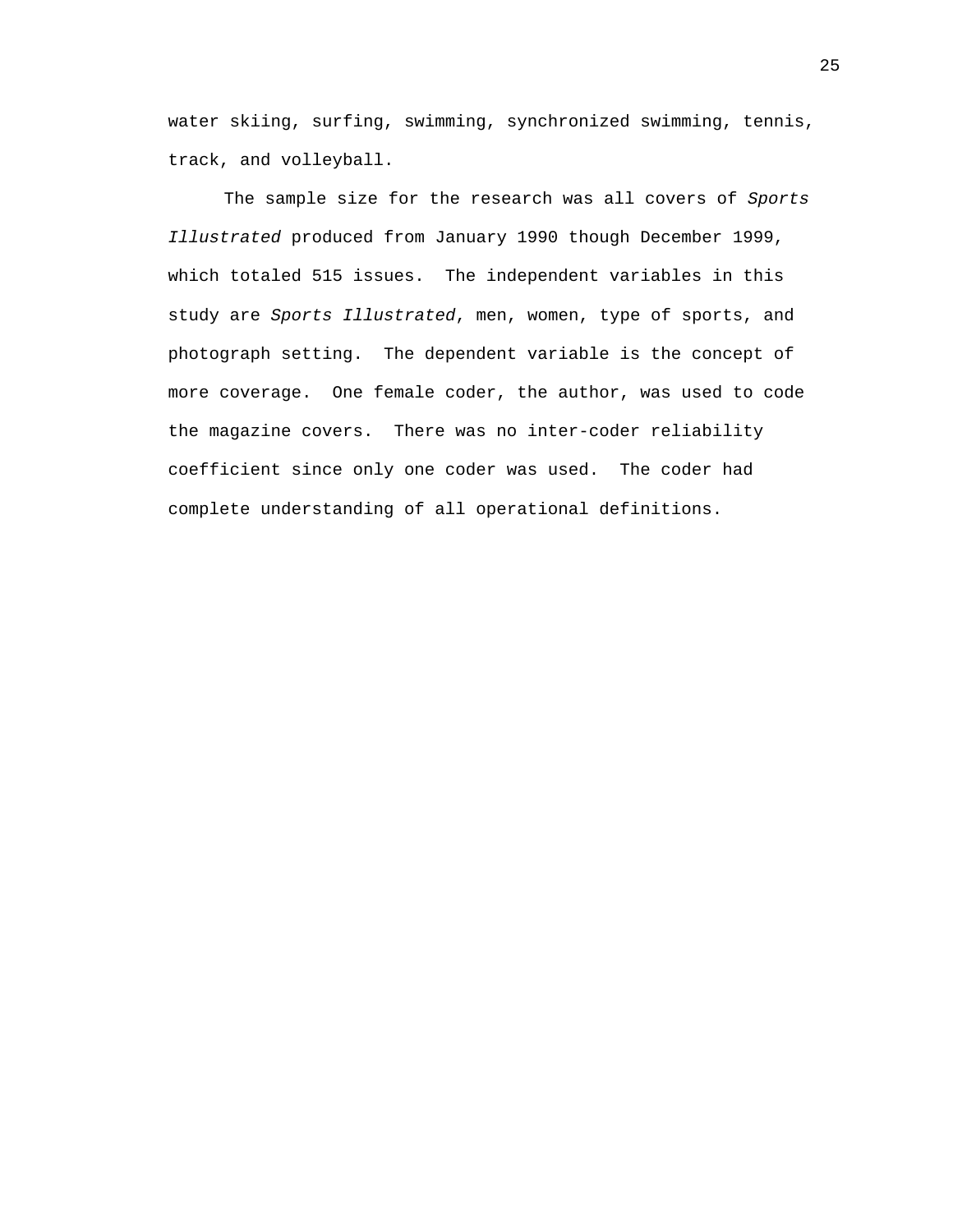#### FINDINGS

 The sample size for the research was all covers of *Sports Illustrated* produced from January 1990 though December 1999. This sample size yielded a total of 515 covers. Four years had 52 published covers (1990, 1996, 1997, and 1998). The remaining six years only had 51 published covers (1991, 1992, 1993, 1994, 1995, and 1999).

 On the 515 cover, 456 covers featured males on the cover, which represents 88.544 percent. Thirty-two covers featured females on the cover, accounting for only 6.214 percent. Ten covers were classified as having both male and females on the covers, representing 1.942 percent. Of the 515 covers, 17 were classified as other, meaning no people were pictured on the cover which was 3.301 percent of the covers.

#### Table 1

| Year | Male | Female | Both         | Other | Covers |
|------|------|--------|--------------|-------|--------|
| 1990 | 46   | 3      | $\mathbf{1}$ | 2     | 52     |
| 1991 | 49   | 2      | 0            | 1     | 51     |
| 1992 | 45   | 5      | 0            | 1     | 52     |
| 1993 | 45   | 4      | 0            | 2     | 51     |
| 1994 | 41   | 2      | 6            | 2     | 51     |
| 1995 | 44   | 3      | $\mathbf 1$  | 3     | 51     |
| 1996 | 48   | 4      | 0            | 0     | 52     |
| 1997 | 45   | 2      | $\mathbf 1$  | 4     | 52     |
| 1998 | 49   | 3      | 0            | 0     | 52     |
| 1999 | 44   | 4      | 1            | 2     | 51     |

*Classification of Sports Illustrated Covers by Year*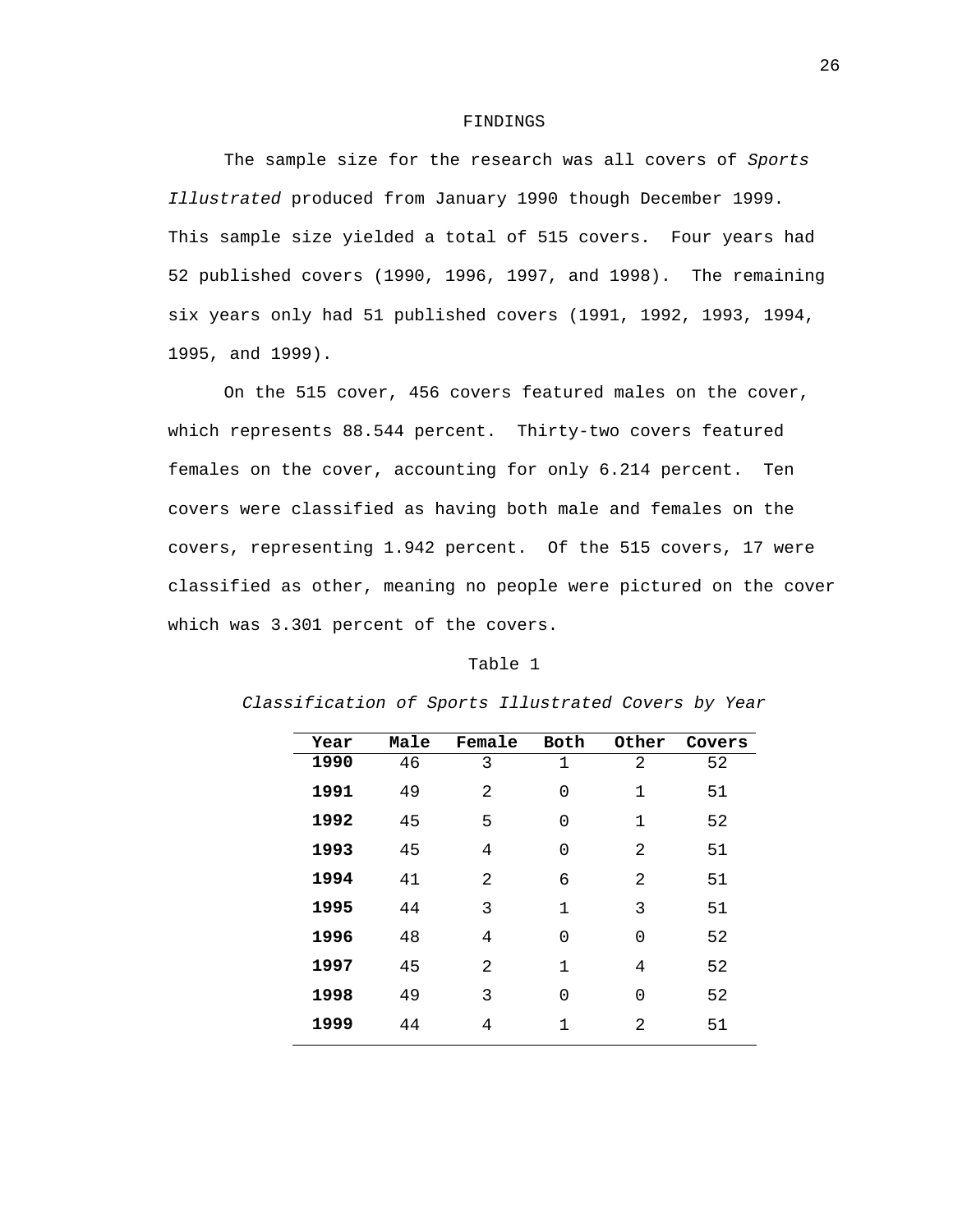Out of the 515 covers, 498 covers featured people. Of the 498 covers that featured people, 456 featured males and 32 featured females, which is 91.566 percent and 6.426 percent respectively. If the number of covers that featured females only is added to the number of covers that featured both that represents 42 covers out of the 498 covers that featured people. This results in females being pictured on 8.434 percent of covers.

 Of the 32 issues with females on the cover, 10 issues were the *Sports Illustrated* Swimsuit Issue. These issues all featured at least one female and no males. This means only 22 of the 515 covers featured females, which is 4.272 percent.

 In addition to male, female, or both, the people on the cover were classified as active, posed or non applicable. Three hundred and thirty nine of the 515 covers, were classified as active and 161 were classified as posed. Fifteen were coded as non applicable, neither active nor posed.

#### Table 2

*Active vs. Posed on Sports Illustrated Covers*, 1990 - 1999

| Year   | 1990 | 1991                 |    |    |    |    | 1992 1993 1994 1995 1996 1997 1998 1999 |    |       |    |
|--------|------|----------------------|----|----|----|----|-----------------------------------------|----|-------|----|
| Active | 34   | 41 39 32 34 30 31 31 |    |    |    |    |                                         |    | 34 33 |    |
| Posed  |      | 14 10 11 17 15 19 20 |    |    |    |    |                                         | 20 | 18    | 17 |
| N/A    |      | 4 1 1 2 2 2 1 1 0 1  |    |    |    |    |                                         |    |       |    |
| Total  | 52   | 52                   | 51 | 51 | 51 | 51 | 52                                      | 52 | 52    | 51 |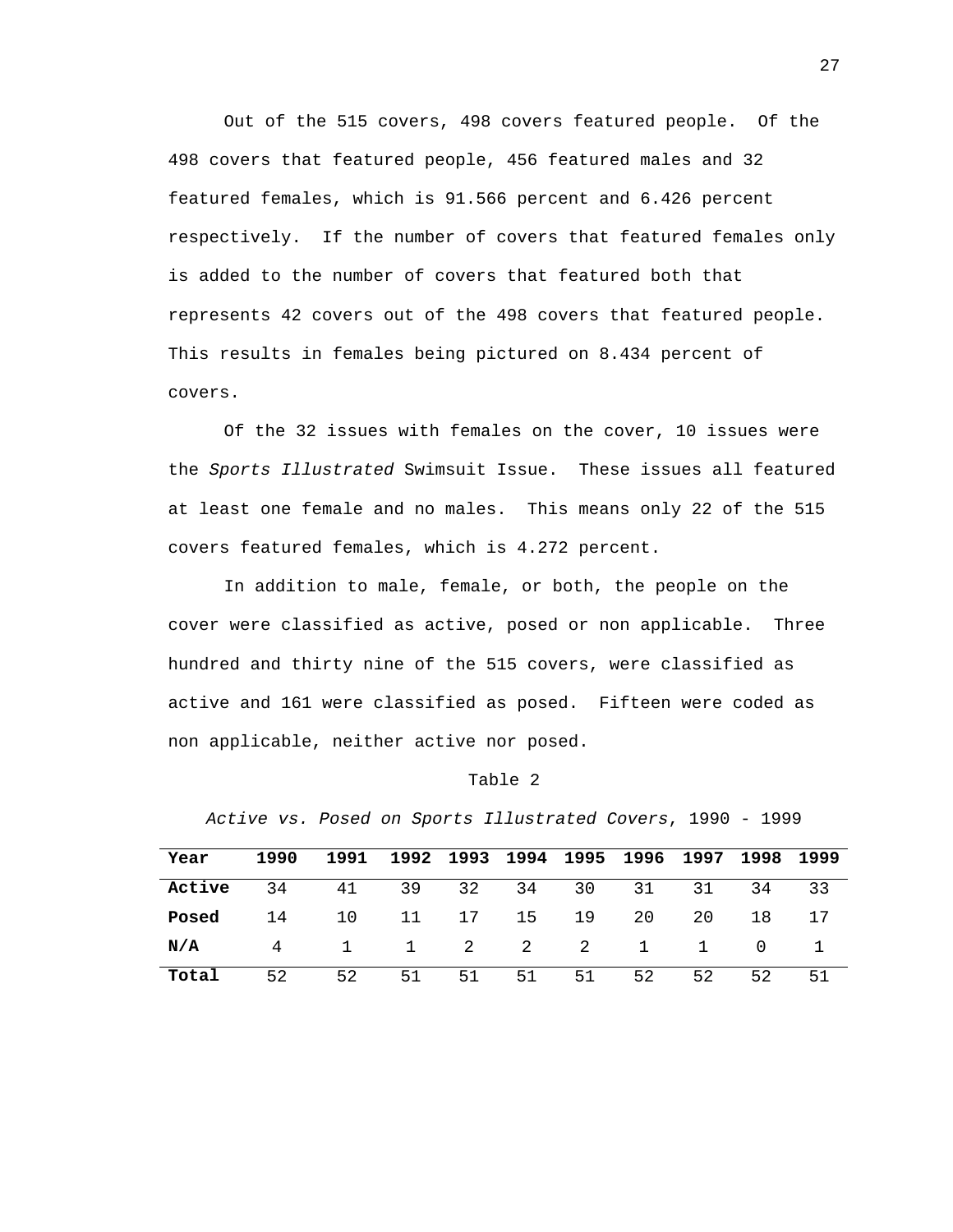Males were pictured as active more often than posed. There were 323 active male covers and 131 posed male covers for a total of 454 covers. In total males were shown as active 71.145 percent of the time, whereas males were shown posed 28.855 percent of the time.

#### Table 3

*Male Active vs. Posed on Sports Illustrated Covers*, 1990 - 1999

| Year                                                               |  |  |  |  | 1990 1991 1992 1993 1994 1995 1996 1997 1998 1999 |    |
|--------------------------------------------------------------------|--|--|--|--|---------------------------------------------------|----|
| Male Active 32 40 38 31 29 29 31 30 33 30                          |  |  |  |  |                                                   |    |
| <b>Male Posed</b> 13 9 7 14 12 15 16 15 16                         |  |  |  |  |                                                   | 14 |
| <b>Male Total</b> $45^a$ $49$ $45$ $45$ $41$ $44$ $47^b$ $45$ $49$ |  |  |  |  |                                                   | 44 |

a 1990 total of males does not match overall total of males for that year since one cover is group of young fans, neither active nor posed. b 1996 total of males does not match overall total since one cover

was classified as both.

Of the 32 female covers, 10 covers were classified as active and 22 were classified as posed. In total females were shown active 31.25 percent of the time and shown posed 68.75 percent of the time. Ten of the 22 posed covers were the *Sports Illustrated* Swimsuit Issue. If the swimsuit covers are subtracted from the total number of covers, women were shown posed 45.455 percent of the time.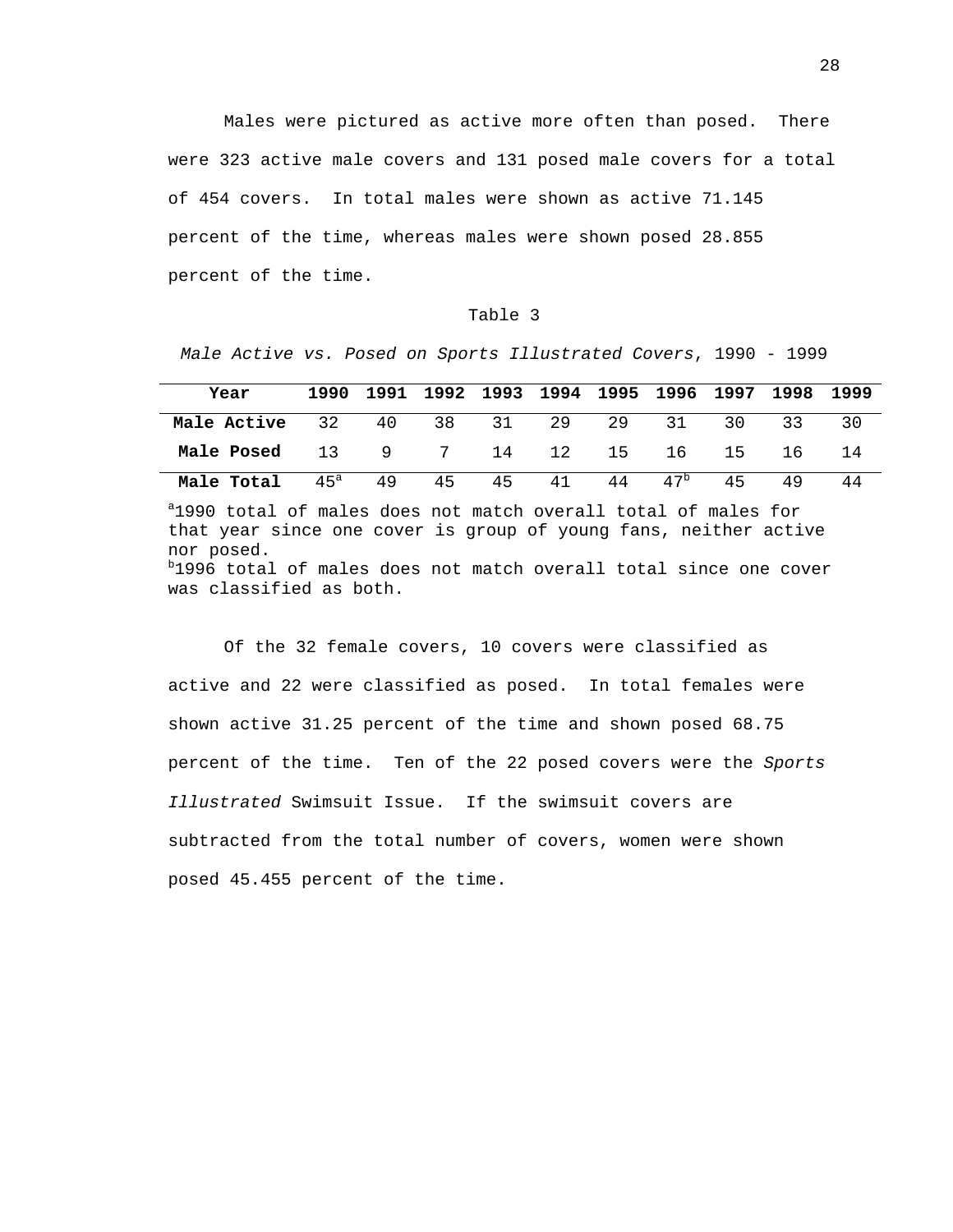#### Table 4

| Year          |   |     |   |           | 1990 1991 1992 1993 1994 1995 1996 1997 1998 1999 |   |        |  |
|---------------|---|-----|---|-----------|---------------------------------------------------|---|--------|--|
| Female Active |   |     |   |           | 2 1 1 1 0 1                                       |   | $\Box$ |  |
| Female Posed  |   |     |   | 1 1 4 3 2 | $\overline{2}$                                    | 4 |        |  |
| Female Total  | 3 | 2 5 | 4 |           | $\sim$ $\sim$                                     |   |        |  |

*Female Active vs. Posed on Sports Illustrated Covers*, 1990 - 1999

Athletes were featured on 442 of the 515 covers. Of the 442 athletes 19 were female, accounting for 4.525 percent of the athletes. Non-athletes were featured on 36 covers, 13 were female. Non-athletes featured people such as team owners and coaches. If a former player was featured due to their current role such as a coach they were coded as a non-athlete, not player. Twenty-five covers featured both athletes and nonathletes and 12 covers were non applicable.

 In the 1990's fifteen different sports were represented on the cover of *Sports Illustrated*. A particular sport was shown on 481 covers. In addition, 11 covers featured multiple sports. Twenty-three covers did not feature a sport on the 515 total covers. The top three sports featured were football, basketball and baseball, 151 covers, 129 covers and 105 covers respectively. Boxing, tennis and golf were the next three highest sports with 23, 20 and 18 covers respectively.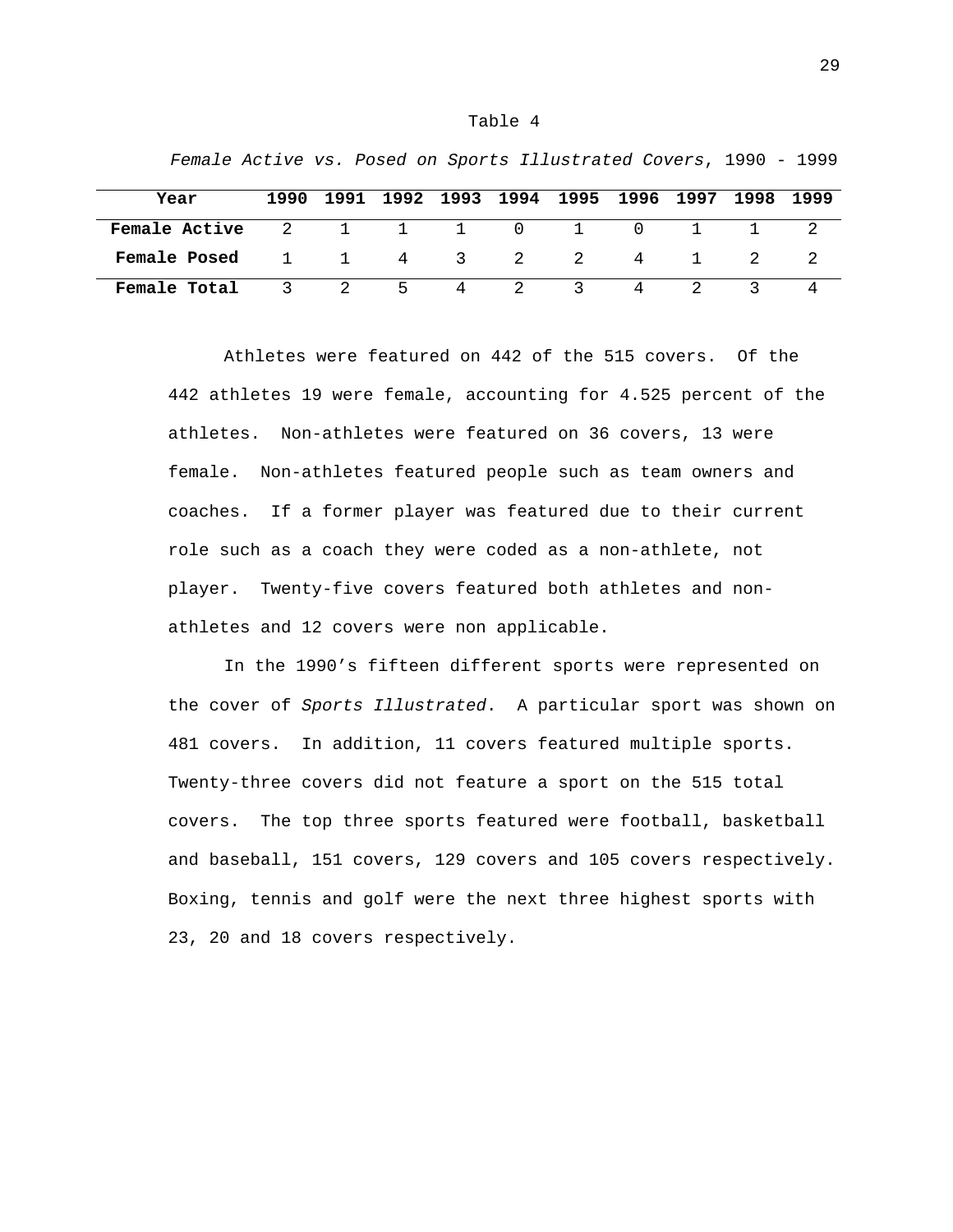#### Figure 1



# *Types of Sports featured on Sports Illustrated Covers, 1990 – 1999* (by percentage)

Other sports depicted on the covers were hockey (9 covers), track and field (9 covers), soccer (4 covers), figure skating (3 covers), speed skating (3 covers), skiing (3 covers), swimming (2 covers), auto racing (1 cover) and cycling (1 cover).

The sport that was shown most often with women was tennis. Eight female coded covers represented the sport of tennis, which represents 40 percent of the tennis related covers. This is the highest percentage of any cover. Six of those covers showed active females and two were shown posed. Figure skating and basketball were the next two most popular sports shown on female coded covers at three covers each. The three covers that featured figure skating only featured females and was the only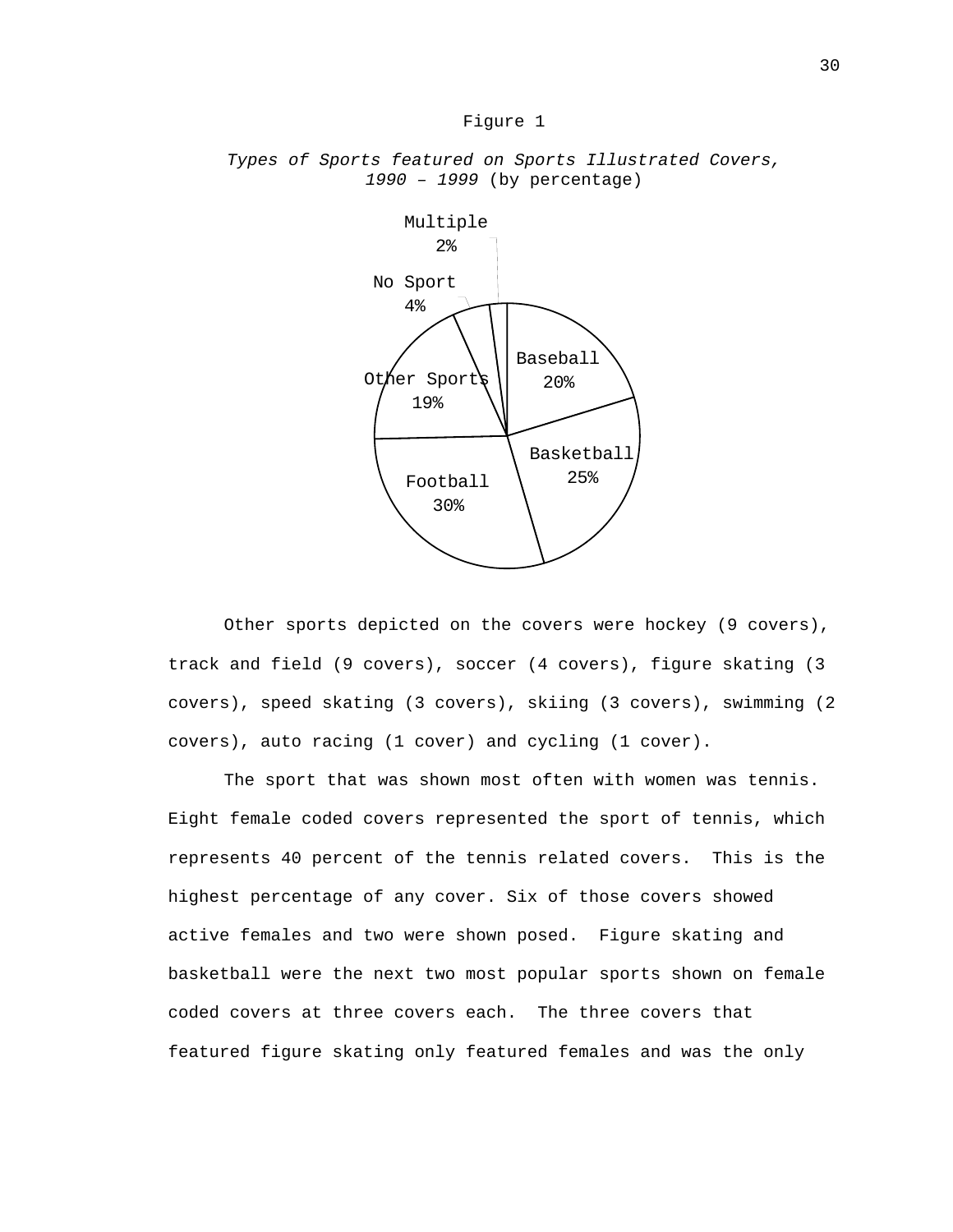sport to not feature males. Two figure skating female covers were posed, one was active. Of the three female basketball covers, one was active and two were posed. The other sports that showed females were speed skating (1 cover, active), track and field (2 covers, posed), baseball (2 covers, posed), boxing (1 cover, posed) and soccer (2 covers, 1 posed, 1 active).

Table 5

| Sport             | Total | Women          | Percentage |
|-------------------|-------|----------------|------------|
| Baseball          | 105   | $\mathfrak{D}$ | 1.905%     |
| <b>Basketball</b> | 129   | 3              | 2.326%     |
| Boxing            | 23    | 1              | 4.348      |
| Fiqure Skatinq    | 3     | 3              | 100%       |
| Speed Skating     | 3     | 1              | 33.333%    |
| Track & Field     | 9     | $\mathfrak{D}$ | 22.222%    |
| Tennis            | 2.0   | 8              | 40%        |
| Soccer            | 4     | 2              | 50%        |

*Percentage of Coded Female Covers by Sport* 

The first research hypothesis was more men than women will be featured on the cover of *Sports Illustrated*. This hypothesis was proven true. Women were only shown on 32 covers whereas men were shown on 456 covers. Both were shown on 10 covers. This means females were only featured on 6.214 percent of the covers, significantly less than males.

The second hypothesis stated women will be shown in posed positions more often than athletic action. This was proven true.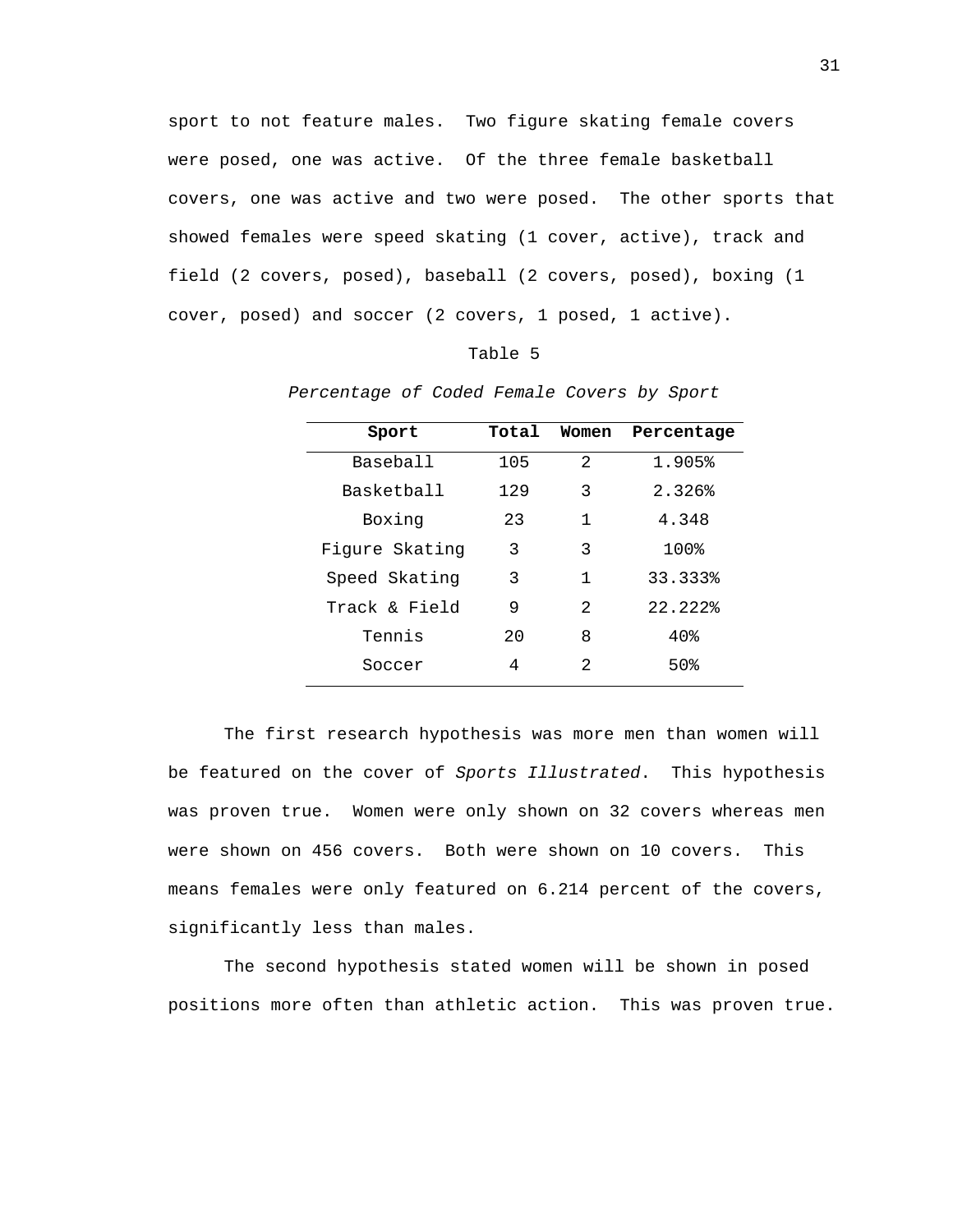Women were shown in athletic action 31.25 percent of the time and 68.75 percent of the time women were shown in posed positions.

The third hypothesis was also proven true. The hypothesis stated women will be shown in posed positions more often than men. Women were shown in posed positions 68.75 percent of the time whereas men were shown in posed positions 28.855 percent of the time.

The fourth and final hypothesis was women who are featured on the cover will be shown in gender appropriate sports more often than gender inappropriate sports. In total women were only shown in eight different sports. Four of those sports are gender appropriate according to Kane's classifications and four were not. The gender appropriate sports that females were shown in were: tennis, speed skating, figure skating, and track. The other sports that women were featured in were: baseball, basketball, boxing and soccer. Since the results were equal and not greater, this hypothesis was proved false.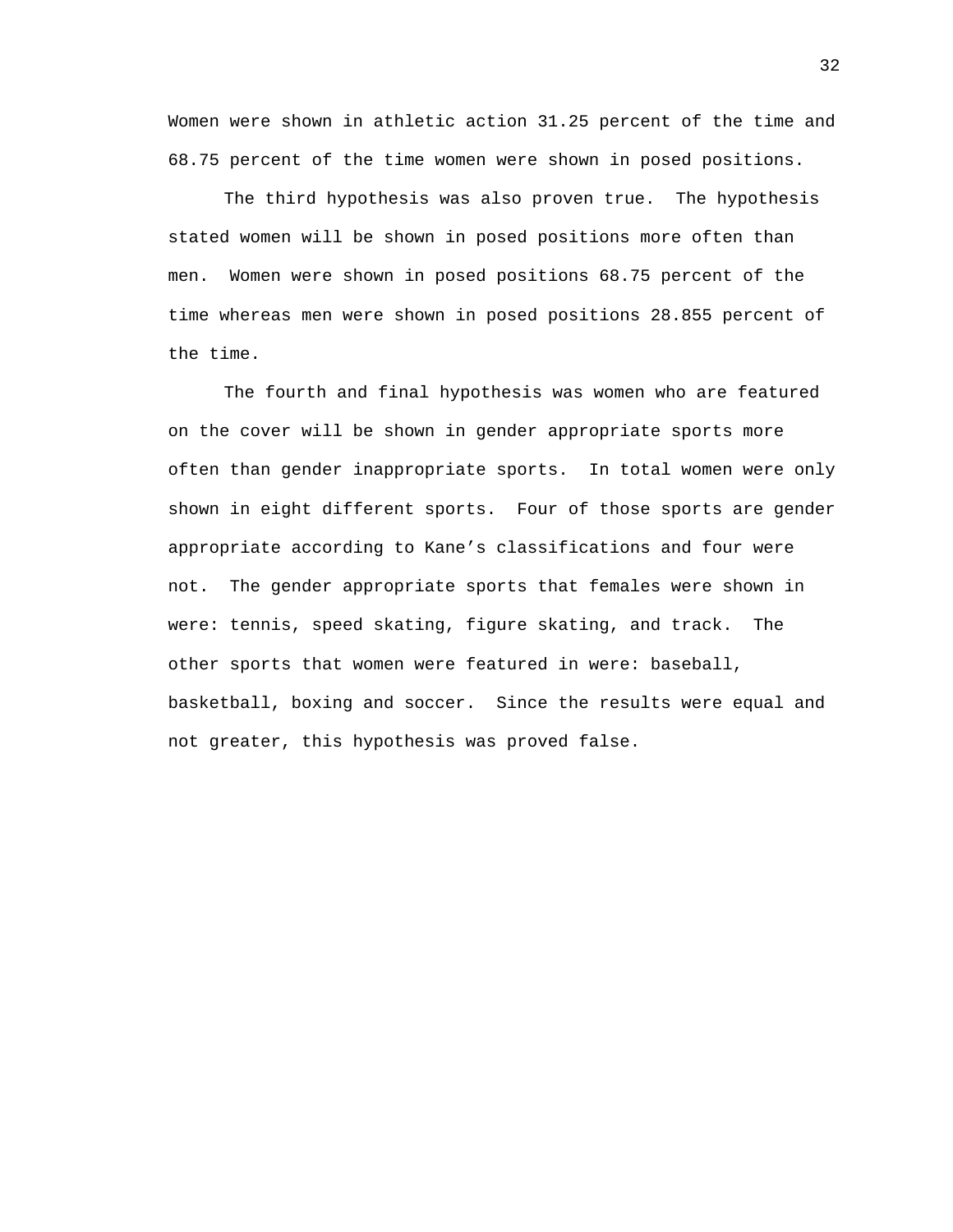#### DISCUSSION

Past research on gender inequality in sports shows that females athletes and their respective sports are grossly underrepresented. This study concurred with prior findings and therefore reinforces the previous research. Possible explanations for this imbalance are given based on the findings of this research. The coverage does not reflect the success of women's sports in the past two decades. Future research needs to focus on the reasons for this trend and how it impacts the communications field.

The top three sports featured on the covers of *Sports Illustrated* were football, basketball and baseball, 151 covers, 129 covers and 105 covers respectively. Women currently are not allowed to play professional football or baseball. Therefore there were 280 covers that did not even have the opportunity to feature female athletes for most of the decade. This is more than half the covers published in the decade, 54.369 percent. Interestingly, these are the three sports that were also most covered in feature articles from 1954 – 1987 according to Lumpkin and Williams previous research (1991). It seems that Sport Illustrated has had this pattern of sports coverage since its inception.

An opportunity for women to play professional basketball was created in 1996 with the creation of the Women's National Basketball Association (WNBA). League play began in 1997.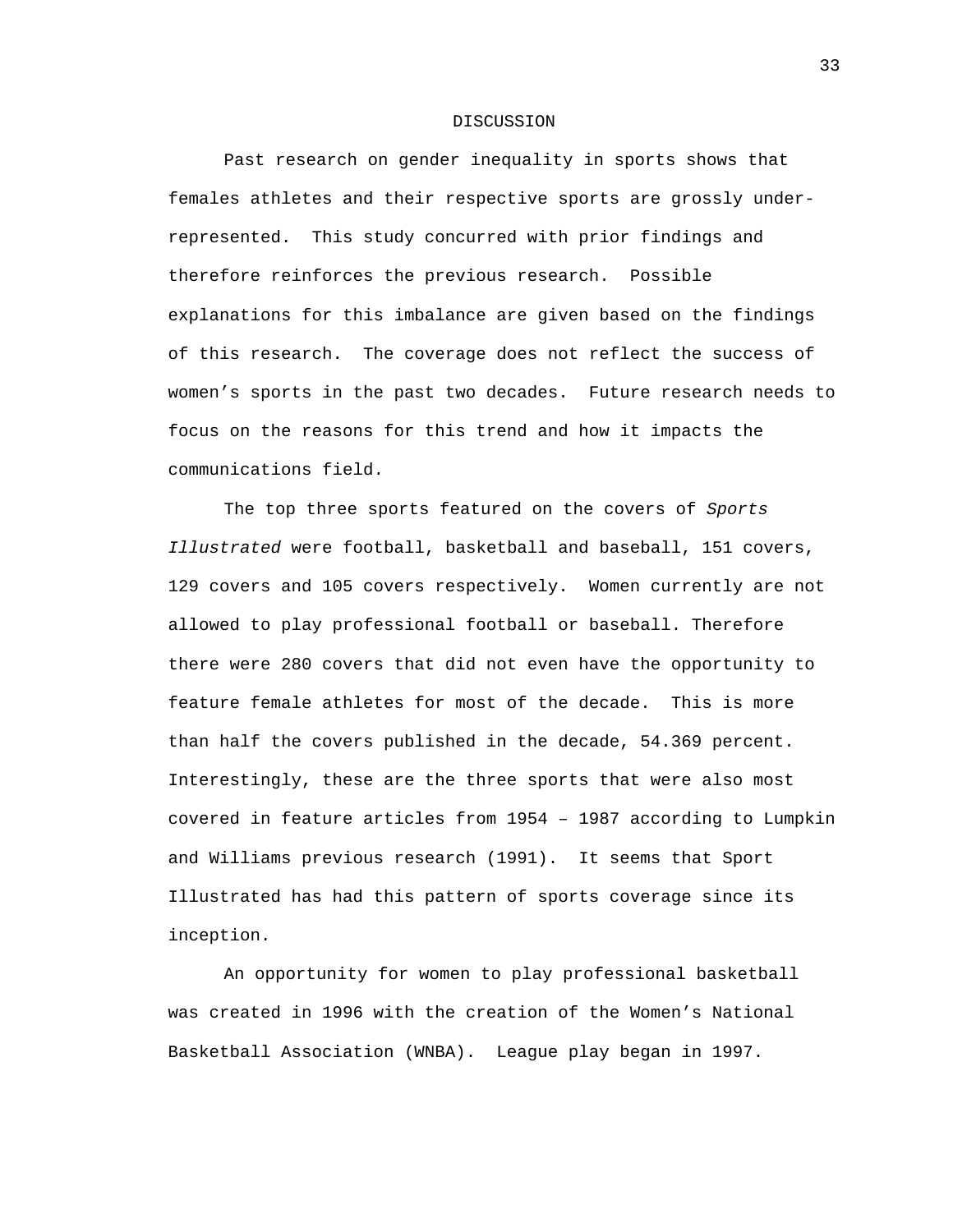Although, there was no cover devoted to the creation of this new, national sports governing body it did provide another professional sport for women. However, the only time female basketball players were featured on the cover of Sports Illustrated during the nineties was in July 22, 1996 for the Olympics. A female non-athlete was featured on the cover March 2, 1998 when Pat Summitt, coach of the Tennessee Volunteers was shown. This was a strong cover as it compared Pat Summitt to John Wooden as possibly the greatest collegiate coach of all time. This suggested that women and men are equal, a positive step for the magazine.

Two covers in the nineties did show women and the sport of baseball. One of these covers was a very strong cover of Marge Schott, owner of the Cincinnati Reds on May 20, 1996. This cover is powerful since it shows a close up photo of Schott smoking a

cigarette. Schott is shown in a position of power and not represented or characterized as weak. The other was the July 12, 1993 cover that feature two pitchers widows Laurie Crews and Patti Olin after their husbands suffered a tragic death. This portrayed the women as weak and sad, not in a position of power.



# Figure 2

*Marge Schott Sports Illustrated Cover*, May 20, 1996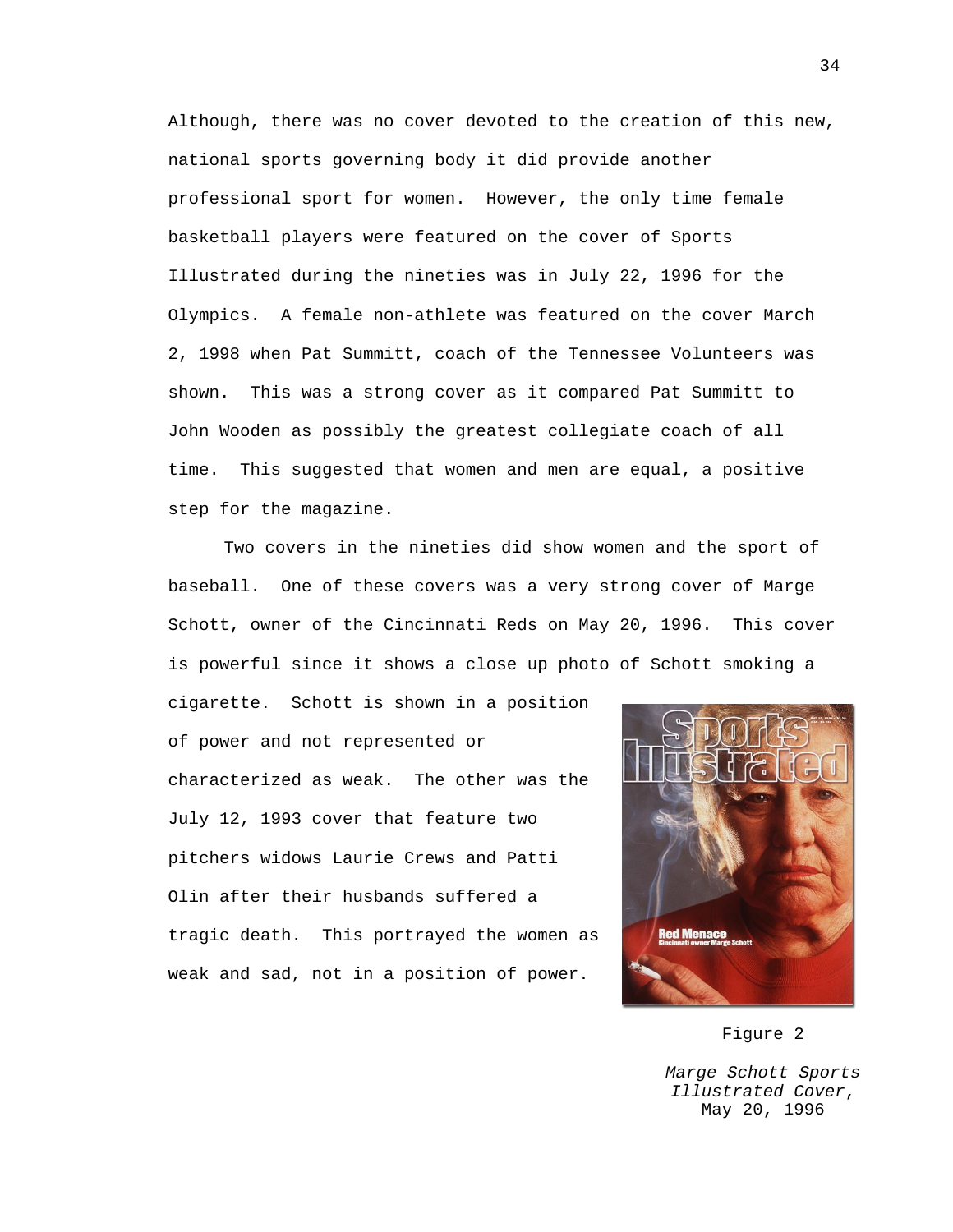Often women featured on covers where not featured for their athletic prowess but for scandal or other drama that occurred in their personal life. For example, the January 17, 1994 cover featured Nancy Kerrigan not for her Olympic and other figure skating accomplishments but her scandal. He whole face is not even pictured and the dark cover has words that read, "Why me? Why Now? Why?". It depicts her as not a strong athlete but rather a weak woman.



Figure 3

*Nancy Kerrigan Sports Illustrated Cover*, January 17,1994

Monica Seles graced the cover of Sports Illustrated three times, all in the 1990's (1990, 1993, 1990). Two of the three times the cover story was not about her athletic prowess but for drama in her personal life. The headline of the August 23, 1993 issue asks "Why Mary Pierce Fears For Her Life? and shows a forlorn looking Piece clutching her tennis racquet. The story that follows inside talks about an abuse restrained father, not her on court accomplishments.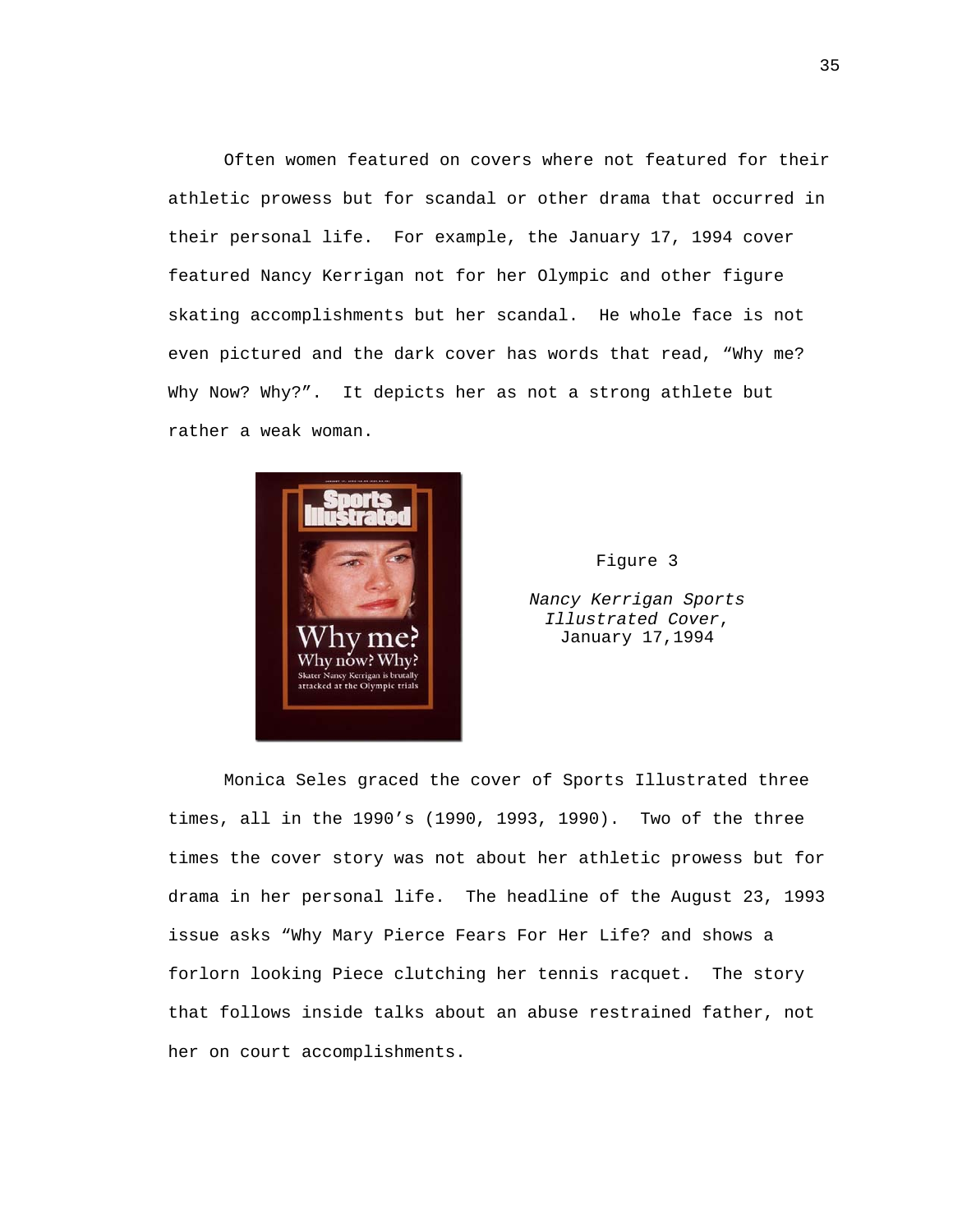There were multiple men that graced more than one cover of Sports Illustrated including Michael Jordan, Mike Tyson, Tiger Woods and Peyton Manning. The only woman to be featured on more than one cover was Bonnie Blair. Blair was also the only woman named as "Sportswomen of the Year" in the entire decade. In the Olympic year of 1992. women saw their first ever back-to-back covers. Bonnie Blair was featured, then Kristi Yamaguchi, followed by the swimsuit issue. Women appeared to be featured more in Olympic years than non-Olympic years.

 Even in the small number of women featured on Sport Illustrated covers there were some standouts. On the September 15, 1997 cover, Venus Williams was shown in an active state and was being featured for her outstanding atheism. She was however shown in the gender appropriate sport of tennis.

The under-representation of women in Sports Illustrated has multiple ramifications on the profession of public relations. The gatekeeping function is becoming less relevant today's diversified media mix world. As more people get their news and information from varied sources different agendas have the opportunity to come to light. Although, *Sports Illustrated* still appears to be the foremost and looked to as the authority in sports and has been throughout time. *Sports Illustrated* covers are iconic. Nearly all the covers are posted online with other content, signifying their importance. Their underrepresentation of women is shaping the message of the importance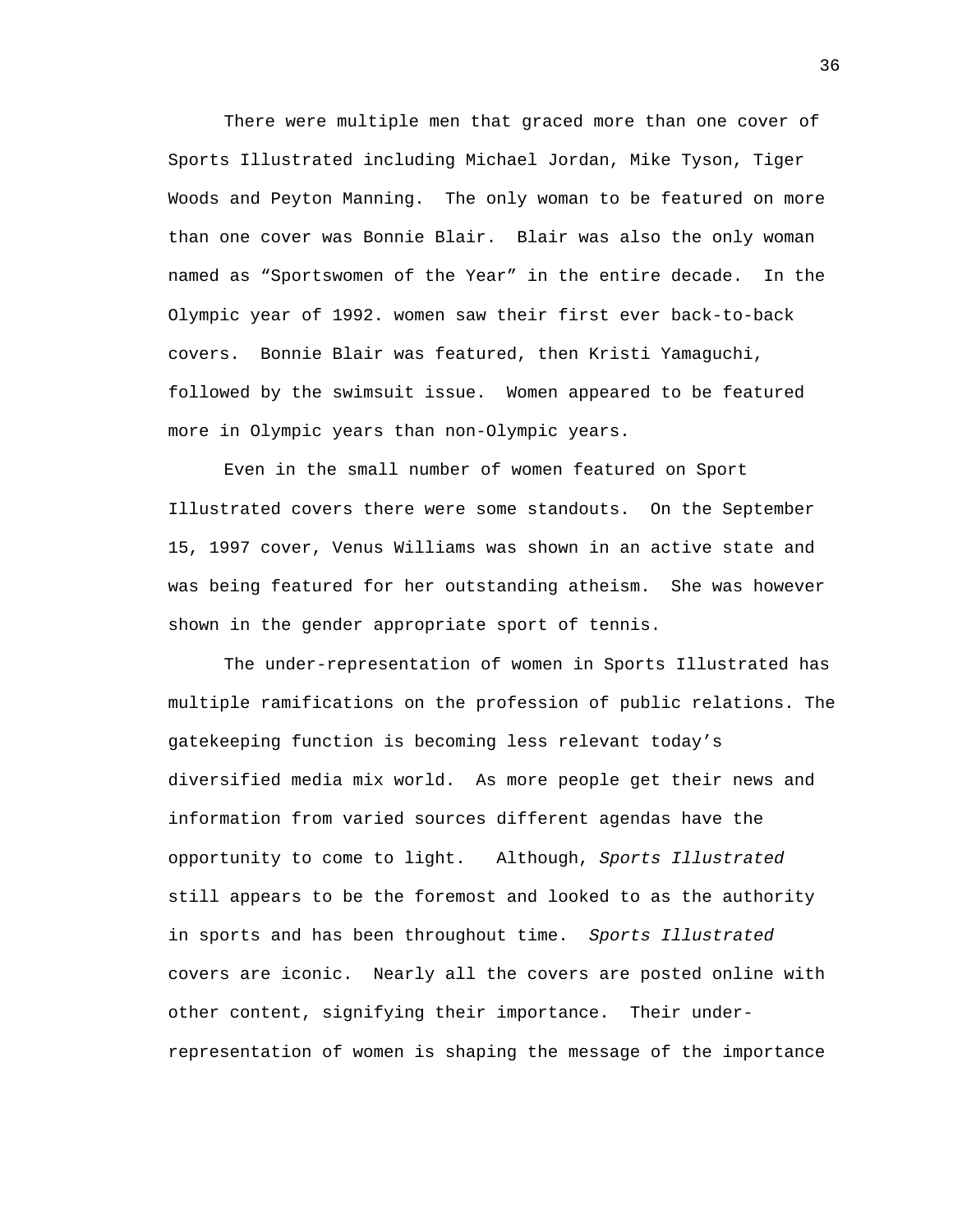of females in athletics. This is corroborated in by Bishop (2003) who stated, "Without coverage from 'mainstream' media such as *SI*, women's sports may be unable to build sustained audiences."

The messaging proliferated by the under-coverage of women in *Sports Illustrated* is affecting all aspects of communication in the sports realm. There are fewer female sports reporters, commentators, writers, photographers and public relations professionals than males. This research did not study the cause of this fact but it could be because women do not believe these opportunities exist for them in the sports field. Males are commonly accepted in this field therefore women may not feel this is a career option for them.

The fact that there are less female sports journalists could explain why there are fewer stories about women. In addition, there could be fewer stories about women being pitched by public relations professionals to reporters and editors. Another question arises, "Is the journalist covering women's sports based on its merit or simply to advance the field of women's sports?" The coverage could do both.

 This underrepresentation of women in sports also carries over to other communication-related fields. For example, the patterns of media buyers could be impacted by this inequality. Media buyers may be attracted to *Sports Illustrated* dominant male focus. Buyers may be open to advertising more diverse products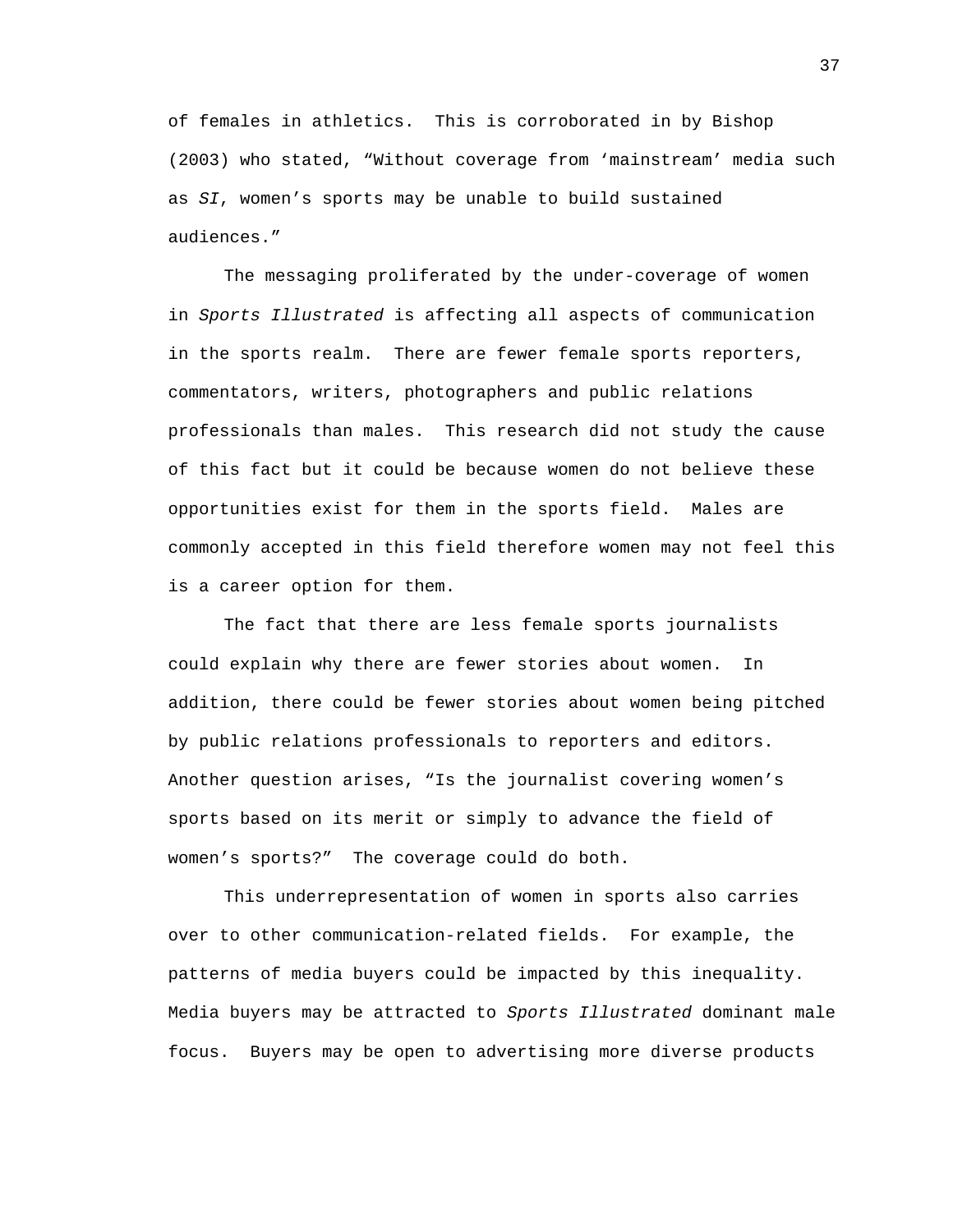if women were seen in a more equitable light. If more women were featured in *Sports Illustrated* it may impact the marketability of the magazine. Impacts could be felt positively or negatively in this area. More research is needed to indicate the type of impact this would have.

It is possible *Sports Illustrated* feels that it is responding to their readers appropriately. According to *Sports Illustrated's* 2008 advertising rate card the magazine has a circulation of 3,150,000. Testing could have been done by the publication to see how their more 3 million readers, who are predominantly male, respond to both female and male covers. According to a 2005 article in *The Indianapolis Star*, some newspapers do not give as much space to women's sports because the paper's editors believe women are less athletic and less interested in the content. This is based on a survey of 285 newspapers in the southeastern United States that was conducted in 2003. Eighty-nine percent of the surveyed editors believed their sections met the needs of their readers and 44 percent believed women had no interest in sports. (The Indianapolis Star [Indianapolis], 2 June 2005).The editors of *Sport Illustrated* may feel the same way which could point to a reason for the under representation of women in their publication.

The Women's Sports Foundation refutes this claim and believes there is no evidence to support the claim that female athletes are covered less often because women are not as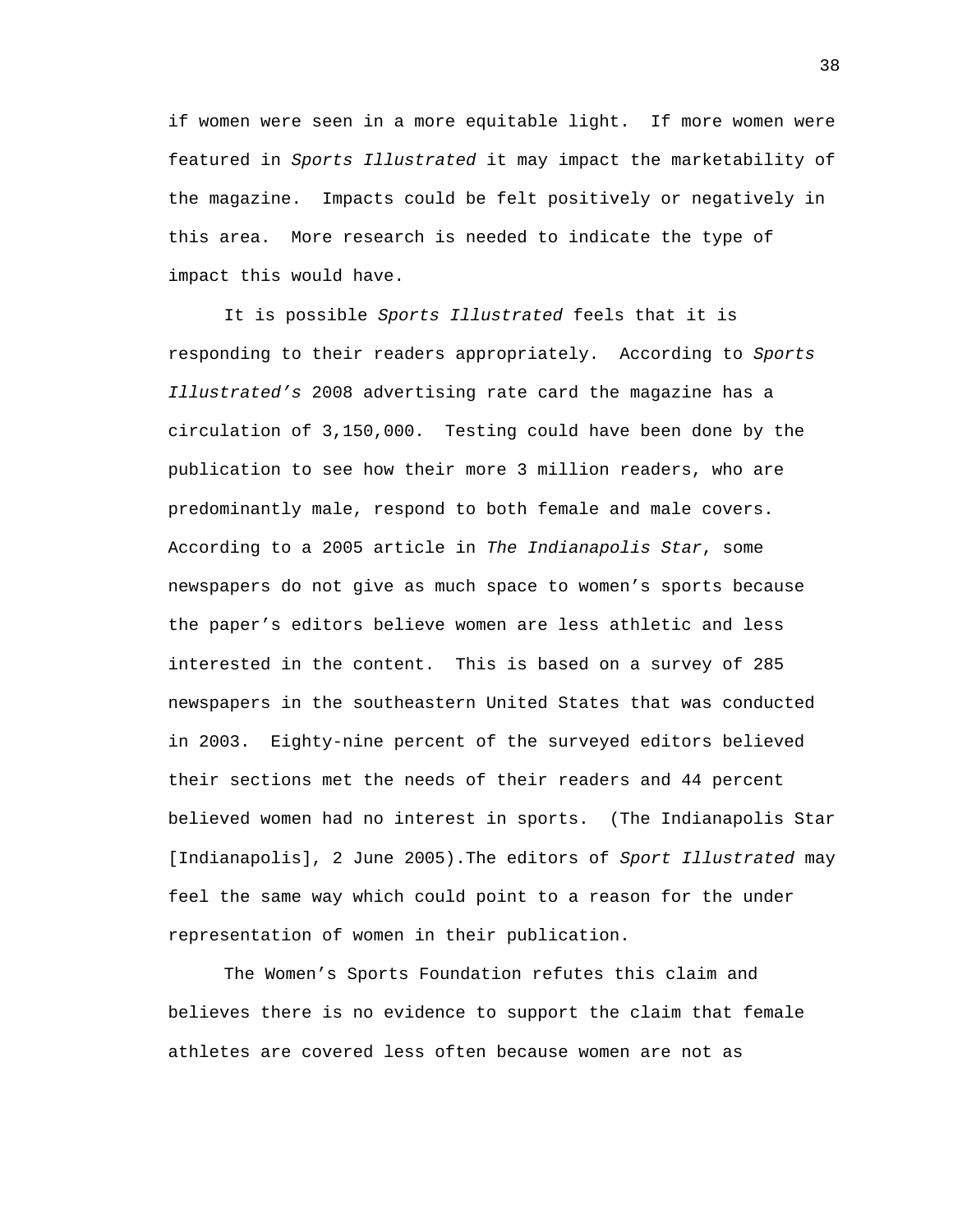interested in sports. The Women's Sports Foundation is a national non-profit organization that was founded in 1974 by Billie Jean King. The Foundation points to several data sources on their web site (http://www.womenssportsfoundation.org) to back-up their position that there is no evidence that women are less interested in sports.

According to the Foundation's web site, there is nationwide data from the Amateur Athletic Foundation of Los Angles that indicates women make up 38 to 42 percent of all sport and physical activity participants. The Foundation also quotes a 1983 study conducted by themselves and Miller Lite that concluded 70 percent of 1,100 people surveyed would be equally interested in watching women's and men's sports.

The Women's Sports Foundation claims to be recognized by the media as the expert resource on all women's sports issues. The Foundation has issued guideline for media images. "At a time when society is extremely critical of words and images that are disrespectful to women, media companies and corporations using images of active women in their electronic and print advertising, are in need of guidelines that will keep them from making errors that carry significant public relations liabilities and possibly, economic liabilities with female consumers."

Public relations practitioners and other communication professionals should be knowledgeable and heed these guidelines to ensure female athletes are being portrayed fairly. The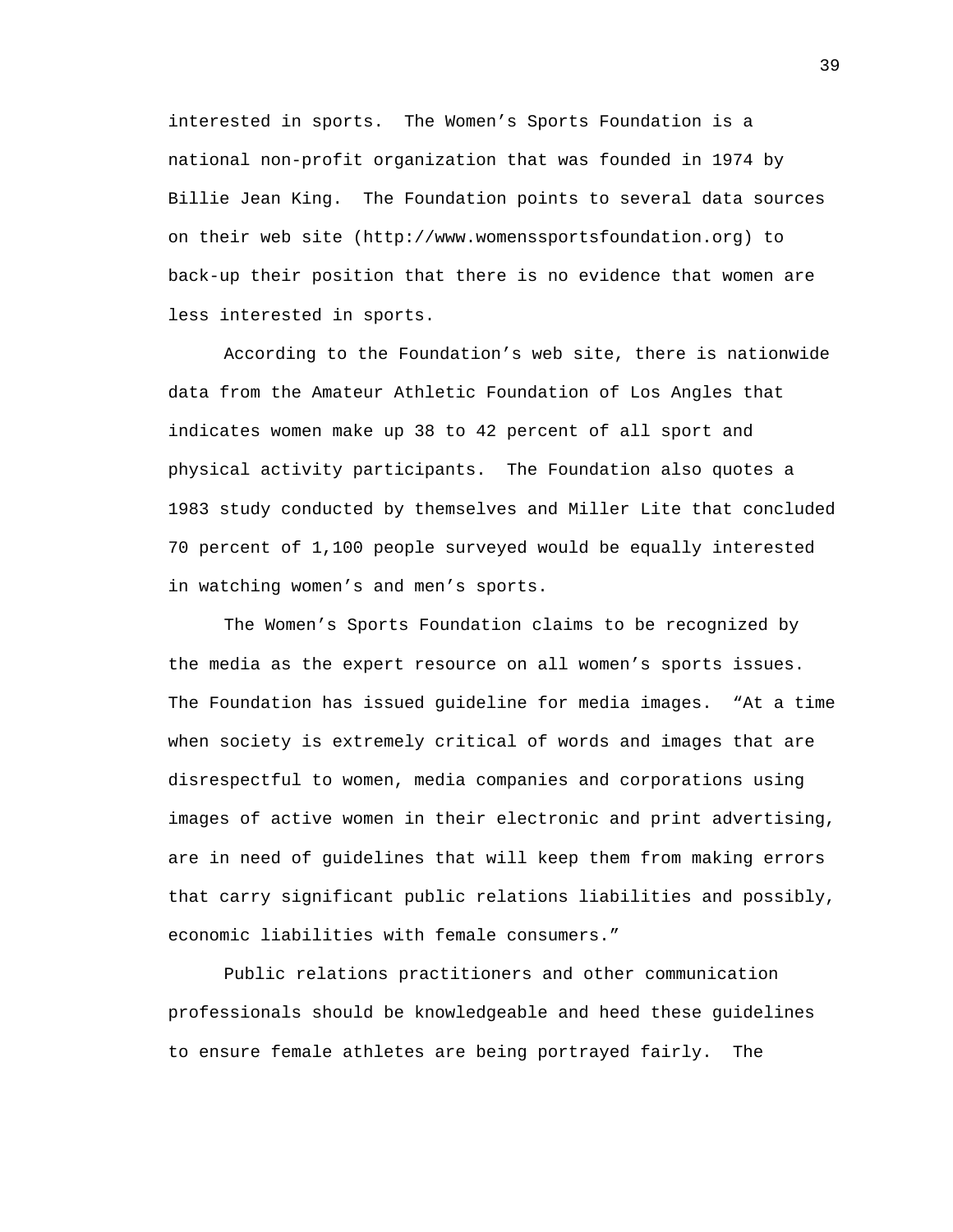guidelines offer twelve questions to ask of the photograph before publishing. Examples of the questions are, "Does the woman look like an athlete?; Are any significant body parts missing?; Would you be comfortable if the girl or woman in the advertisement was your daughter, mom or a female friend?".

 Existing research illustrates the discrepancy between the coverage of males and females in the sports industry. An idea for future research to examine how this is impacting public relations is to delve into how many public relations professionals concentrate on sports and how many are females. This research could be expanded to the number of female writers, editors and photographers and measure what type of impact this has. In addition, front office staffs of profession sports teams could also be studied.

Even in light of the documented inequality there are some indications towards a positive change. ESPN has announced it will offer equal prize money to male and female athletes competing in the 2009 X Games. This compliments the findings that women were not more likely to appear in sports that had typically been classified as gender appropriate sports. The X Games has both women and men competing in the same sports including skateboarding, skiing, snowboarding and surfing. The results in this area only were equal. Perhaps this movement will extend to other sports and lead to greater equality and coverage of women in sports.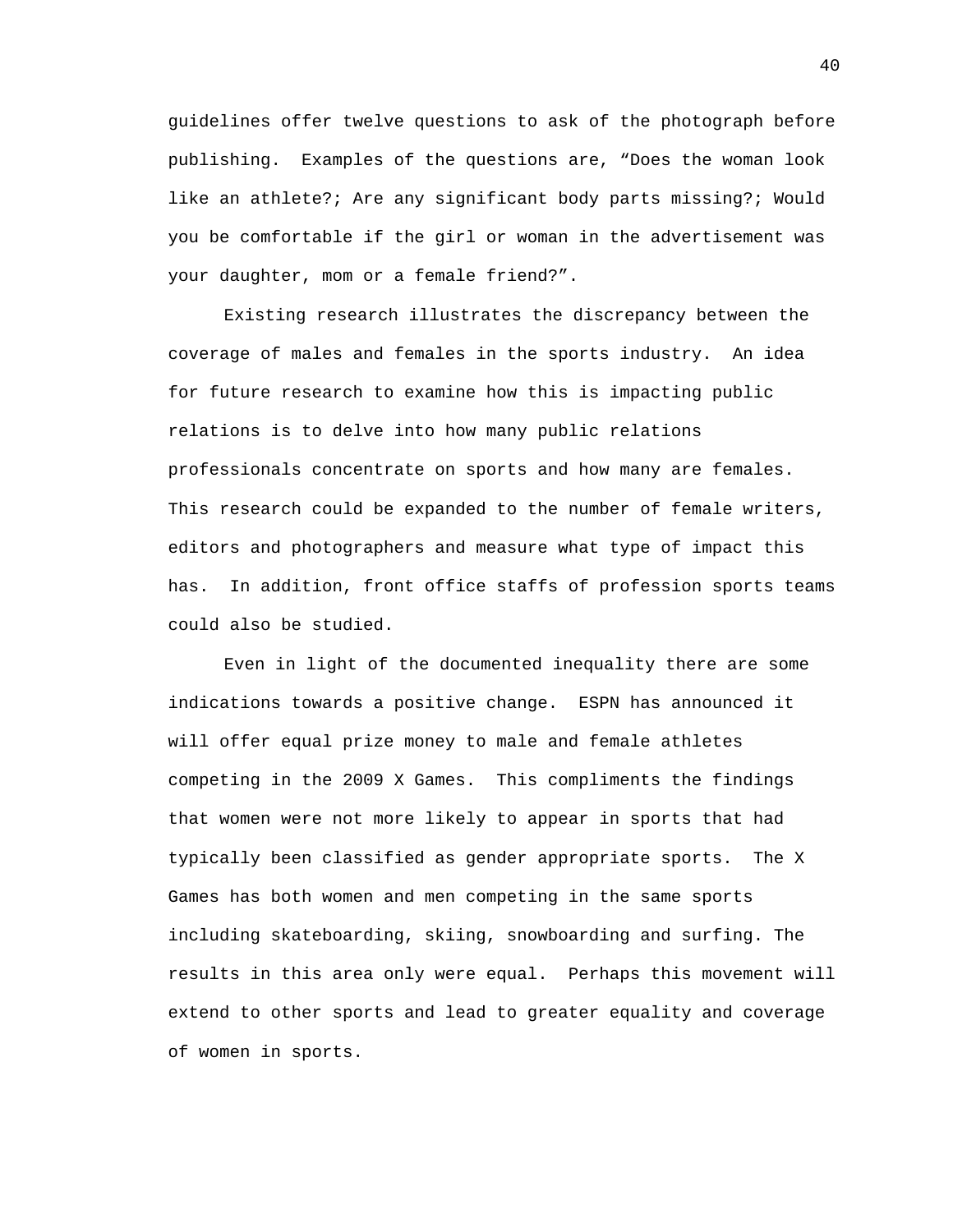Public relations professionals have the ability to make an impact in the coverage of women's sports. Practitioners can advocate more often for the coverage of women's sports. The National Collegiate Athletic Association (NCAA) suggests more creativity and unusual methods may be needed to elicit coverage of women's sports in their Public Relations Manual: Promoting Women's Intercollegiate Sports (1980). The NCAA suggests women's sports results should be reported as hard news but a feature story angle is the "best assistance of highlighted program coverage." The manual encourages public relations professionals to be close with coaches, attend practices and learn hometowns of the athletes they are promoting. One creative idea given in the manual to promote women's sports is to, "schedule the coaches on half-time shows of broadcasted men's sports events." (NCAA, 1980). Other tactics suggested for coverage are using public service announcements, community appearances by players and coaches, radio giveaways and community calendars. According to the manual, "the most successful women's sports publicist is one who can communicate the legitimacy of women's intercollegiate athletics to the media and to the public." (NCAA, 1980). This manual illustrates how public relations professionals can work to decrease the documented inequality in coverage. Public relations practitioners can have a direct impact in shaping the type and tone of the coverage of women's sports.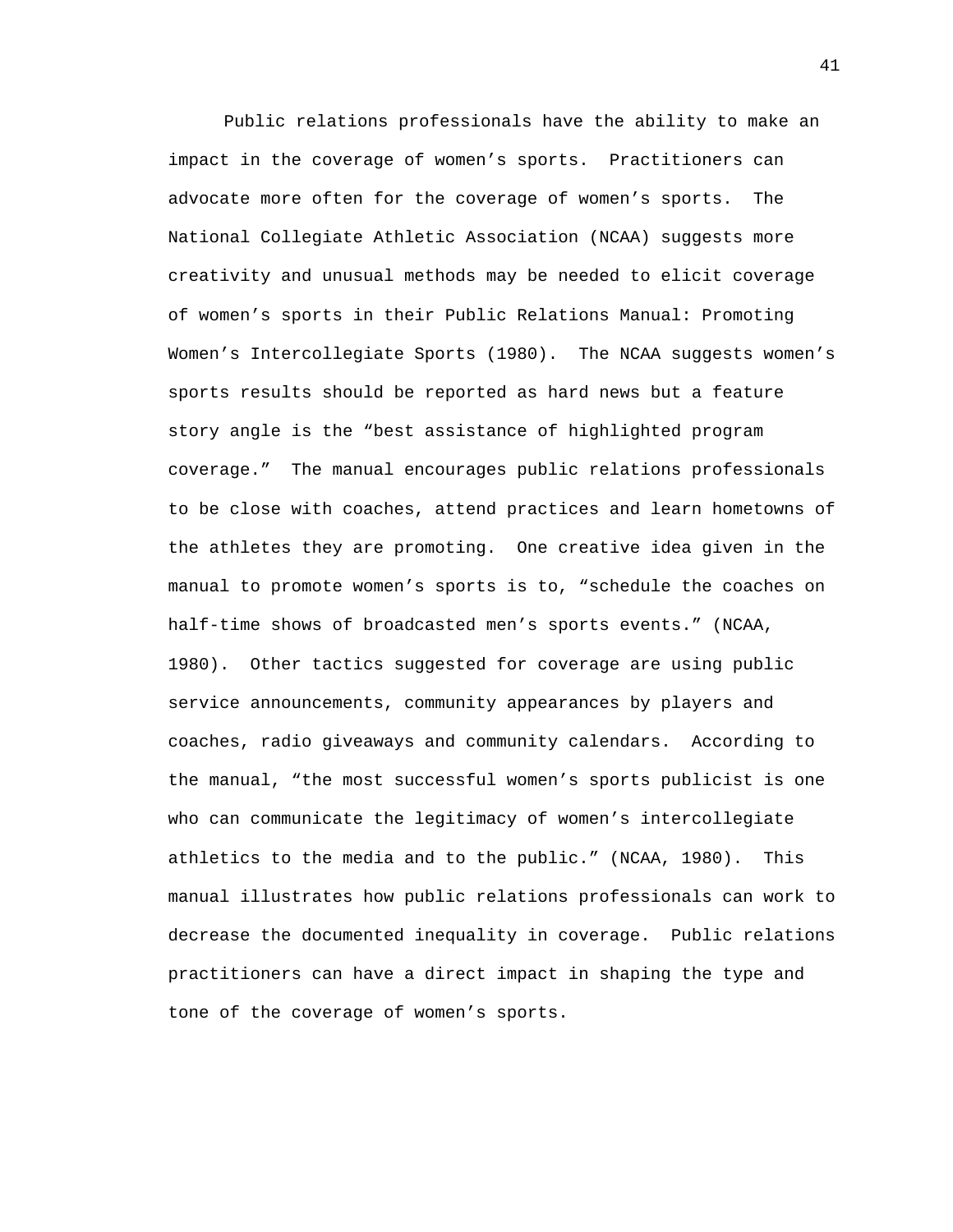#### SUMMARY

The purpose of this study was to examine how women are depicted in sports media. Previous researchers have consistently found over time that women athletes and sports are under represented compared to the coverage of men's sports. Fink and Kensicki states, "…such underrepresentation can result in the symbolic annihilation of the female athlete." (2002) Research on this subject has grown in the past 25 years. It has entered the phase where studies need to be replicated to determine what progress has been made and to further examine the effect this inequality is having on our culture and implications for public relations practitioners in the development of strategic plans and tactical media relations activities.

This current research that built on previous decades once again showed that more men than women are being depicted on the cover of *Sports Illustrated*. The content analysis revealed that men were 14 times more likely to be on the cover than women. It also showed that women were also twice as likely to be shown in a posed position rather than in active, athletic action. It did not however support the claim that women were more likely to be shown in gender appropriate sports. The results in this area only were equal.

This study specifically tested progress in the past decade. It built on a previous study by Salwen and Wood (1994), which examined Sports Illustrated covers from three decades (1950's –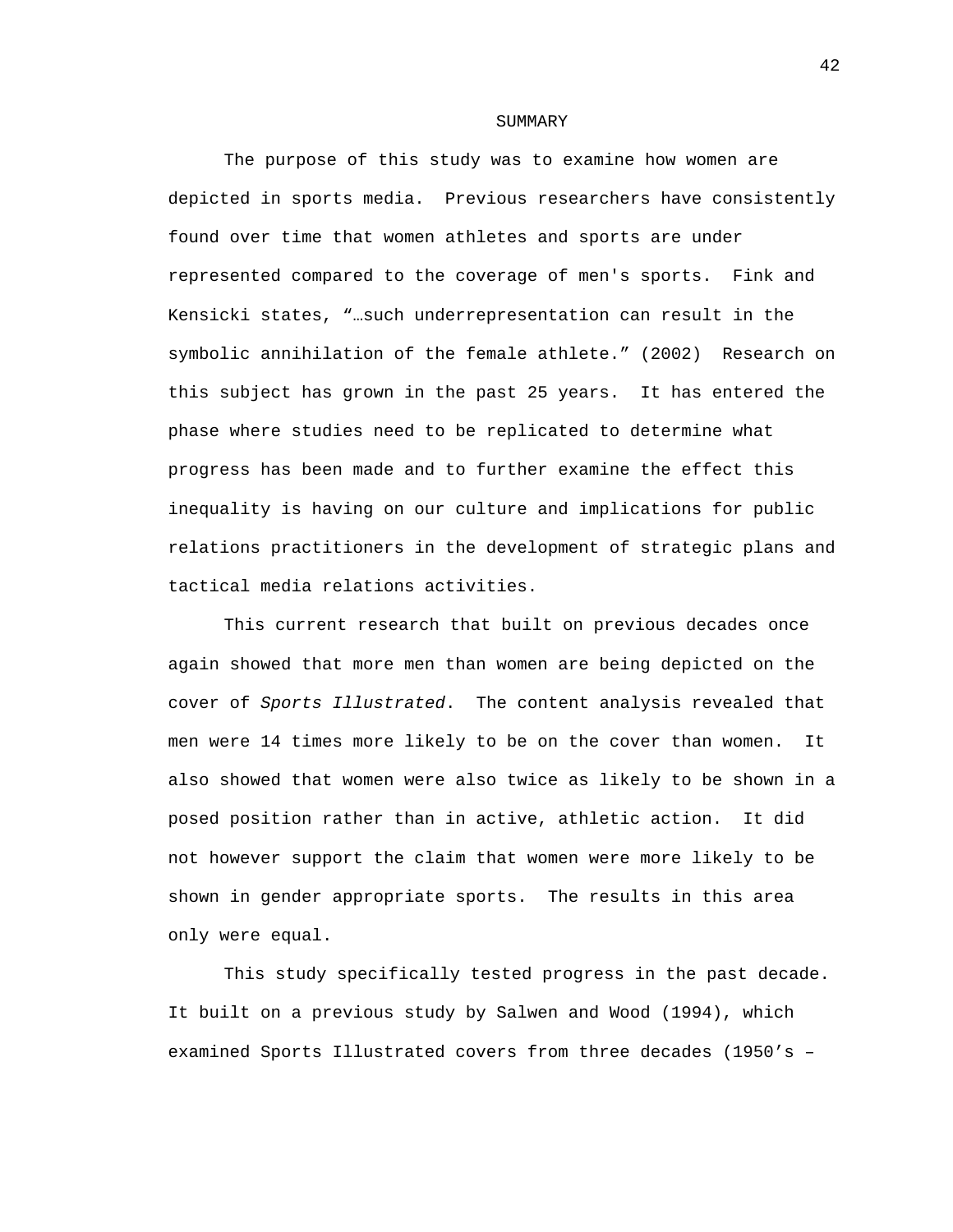1980's). It showed progress was made from the 1960's – 1980's but not fast-paced progress. Also, the results showed a decline compared to the 1950's.

Overall the research concluded women continue to be underrepresented in the sports arena which is frustrating given the increased opportunities that women have to participate today. According to Bishop's (2003) research, "SI does not yet reflect the growing popularity of women's sports. There has not been a significant increase in the feature coverage of women's sports in the 20 years of SI published since Reid and Soley (1979) conducted their study." The evidence has also continued to show that women's sports are inferior to men's sports by not being pictured as often and in athletic action. This is important since it seems to have significantly impacted the potential of women's sports. As Bishop (2003) states, "Without coverage from 'mainstream' media such as SI, women's sports may be unable to build sustained audiences."

The coverage of women's sports does not reflect its success in the past two decades. Public relations practitioners can have a direct impact in shaping the type and tone of the coverage of women's sports. Public relations professionals can be advocates for increased coverage of women's sports by using creative strategies and tactics to seek more coverage.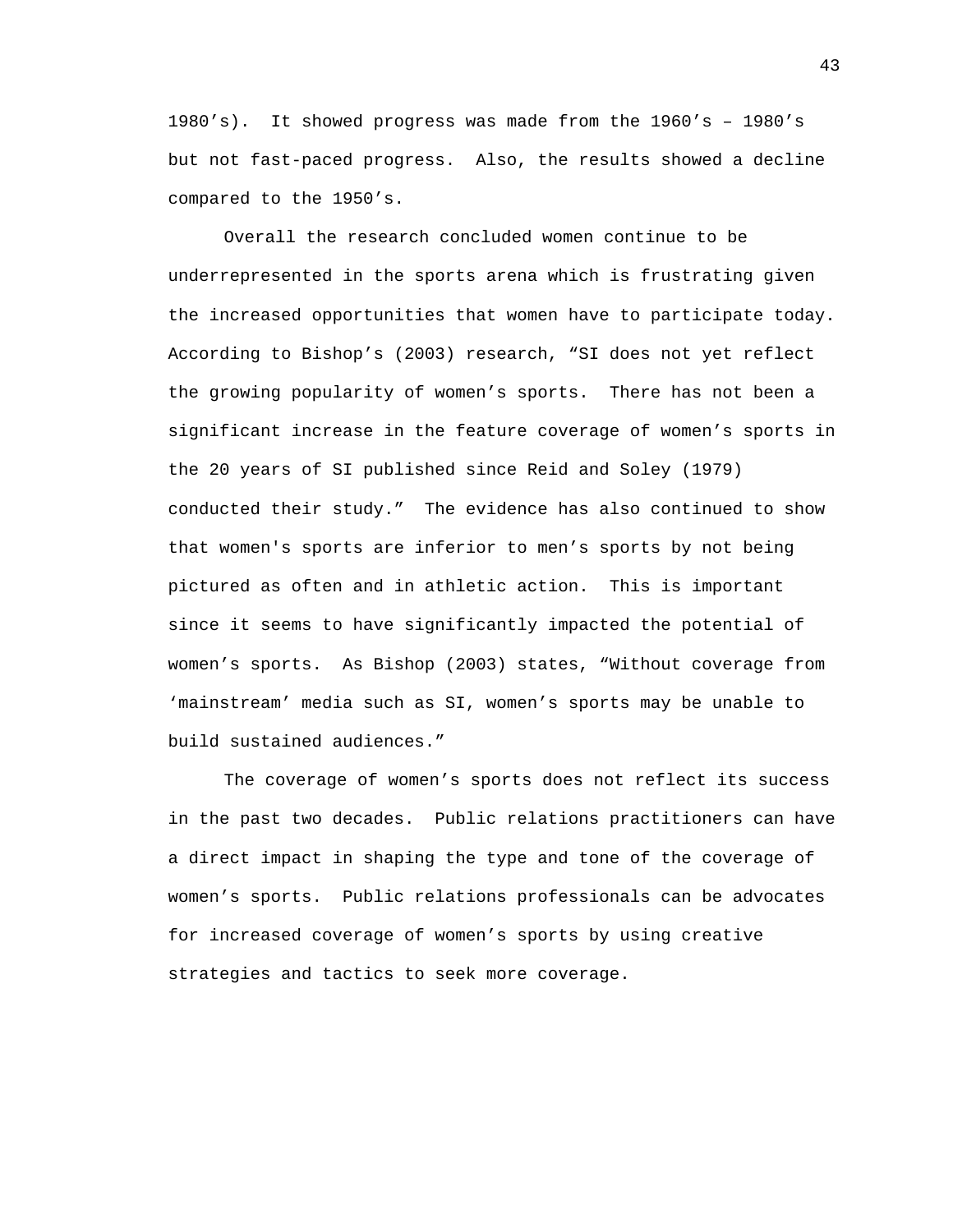This type of research will need to continue to be replicated to see if public relations professionals have had an influence in the years to come. Other avenues of for future research are documenting the number of women who work in the sports communication field and what impact they have had in past years and what their impact is in the future.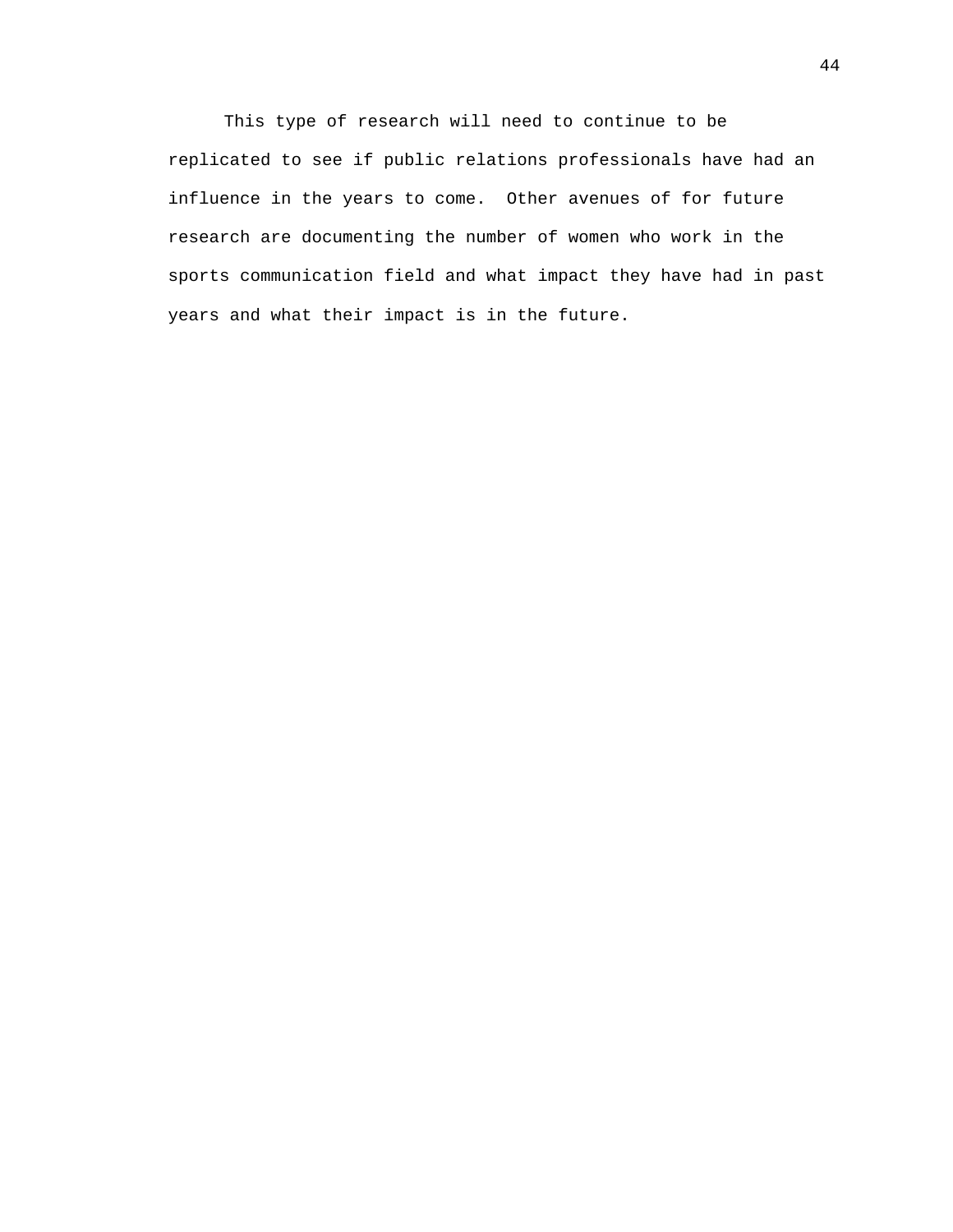#### BIBLOGRAHPY

- Blackwood, Roy E. 1983. The Content of News Photos: Roles Portrayed by Men and Women. *Journalism Quarterly* 60(4): 710-714.
- Bishop, Ronald. 2003. Missing in Action: Feature Coverage of Women's Sports in Sports Illustrated. *Journal of Sport & Social Issues*  $27(2): 184-194.$
- Broom, Glen and David Dozier. *Using Research in Public Relations Applications to Program Management.* Upper Saddle River: Prentice Hall, 1990.
- Duncan, Margaret. 1990. Sports Photographs and Sexual Difference: Images of Women and Men in the 1984 and 1988 Olympic Games. Sociology *of Sport Journal* 7(l):22-43.
- \_\_\_\_\_\_\_, and Amoun Sayaovong. 1990. Photographic Images and Gender in Sports Illustrated for Kids. *Play & Culture* 3(2): 91- 116.
- \_\_\_\_\_\_\_, Michael Messner, and Linda Williams. 1991. *Coverage of Women's Sports in Four Daily Newspapers,* [published report] Los Angeles: Amateur Athletic Association of Los Angeles. Accessed 7 June 2003. Available from http://www.aafla.org/9arr/ResearchReports/ResearchReportl\_.htm. Internet.
- Flarup, Tamara J. NCAA Public Relations Manual: Promoting Women's Intercollegiate Sports. National Collegiate Athletic Association, 1980. Database on-line. Available from Dialog, ERIC, ED 202835.
- Fink, Janet, and L. Kensicki. 2002. An Imperceptible Difference: Visual and Textual Constructions of Femininity in *Sports Illustrated* and *Sports Illustrated for Women*. *Mass Communication & Society* 5(3): 317-339.
- Hardin, M., S. Lynn, K. Walsdorf, and B. Hardin. 2002. The Framing of Sexual Difference in SI for *Kids* Editorial Photos. *Mass Communication & Society* 5(3): 341-359.
- Lumpkin, Angela. 2007. A Descriptive Analysis of Race/Ethnicity and Sex of Individuals Appearing on the Covers of Sports Illustrated in the 1990s. *Physical Educator* 64(1): 29-37.